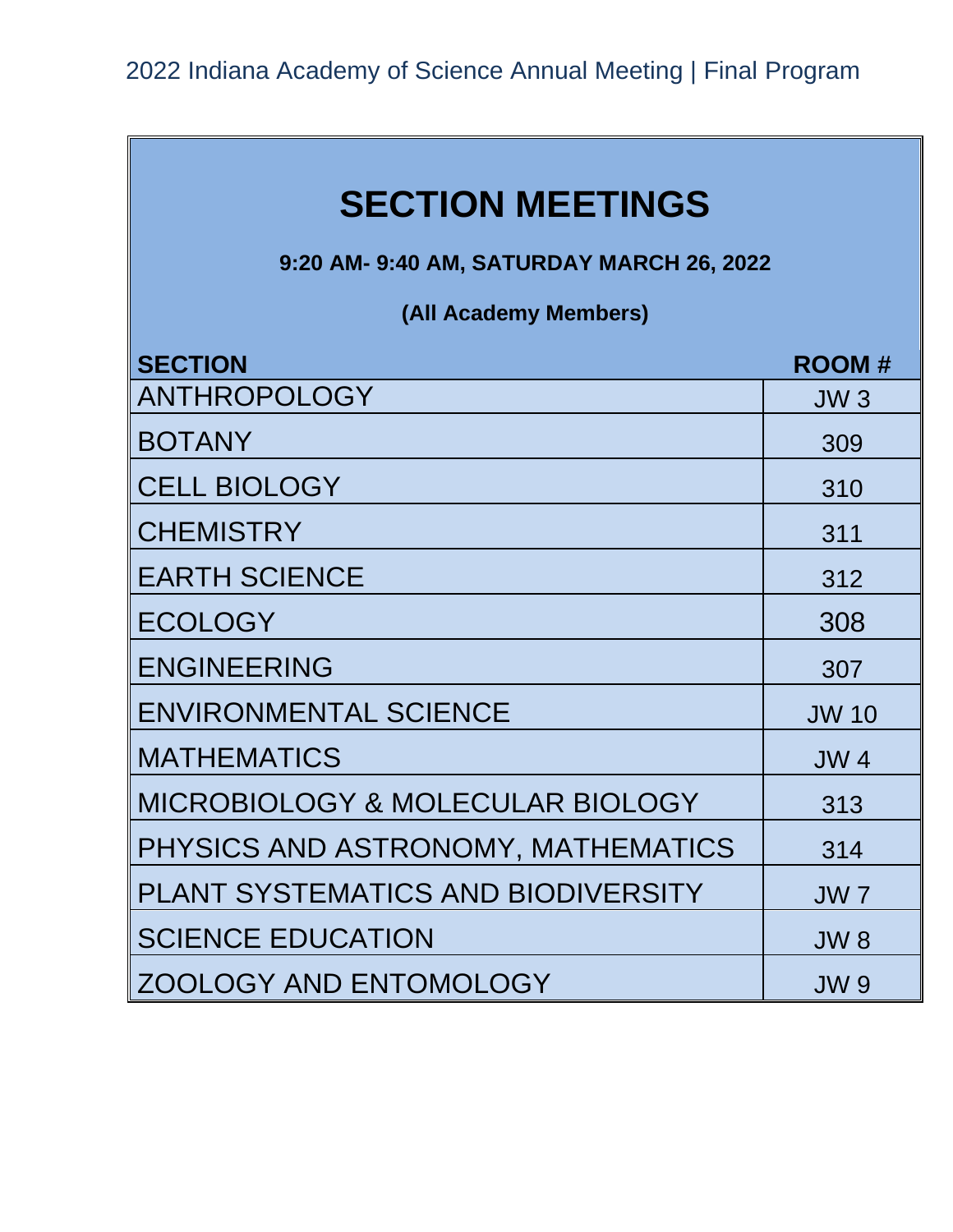# **GENERAL INTEREST- HOT TOPICS AND WORKSHOPS**

| <b>TIME</b>                 | <b>PRESENTER(S)</b>                                                                                                                                                                                                                                                        | <b>PRESENTATION</b>                                                                                             | RM#             |
|-----------------------------|----------------------------------------------------------------------------------------------------------------------------------------------------------------------------------------------------------------------------------------------------------------------------|-----------------------------------------------------------------------------------------------------------------|-----------------|
| 9:45 AM-10:30<br>AM.        | Beth Hall, Ph.D., State<br>Climatologist, Purdue<br><b>University</b>                                                                                                                                                                                                      | Climate services for our data-driven science,<br>planning, and decision-making needs (Hot<br>Topic)             | 312             |
| 9:45 AM-10:30<br><b>AM</b>  | Timothy Beers, PhD.,<br><b>Grace-Rupley Professor of</b><br>Physics, University of Notre<br>Dame                                                                                                                                                                           | The Astrophysical Origin of the Periodic Table<br>(Hot Topic)                                                   | 313             |
| 9:45 AM- 10:30<br><b>AM</b> | Khachatur Manukyan, Ph.D.<br>Department of Physics,<br><b>University of Notre Dame</b>                                                                                                                                                                                     | No pressure, no diamonds: Extreme processing<br>to prepare precious materials (Hot Topic)                       | JW <sub>7</sub> |
| 9:45 AM-10:30<br><b>AM</b>  | Virginia Caine, M.D.,<br><b>MPH.</b> Director and Chief<br><b>Medical Officer, Marion</b><br><b>County Public Health</b><br>Department, and Associate<br>Professor of Medicine,<br><b>Indiana University School of</b><br><b>Medicine Infectious Diseases</b><br>Division. | 'Lessons from A Pandemic: What's in Our<br>Future?' (Hot Topic)                                                 | JW8             |
| 9:45 AM-10:45<br><b>AM</b>  | Hongtao Li, Tricia Pierce,<br>and Penny Quinn,<br>Department of Sciences and<br>Mathematics, St. Mary of the<br><b>Woods College</b>                                                                                                                                       | <b>Managing Daily Stress with Mind-body</b><br>Exercises: Ba Duan Jin (Workshop)                                | JW <sub>4</sub> |
| 10:15 AM-11:00<br>AM.       | Anupma Thakur, Ph.D.<br>Postdoctoral Researcher,<br><b>Purdue School of Engineering</b><br>and Technology, IUPUI, USA                                                                                                                                                      | The Rise of MXenes: The Novel Family of Two-<br><b>Dimensional Metal Carbides &amp; Nitrides (Hot</b><br>Topic) | 314             |
| 11:00 AM-11:45<br><b>AM</b> | Jeffrey S Dukes, Ph.D.<br><b>Belcher Chair for</b><br><b>Environmental Sustainability</b><br>Professor, Department of<br><b>Forestry and Natural</b><br><b>Resources and Department</b><br>of Biological Sciences<br><b>Purdue University</b>                              | <b>Impacts of Climate Change on Indiana</b><br><b>Ecosystems and Communities (Hot Topic)</b>                    | <b>JW 10</b>    |
| 11:00 AM-11:45<br><b>AM</b> | David Torain II,<br>Ph.D. Professor<br><b>Montgomery Germantown</b><br><b>Mathematics Advisor</b><br><b>Department of Mathematics</b><br>and Statistics<br><b>Montgomery College</b><br><b>High Technology and Science</b><br>Center<br>Germantown, Maryland<br>20876      | <b>Using Torain's Equations as a Predictable</b><br><b>Model in the Sciences (Hot Topic)</b>                    | 309             |

# **COLOR KEY**

| wc<br>able<br>--- | <b>SHOP</b> |  |
|-------------------|-------------|--|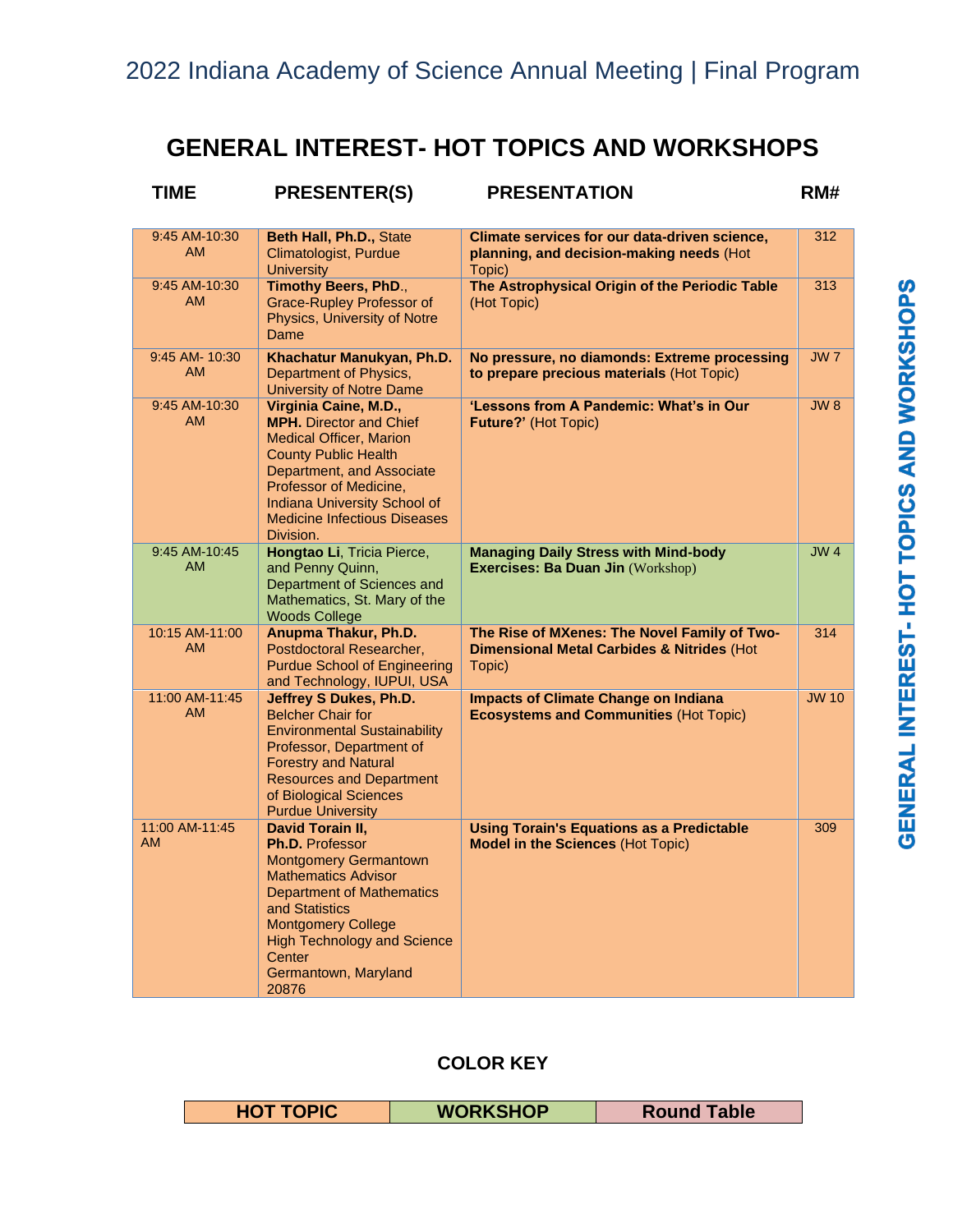# **GENERAL INTEREST- HOT TOPICS AND WORKSHOPS**

| <b>TIME</b>                 | <b>PRESENTER(S)</b>                                                                                                                                      | <b>PRESENTATION</b>                                                                                                                                                                              | RM#             |
|-----------------------------|----------------------------------------------------------------------------------------------------------------------------------------------------------|--------------------------------------------------------------------------------------------------------------------------------------------------------------------------------------------------|-----------------|
| 11:00 AM-11:45<br><b>AM</b> | Doug Bernstein, Ph.D.<br>Associate Professor<br><b>Ball State University</b>                                                                             | RNA modification roles in the development of<br>mRNA vaccines (Hot Topic)                                                                                                                        | 313             |
| 11:00 AM-12:00<br><b>PM</b> | Hongtao Li, Tricia Pierce,<br>and Penny Quinn,<br>Department of Sciences and<br>Mathematics, St. Mary of the<br><b>Woods College</b>                     | <b>Managing Daily Stress with Mind-body</b><br>Exercises: Ba Duan Jin (Workshop)                                                                                                                 | JW4             |
| 11:00 AM-11:45<br><b>AM</b> | Dibyadyuti Datta, Ph.D.,<br>M.S., Assistant Research<br>Professor of Pediatrics,<br>Indiana University School of<br><b>Medicine</b>                      | <b>Global Health Training and my experiences in</b><br>the fieldmy 10-year journey from graduate<br>school to becomiing an independent researcher<br>(Hot Topic)                                 | <b>JW9</b>      |
| 11:15 AM-12:15<br><b>PM</b> | Erin Gerecke, Ph.D.<br>Department of Pediatrics,<br>Herman B. Wells Center for<br>Pediatric Research, Indiana<br><b>University School of Medicine</b>    | <b>Science Communication Roundtable</b><br>(Workshop)                                                                                                                                            | JW8             |
| 11:15 AM-12:00<br><b>PM</b> | Krista E. Latham, PhD, D-<br>ABFA, Professor of Biology &<br>Anthropology, Director,<br>University of Indianapolis<br><b>Human Identification Center</b> | Ten Years of Humanitarian Forensic Science in<br>the Texas Borderlands: Transformative<br>Learning Experiences through the Practice of<br><b>Forensic Anthropology (Hot Topic)</b>               | JW3             |
| 2:15 PM-3:00 PM             | <b>Bill Sullivan, Ph.D.,</b><br>Professor<br>Indiana University School of<br><b>Medicine</b>                                                             | How Do We Confront Antiscience? (Hot Topic)                                                                                                                                                      | JW8             |
| 2:15 PM-3:00 PM             | <b>Katherine Nicole Canfield,</b><br>Ph.D. U.S. Environmental<br>Protection Agency,<br>Narragansett, RI                                                  | <b>VIRTUAL: Using Inclusive Science</b><br><b>Communication Practices to Address Distrust</b><br>in Science (Hot Topic)                                                                          | JW3             |
| 2:15 PM- 3:15 PM            | Hongtao Li, Tricia Pierce,<br>and Penny Quinn,<br>Department of Sciences and<br>Mathematics, St. Mary of the<br><b>Woods College</b>                     | <b>Managing Daily Stress with Mind-body</b><br>Exercises: Ba Duan Jin (Workshop)                                                                                                                 | JW <sub>4</sub> |
| 2:15 PM-3:30 PM             | Maresa Murray, Ph.D.,<br>Indiana University, Assistant<br>Dean of Diversity, Inclusion,<br>and Organizational Climate                                    | "Challenges Faced by Student and Professional<br>Scientists of Color in the U.S.: Actionable<br><b>Strategies We Can All Use for Reconstructing</b><br><b>New Inclusive Contexts" (Workshop)</b> | <b>JW 10</b>    |
| 2:15 PM-3:00 PM             | Wei Shi, Ph.D., Assistant<br>Professor, Ball State<br><b>University</b>                                                                                  | <b>Study Bioactive Natural Products in Medicine</b><br>and Biology (Hot Topic)                                                                                                                   | 311             |
| 3:15 PM-4:00 PM             | <b>Erin McClelland, Marian</b><br><b>University College of</b><br><b>Osteopathic Medicine</b>                                                            | <b>Sex susceptibility in Cryptococcus</b><br>neoformans infections (Hot Topic)                                                                                                                   | 313             |

## **COLOR KEY**

| PІC<br>нc | <b>KSHOP</b><br>WOR <sub>1</sub> | <b>Table</b> |
|-----------|----------------------------------|--------------|
|-----------|----------------------------------|--------------|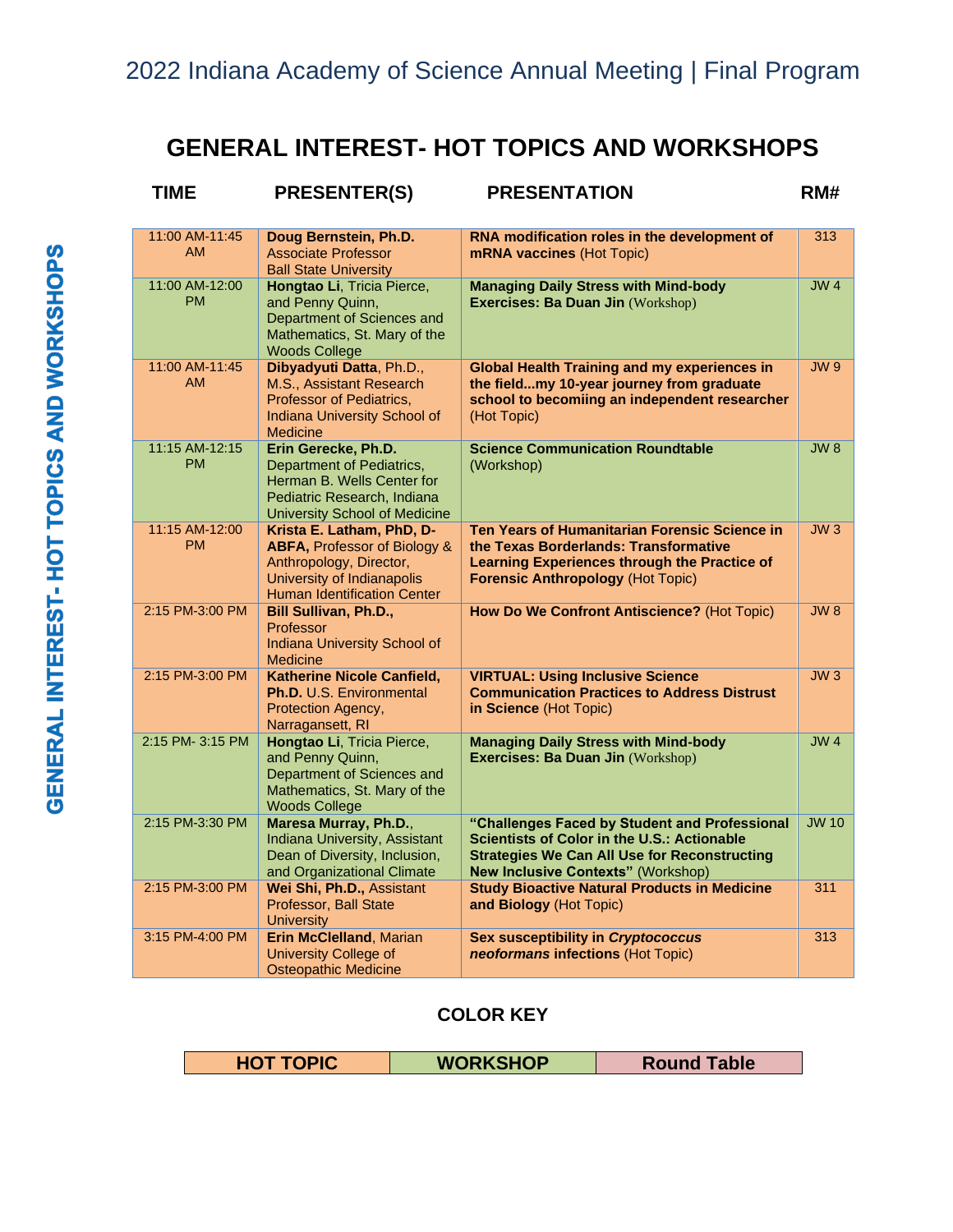# **GENERAL INTEREST- HOT TOPICS AND WORKSHOPS**

| TIME            | <b>PRESENTER(S)</b>                                                                                                                                                                                                                                                                                                                | <b>PRESENTATION</b>                                                                                         | RM#             |
|-----------------|------------------------------------------------------------------------------------------------------------------------------------------------------------------------------------------------------------------------------------------------------------------------------------------------------------------------------------|-------------------------------------------------------------------------------------------------------------|-----------------|
| 3:15 PM-4:00 PM | Seth Darling, Ph.D., Interim<br><b>Chief Science &amp; Technology</b><br>Officer, Energy and Global<br><b>Security Directorate: Director</b><br><b>Center for Molecular</b><br>Engineering, Director<br><b>Advanced Materials for</b><br><b>Energy-Water Systems</b><br>Center<br><b>Argonne National Laboratory</b><br>Lemont, IL | <b>VIRTUAL: The Role of Interfaces in Advanced</b><br><b>Materials for Energy-Water Systems (Hot Topic)</b> | JW3             |
| 3:15 PM-4:10 PM | <b>Hongtao Li, Tricia Pierce,</b><br>and Penny Quinn,<br>Department of Sciences and<br>Mathematics, St. Mary of the<br><b>Woods College</b>                                                                                                                                                                                        | <b>Managing Daily Stress with Mind-body</b><br><b>Exercises: Ba Duan Jin (Workshop)</b>                     | JW <sub>4</sub> |

# **COLOR KEY**

| <b>SOIC</b><br>1U | <b>WORKSHOP</b> | able<br>ROUND |
|-------------------|-----------------|---------------|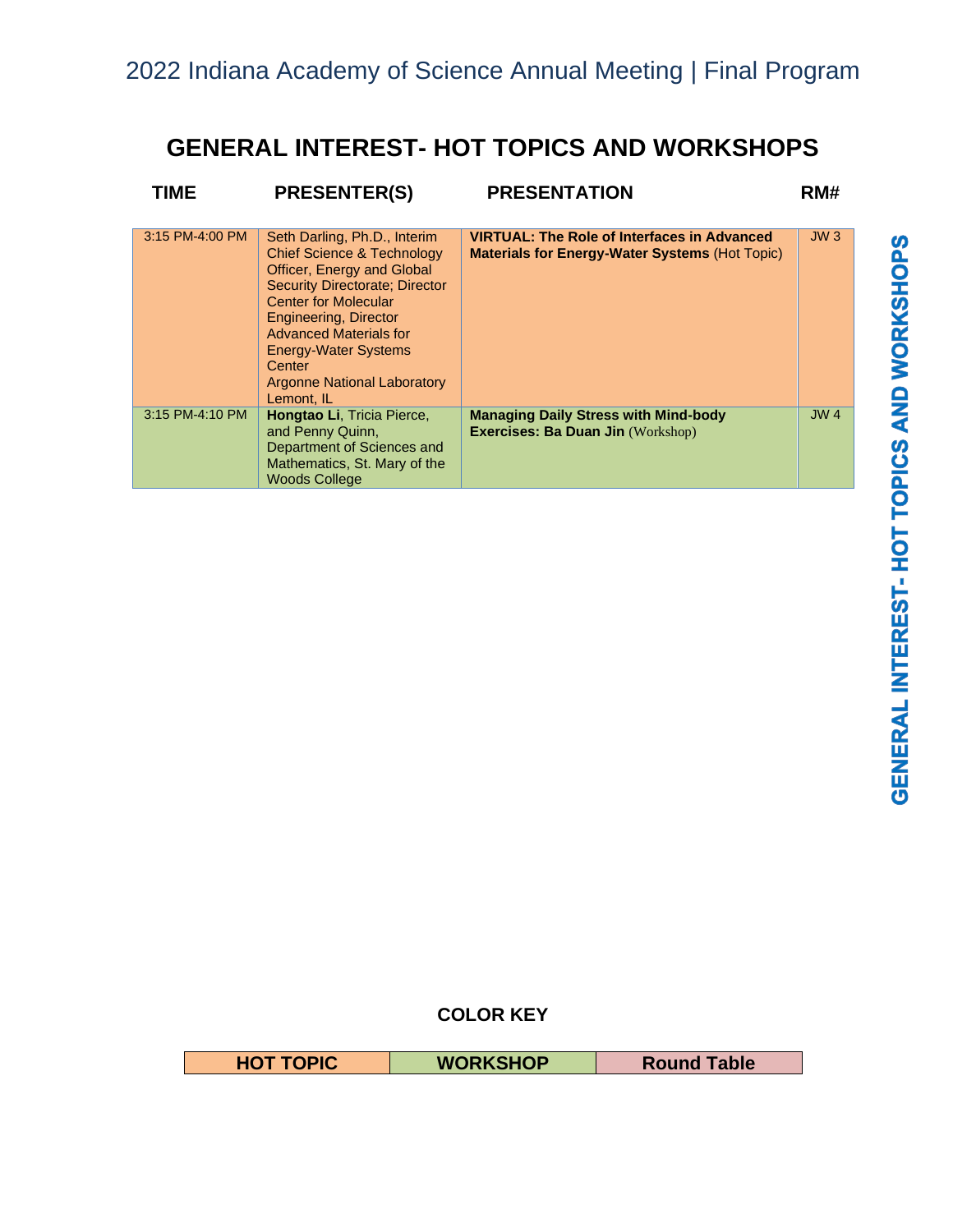|                | <b>TIME</b>           | <b>AUTHOR(S)</b>                                                                                                                                                                                                                             | <b>PRESENTATION</b>                                                                                                              | RM#             |
|----------------|-----------------------|----------------------------------------------------------------------------------------------------------------------------------------------------------------------------------------------------------------------------------------------|----------------------------------------------------------------------------------------------------------------------------------|-----------------|
|                | 9:45 AM               | Darrin L. Rubino, Biology<br>Department, Hanover College<br>Sarah A. Malone, Biology<br>Department, Hanover College<br>Christopher Baas, Department of<br>Landscape Architecture, Ball<br><b>State University</b>                            | Tree-ring and timber species analysis of a Jackson County,<br>Indiana, Farmstead                                                 | 309             |
| <b>SOTANY</b>  | 10:00 AM              | Sarah A. Malone, Biology<br>Department, Hanover College<br>Christopher Baas, Department of<br>Landscape Architecture, Ball<br><b>State University</b><br>Darrin L. Rubino, Biology<br>Department, Hanover College.                           | Dendroarchaeological Analysis of a Unique Jackson County Log<br>and Timber Barn                                                  | 309             |
|                | 9:45 AM               | Nahian Fyrose Fahim, Kusum<br>Parajuli, Honey Win, Sinthia Kabir<br>Mumu, Janeen Dahouk,<br>Soufanieh Pierre, Isaac Wendel,<br>and Ahmed Mustafa;<br><b>Purdue University Fort Wayne</b>                                                     | Impact of Temperature and Lipopolysaccharides (LPS) on<br>Immune cells in Sea Urchin, Arbacia Punctulate                         | 310             |
|                | $9:45AM-$<br>10:45 AM | Hongtao Li, Tricia Pierce, and<br>Penny Quinn; Department of<br><b>Sciences and Mathematics</b><br>St. Mary of the Woods College                                                                                                             | Managing Daily Stress with Mind-body Exercises: Ba Duan Jin<br>(Workshop)                                                        | JW <sub>4</sub> |
|                | 10:00 AM              | Samantha Turk, Danielle<br>Overton, Cade Orchard,<br>Christopher Indovina, Avery<br>Runnebohm, Sarah Engle,<br>Sheldon Watts, Julia Niekamp,<br>Sam Gosser, Ellen Doss,<br>Mahmoud Daraghmi and Eric M.<br>Rubenstein. Ball State University | <b>Investigating Novel Connections between Lipid Synthesis and</b><br><b>Protein Degradation</b>                                 | 310             |
| <b>ASOTOIS</b> | 10:15 AM              | Chloe Kotrba, Dr. C. Patience<br>Masamha - Butler University<br>College of Pharmacy and Health<br><b>Sciences</b>                                                                                                                            | Inducing Alternative Forms of Cell Death in Multi-Drug Resistant<br><b>Ovarian Cancer Cells</b>                                  | 310             |
| <b>CELL</b>    | 10:30 AM              | Sinthia Kabir Mumu, Honey Win,<br>Isaac Wendel, Nahian Fyrose<br>Fahim, Kusum Parajuli, and<br>Ahmed Mustafa; Purdue<br><b>University Fort Wayne</b>                                                                                         | Inhibitory effect of Gynura procumbens extracts on B16 Murine<br>Melanoma cell and proliferative effect on Spleen cell In-vitro. | 310             |
|                | 1100 AM-<br>12:00 PM  | Hongtao Li, Tricia Pierce, and<br>Penny Quinn; Department of<br><b>Sciences and Mathematics</b><br>St. Mary of the Woods College                                                                                                             | Managing Daily Stress with Mind-body Exercises: Ba Duan Jin<br>(Workshop)                                                        | <b>JW4</b>      |
|                | 2:15 PM               | Kusum Parajuli, Nahian Fahim,<br>Janeen Dahouk, Soufanieh Pierre<br>and Ahmed Mustafa<br><b>Purdue University Fort Wayne</b>                                                                                                                 | Physiological Stress Responses in Sea Stars Induced by Heat<br>and Arm Amputation                                                | 310             |
|                | 2:15 PM-<br>3:15 PM   | <b>Hongtao Li, Tricia Pierce, and</b><br>Penny Quinn; Department of<br><b>Sciences and Mathematics</b><br>St. Mary of the Woods College                                                                                                      | Managing Daily Stress with Mind-body Exercises: Ba Duan Jin<br>(Workshop)                                                        | JW <sub>4</sub> |
|                | 2:30 PM               | Taylor Karns, Philip Smaldino,<br>Ph.D., Siara Sandwith, Michael<br>Reisinger, Tyler Osborne, Evan<br>Rogers, Emma Eubank, Quinn<br>Anderson, Ball State University                                                                          | The role of the G-quadruplex helicase, DHX36, in lymphoma<br>utilizing novel transgenic mice.                                    | 310             |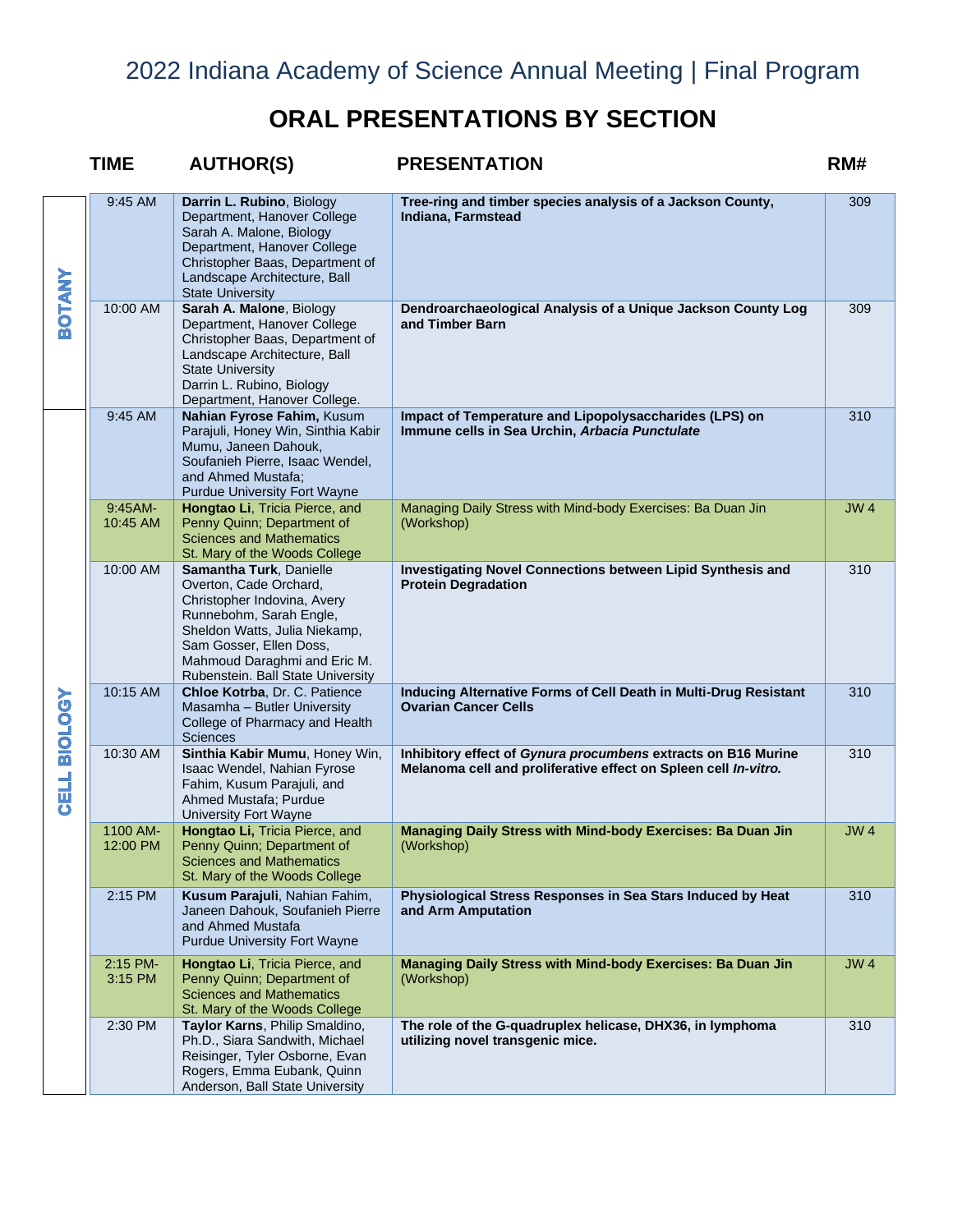# **ORAL PRESENTATIONS BY SECTION**

# **TIME AUTHOR(S) PRESENTATION RM#**

| 3:00 PM             | Ellen M. Doss, Douglas A.<br>Bernstein, and Eric (VJ)<br>Rubenstein                                                                                        | <b>Endoplasmic Reticulum Protein Quality Control in Candida</b><br>albicans                                                                                   | 310 |               |
|---------------------|------------------------------------------------------------------------------------------------------------------------------------------------------------|---------------------------------------------------------------------------------------------------------------------------------------------------------------|-----|---------------|
| 3:15 PM             | Delaney Long, Luke Brewer,<br>Dayle Matheny, Douglas<br>Roossien - Ball State University                                                                   | Serotonin autoreceptors regulate Drosophila serotonergic<br>axon morphology in vitro                                                                          | 310 |               |
| 3:15 PM-<br>4:10 PM | <b>Hongtao Li, Tricia Pierce, and</b><br>Penny Quinn; Department of<br><b>Sciences and Mathematics</b><br>St. Mary of the Woods College                    | Managing Daily Stress with Mind-body Exercises: Ba Duan Jin<br>(Workshop)                                                                                     | JW4 | <b>BIOTOR</b> |
| 3:30 PM             | Honey Win, Kusum Parajuli,<br>Nahian Fahim, Soufanieh Pierre<br>and Ahmed Mustafa<br>Department of Biological<br>Sciences, Purdue University Fort<br>Wayne | Physiological and Immunological Propertis of Cucumaria<br>Frondosa, Isostychopus Badionotus, and Pentacta Pygmaea<br>from the Waters of Eastern North America | 310 | <b>HES</b>    |
| 3:45 PM             | Syeda A Madiha,<br>Dr. Bikram Sharma - Ball State<br>University                                                                                            | Determining the role of Elabela/APJ and Apelin/APJ signaling<br>on coronary endothelial cell proliferation, migration and<br>survival                         | 310 |               |
| 9:45 AM             | Jordan T. Froese - Ball State<br>University                                                                                                                | <b>Improving Rieske Dioxygenase Activity Through Enzyme</b><br>Engineering                                                                                    | 311 |               |
| 10:15 AM            | Hayden Schneider, Dr. Wei Shi,<br><b>Ball State University</b>                                                                                             | Synthesis of 4.6-isopropylidene glucose thio toluene by using<br>benzaldehyde dimethyl acetal Instead of 2,2-<br>dimethoxypropane (DMP)                       | 311 |               |
| 10:45 AM            | Patrick A. McVey, Noah<br>Dierckman, Margaret Sperry,<br>Marie Meyer, Matthew Reuter,<br>and Kelsey Ramp, Marian<br><b>University</b>                      | Mass Spectrometry Imaging of Pharmaceuticals for Detection<br>of Crystalline Active Pharmaceutical Ingredients                                                | 311 | CHEMISTRY     |
| 11:15 AM            | <b>Kuo-Hao Chen-Ball State</b><br>University, Zhihai Li-Ball State<br>University, Cody Leasor-Indiana<br>University Bloomington                            | Electrochemical STM studies of molecular adsorption and<br>phase transition at electrode-electrolyte interfaces                                               | 311 |               |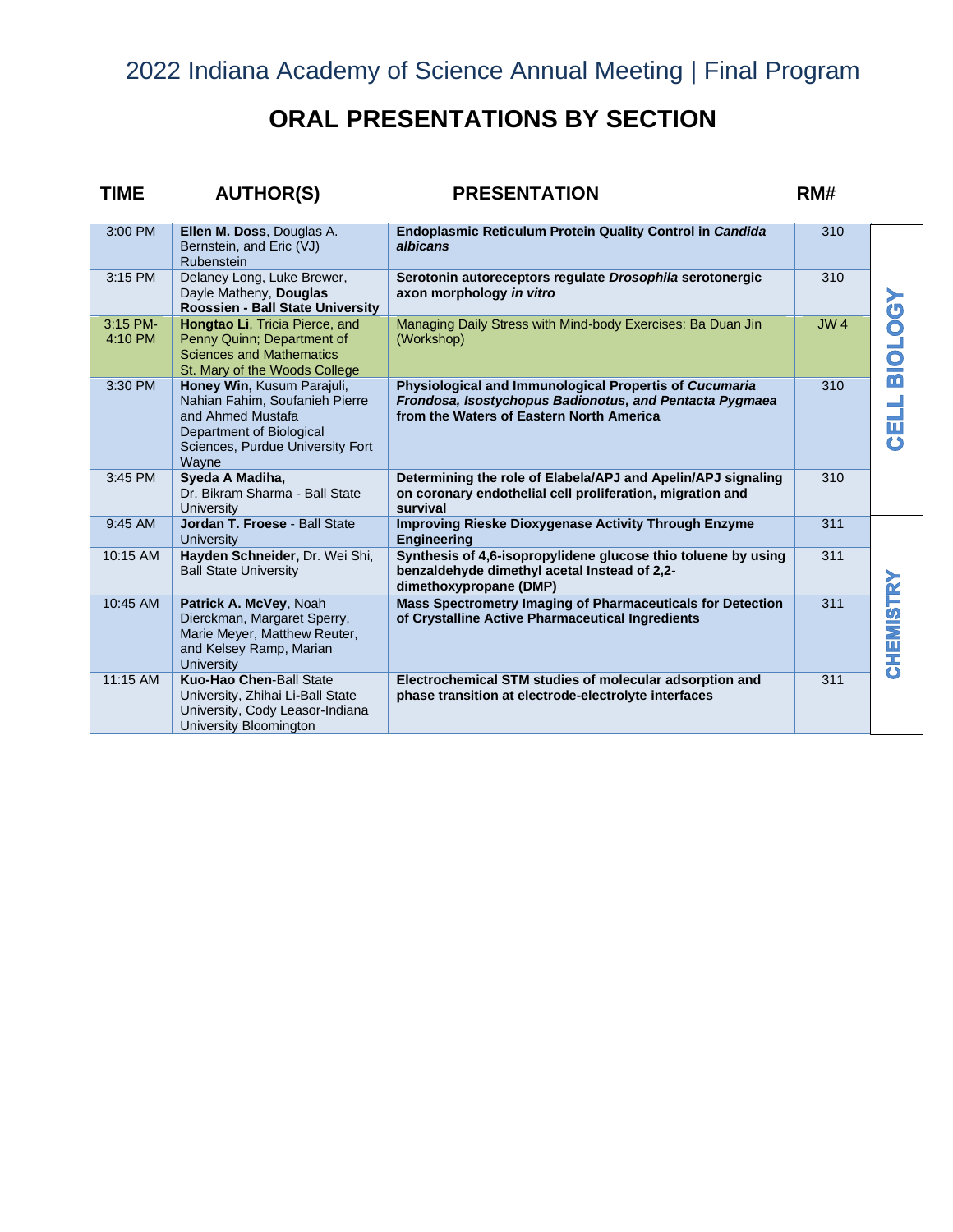|                      | <b>TIME</b>           | <b>AUTHOR(S)</b>                                                                                                                                                                                                                                                                                                                                                                                                                                                                                                                                                                                                                                                                                                                                                                                                                                                                                                                                                                                                                                                                                                                                                                                                                                                                | <b>PRESENTATION</b>                                                                                                                   | RM# |
|----------------------|-----------------------|---------------------------------------------------------------------------------------------------------------------------------------------------------------------------------------------------------------------------------------------------------------------------------------------------------------------------------------------------------------------------------------------------------------------------------------------------------------------------------------------------------------------------------------------------------------------------------------------------------------------------------------------------------------------------------------------------------------------------------------------------------------------------------------------------------------------------------------------------------------------------------------------------------------------------------------------------------------------------------------------------------------------------------------------------------------------------------------------------------------------------------------------------------------------------------------------------------------------------------------------------------------------------------|---------------------------------------------------------------------------------------------------------------------------------------|-----|
| <b>CHEMISTRY</b>     | 11:45 AM              | Alexandra D. Tameriusllt, Alison<br>B. Altman†°, Michael J. Waters‡,<br>Eric A. Riesel°, Christos D.<br>Malliakas†, Matthew L.<br>Whitaker+×, Tony Yu#0, Gilberto<br>Fabbris#0, Yue Meng§0, Daniel<br>Haskel <sup>()</sup> , Yanbin Wang# <sup>()</sup> , Arthur<br>R. Ehingerll, Steven D.<br>Jacobsen±, James M.<br>Rondinelli $\ddagger$ *, Danna E.<br>Freedman <sup>o*</sup> IIDepartment of<br>Chemistry and Physical Sciences,<br>Marian University, †Department of<br>Chemistry, ‡Department of<br>Material Science and Engineering,<br>and ±Department of Earth and<br>Planetary Sciences, Northwestern<br>University, Evanston, Illinois<br>60208 °Department of Chemistry,<br>Massachusetts Institute of<br>Technology, Cambridge,<br>Massachusetts, +Department of<br>Geosciences, Stony Brook<br>University, Stony Brook, New<br>York 11794, xNational<br>Synchrotron Light Source II,<br>Brookhaven National Laboratory,<br>Upton, New York 11973,<br>#GeoSoilEnviroCARS, Center for<br>Advanced Radiation Sources, The<br>University of Chicago, Chicago,<br>Illinois 60637◊ Advanced Photon<br>Source, Argonne National<br>Laboratory, Lemont, Illinois<br>60439, §HPCAT, X-ray Science<br>Division, Argonne National<br>Laboratory, Argonne, Illinois<br>60439 | <b>Investigating Electronic Properties of Solid-State Materials via</b><br><b>Exploration Structural Families</b>                     | 311 |
|                      | $2:15$ PM-<br>3:00 PM | Wei Shi, Ph.D., Assistant<br>Professor, Ball State University                                                                                                                                                                                                                                                                                                                                                                                                                                                                                                                                                                                                                                                                                                                                                                                                                                                                                                                                                                                                                                                                                                                                                                                                                   | Study Bioactive Natural Products in Medicine and Biology (Hot<br>Topic)                                                               | 311 |
|                      | 3:00 PM               | Davis Anum, Temitope Alonge<br>and David Bwambok<br>Institution: Ball State University                                                                                                                                                                                                                                                                                                                                                                                                                                                                                                                                                                                                                                                                                                                                                                                                                                                                                                                                                                                                                                                                                                                                                                                          | Human serum albumin nanoparticles encapsulated<br>with fluorophore and chemotherapeutic agent for drug delivery<br>and cancer therapy | 311 |
|                      | 9:45 AM               | Beth Hall, Ph.D., State<br><b>Climatologist, Purdue University</b>                                                                                                                                                                                                                                                                                                                                                                                                                                                                                                                                                                                                                                                                                                                                                                                                                                                                                                                                                                                                                                                                                                                                                                                                              | Climate services for our data-driven science, planning, and<br>decision-making needs (Hot Topic)                                      | 312 |
| <b>EARTH SCIENCE</b> | 10:45 AM              | <b>Bruce Rothschild, Carnegie</b><br>Museum of Natural History<br>Jingmai O'Connor, Field Museum<br>of Natural History                                                                                                                                                                                                                                                                                                                                                                                                                                                                                                                                                                                                                                                                                                                                                                                                                                                                                                                                                                                                                                                                                                                                                          | Tyrannosaur indignities: False accusation of sexually transmitted<br>disease (STD) rebutted                                           | 312 |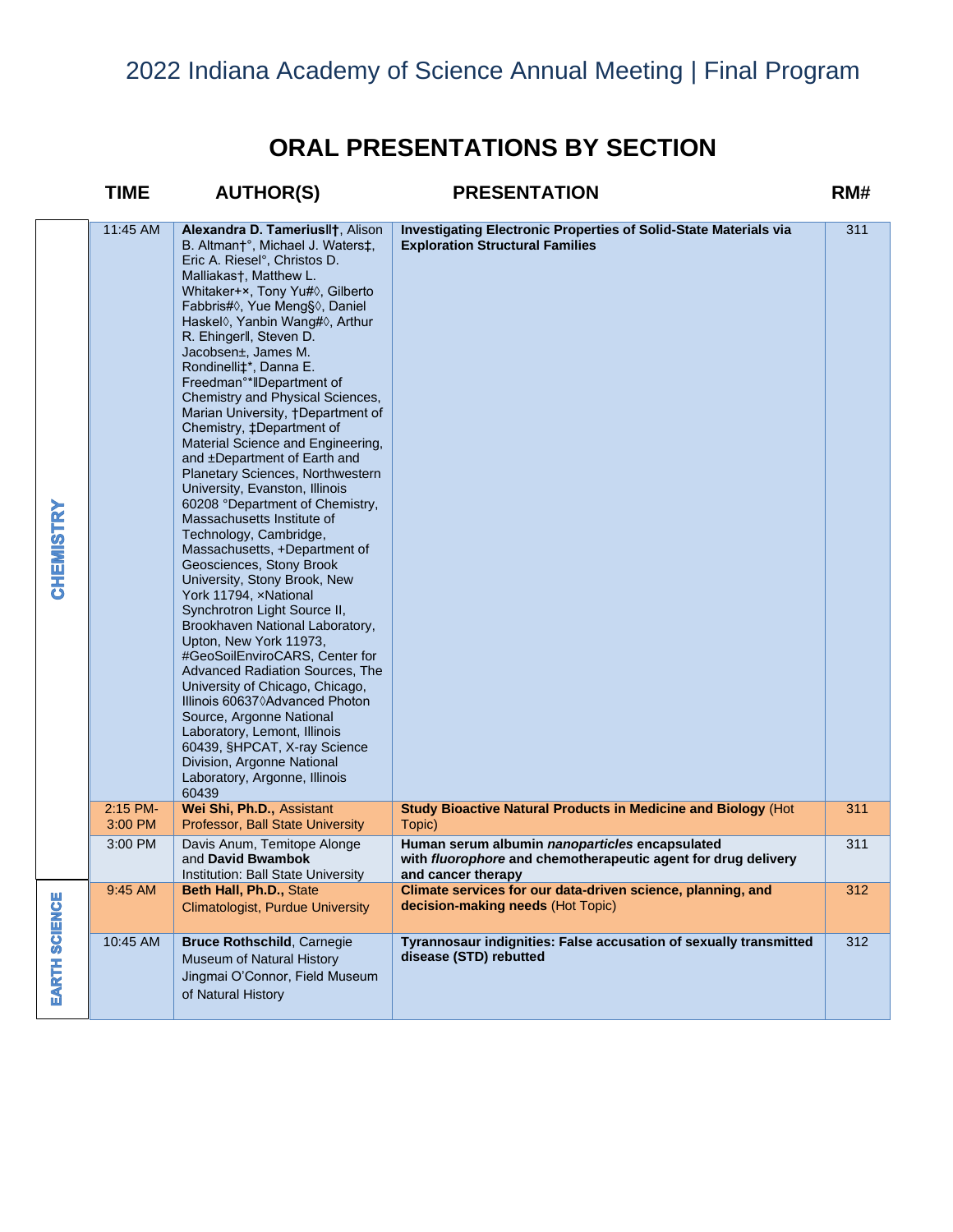| <b>TIME</b> | <b>AUTHOR(S)</b>                                                                                                                                                                                                                                                                                                                                                                                                                                                                                                                           | <b>PRESENTATION</b>                                                                                                                                | RM# |                |
|-------------|--------------------------------------------------------------------------------------------------------------------------------------------------------------------------------------------------------------------------------------------------------------------------------------------------------------------------------------------------------------------------------------------------------------------------------------------------------------------------------------------------------------------------------------------|----------------------------------------------------------------------------------------------------------------------------------------------------|-----|----------------|
| 11:00 AM    | James O. Farlow, Department<br>of Biological Sciences, Purdue<br>University Fort Wayne, Jens N.<br>Lallensack, School of Biological<br>and Environmental Sciences,<br>Liverpool, John Moores<br>University, Liverpool, United<br>Kingdom, Rodrigo T. Mueller,<br>Centro de Apoio a Peqauisa<br>Paleontologica de Quarta<br>Colonia, Universidade Federal<br>de Santa Maria, Brazil, James<br>A. Hyatt, Department of<br><b>Environmental Earth Science,</b><br><b>Eastern Connecticut State</b><br>University, Willimantic,<br>Connecticut | Pedal Skeletal Proportions of Bipedal and Potentially<br><b>Bipedal Dinosaurs</b>                                                                  | 312 | <b>SCIENCE</b> |
| 11:15 AM    | <b>Mose Nasser</b>                                                                                                                                                                                                                                                                                                                                                                                                                                                                                                                         | Stratagraphic Columns of Posey, Pike, Lawrence,<br>Bartholomew & Franklin Counties, Indiana                                                        | 312 |                |
| 11:30 AM    | Katelyn Rusiniak, Kathryn<br>Mudica, Jennifer Latimer<br>Indiana State University                                                                                                                                                                                                                                                                                                                                                                                                                                                          | Water Quality of the Wabash River using Biogeochemical<br><b>Analysis and Biotic Indicators</b>                                                    | 312 | EARTH          |
| 2:15 PM     | Samira Safaee1, Eileen J.<br>Kladivko1, Dharmendra<br>Saraswat2 Department of<br>Agronomy, Purdue University,<br><b>USA Department of Agricultural</b><br>& Biological Engineering,<br><b>Purdue University</b>                                                                                                                                                                                                                                                                                                                            | DSM_Toolkit _ A new open-source toolbox for digital soil<br>mapping                                                                                | 312 |                |
| 2:30 PM     | Darrell G. Schulze, Agronomy<br>Department, Purdue University                                                                                                                                                                                                                                                                                                                                                                                                                                                                              | Spatial Distribution of Soils with Clay-Enriched Subsoils                                                                                          | 312 |                |
| 2:45 PM     | <b>Todd A. Thompson, Matthew</b><br>R. Johnson, Indiana Geological<br>and Water Survey                                                                                                                                                                                                                                                                                                                                                                                                                                                     | <b>Twenty-first Century Geological Mapping of the State</b>                                                                                        | 312 |                |
| 3:00 PM     | Lorraine Wright, LPG, GISP                                                                                                                                                                                                                                                                                                                                                                                                                                                                                                                 | History of the Public Land Survey System (PLSS): Mapping<br><b>Survey Field Notes to History</b>                                                   | 312 |                |
| 10:00 AM    | Richard D. Sample, Jarred<br>Brooke, Michael Jenkins -<br><b>Purdue University, Department</b><br>of Forestry and Natural<br>Resources, Moriah Boggess -<br>North Carolina Wildlife<br>Resource Commission                                                                                                                                                                                                                                                                                                                                 | Examining species and regional differences in white-tailed<br>deer browsing selection and nutrient accumulation within<br>stump sprouts in Indiana | 308 |                |
| 10:15 AM    | Rylee D. Tomey, Richard D.<br>Sample, Zackary J. Delisle,<br>Alexis R. Trumbower, Phoebe J.<br>Habeck, Jarred M. Brooke,<br>Michael A. Jenkins - Purdue<br>University                                                                                                                                                                                                                                                                                                                                                                      | Comparing methods of estimating white-tailed deer fecal<br>pellet-group density in Indiana woodlots                                                | 308 | ECOLOGY        |
| 10:30 AM    | Jeffrey D. Holland and Laura<br>Sutherland, Department of<br>Entomology, Purdue University                                                                                                                                                                                                                                                                                                                                                                                                                                                 | Invasion dynamics understood with resistance surfaces                                                                                              | 308 |                |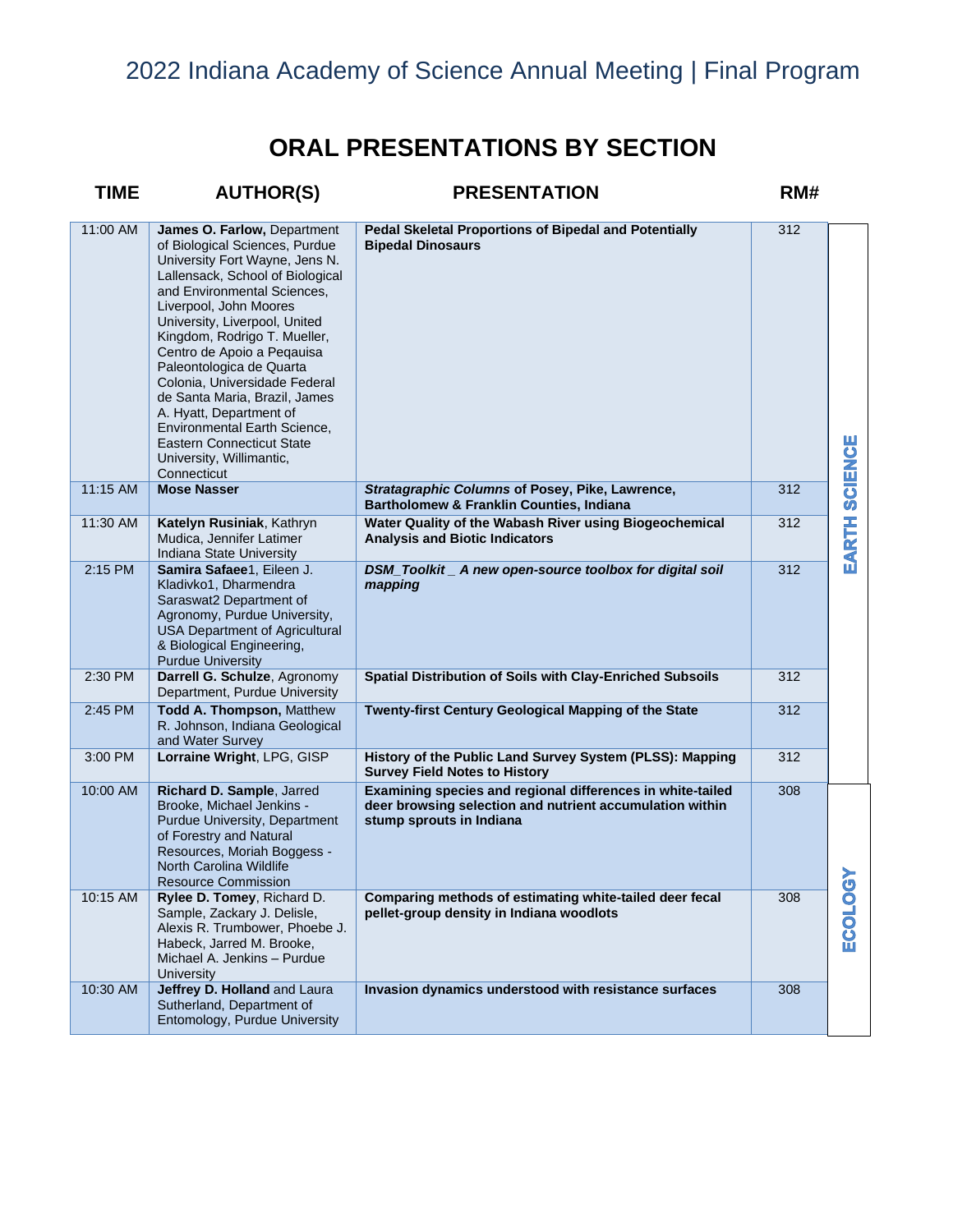|                     | <b>TIME</b> | <b>AUTHOR(S)</b>                                                                                                                                                                                                                                                                                                                                                                              | <b>PRESENTATION</b>                                                                                                                                              | RM# |
|---------------------|-------------|-----------------------------------------------------------------------------------------------------------------------------------------------------------------------------------------------------------------------------------------------------------------------------------------------------------------------------------------------------------------------------------------------|------------------------------------------------------------------------------------------------------------------------------------------------------------------|-----|
|                     | 10:45 AM    | Sam Gradle, Bureau of Water<br>Quality, Muncie Sanitary District;<br>Laura A. Bowley, Bureau of<br>Water Quality, Muncie Sanitary<br>District; Rick Conrad, Bureau of<br>Water Quality, Muncie Sanitary<br>District; Drew Holloway, Bureau<br>of Water Quality, Muncie Sanitary<br>District; Brant E. Fisher, Indiana<br>Department of Natural<br>Resources, Division of Fish and<br>Wildlife | Lessons and Success in Propagating Freshwater Mussels on a<br>Limited Budget in Muncie, Indiana                                                                  | 308 |
|                     | 11:00 AM    | Lara E. Jones and Kamal Islam,<br><b>Ball State University</b>                                                                                                                                                                                                                                                                                                                                | Investigating long-distance dispersal patterns of the Cerulean<br>Warbler (Setophaga cerulea) in southern Indiana                                                | 308 |
|                     | 2:30 PM     | Danny Heinz and Kamal Islam,<br>Department of Biology, Ball State<br>University                                                                                                                                                                                                                                                                                                               | Examing Abiotic Effects on Northern Saw-whet Owl Migration in<br>Delaware and Henry counties, Indiana                                                            | 308 |
| <b>ECOLOGY</b>      | 2:45 PM     | <b>Ashley Kovach-Hammons,</b><br>Jordan Marshall, Purdue<br><b>University Fort Wayne</b>                                                                                                                                                                                                                                                                                                      | Predicting Site Suitability for Kudzu (Pueraria montana) in the<br><b>Great Lakes Basin</b>                                                                      | 308 |
|                     | 3:00 PM     | Bethany J. Darby and Kamal<br>Islam, Department of Biology,<br><b>Ball State University</b>                                                                                                                                                                                                                                                                                                   | <b>Investigating Spatial Distribution Patterns of Cerulean Warbler</b><br>(Setophaga cerulea) Nests and Landscape-Level Associations in<br>South-Central Indiana | 308 |
|                     | 3:15 PM     | Zachary Kellogg,<br>Dr. Mark A. Jordan, Dr. Bruce<br>Kingsbury, Dr. Jordan Marshall,<br>Dr. Scott Bergeson, Darren<br>Shoemaker, Purdue Univeristy -<br>Fort Wayne<br>Betsey Yankowiak - Little River<br><b>Wetlands Project</b>                                                                                                                                                              | Spatial Ecology of Snapping Turtle (Chelydra serpentina) within<br>an Urban Wetland Complex                                                                      | 308 |
|                     | 3:30 PM     | Nicholas Friedeman, Mark<br>Jordan - Purdue Univeristy - Fort<br>Wayne                                                                                                                                                                                                                                                                                                                        | Determining the Environmental Associations of Ophidiomyces<br>ophiodiicola on a landscape using Environmental DNA                                                | 308 |
|                     | 3:45 PM     | Jordan Burgess and Deborah<br>Marr, Department of Biological<br>Sciences, Indiana University of<br>South Bend                                                                                                                                                                                                                                                                                 | Comparison of antibiotic resistance levels in nectar bacteria<br>isolated from Trifolium repens in orchards and urban parks                                      | 308 |
| ပ္ပ                 | 9:45 AM     | Kathryn Mudica and Dr. Jen<br>Latimer                                                                                                                                                                                                                                                                                                                                                         | Bioaccumulation of mercury in Indiana river otters                                                                                                               | JW3 |
|                     | 10:00 AM    | Jordan Kemp, Dr. Jennifer<br>Latimer, Indiana State University                                                                                                                                                                                                                                                                                                                                | The Spatial Distribution of Mercury in Urban Soils, Terre Haute,<br>Indiana                                                                                      | JW3 |
| ENVIRONMENTAL SCIEN | 10:15 AM    | <b>Stephanie Freeman-</b><br>Day, Gretchen Luchauer, Dr.<br>Burnell C. Fischer, Rodoshi<br>Sinha, Anagha Gore, Indiana<br>University O'Neill School of<br><b>Public Affairs</b>                                                                                                                                                                                                               | Urban forest patches in Bloomington, Indiana- Analyzing<br>sustainability over time                                                                              | JW3 |
|                     | 10:30 AM    | Gretchen Luchauer, Stephanie<br>Freeman-Day, Dr. Burnell<br>Fischer, Indiana University O'Neill<br>School of Public and<br><b>Environmental Affairs</b>                                                                                                                                                                                                                                       | Urban Stream Corridors and Forest Patches - The Connections:<br>A Case Study of Bloomington, IN                                                                  | JW3 |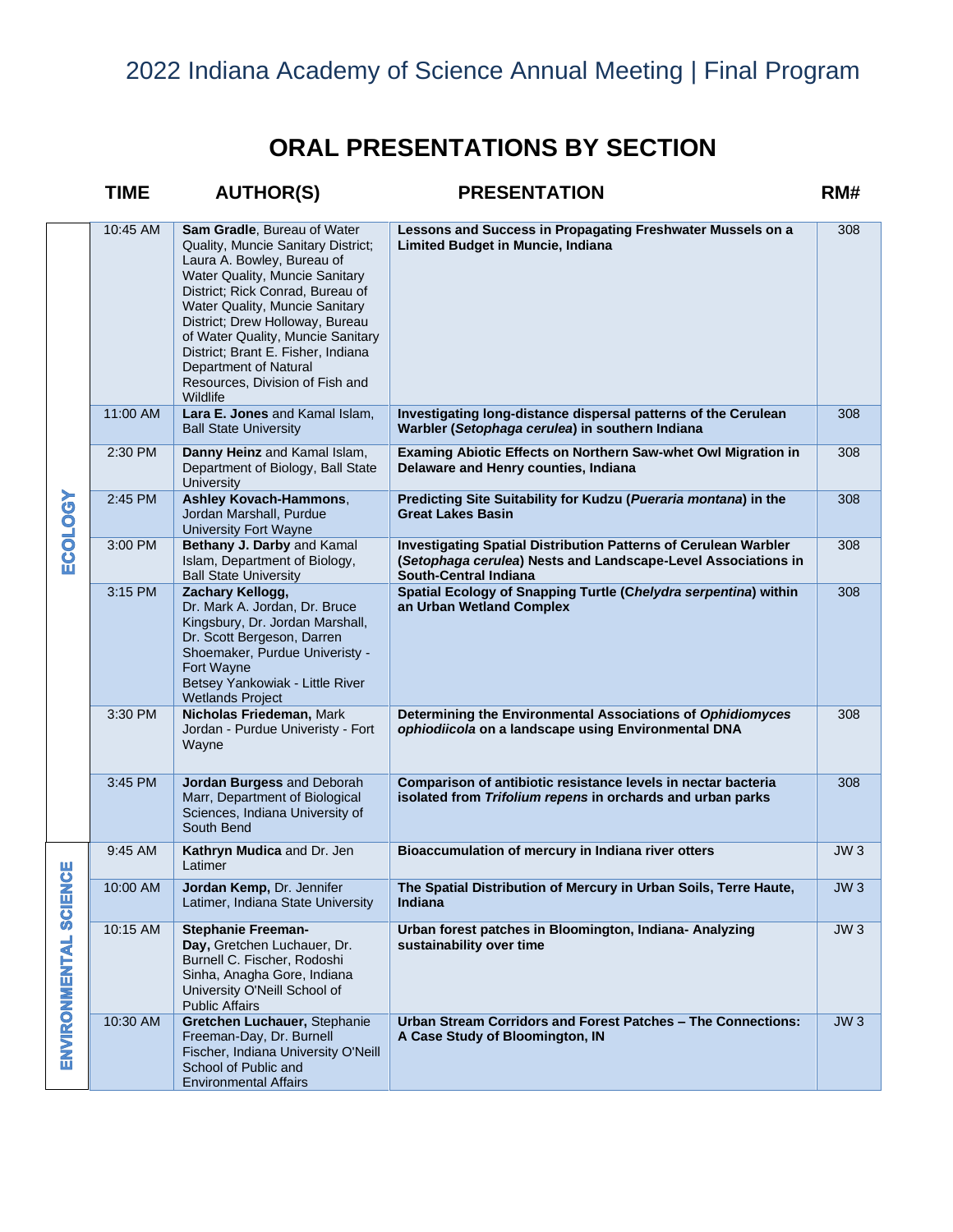| <b>TIME</b> | <b>AUTHOR(S)</b>                                                                                                                                                                                                                                                                                      | <b>PRESENTATION</b>                                                                                                            | RM#             |                                                       |
|-------------|-------------------------------------------------------------------------------------------------------------------------------------------------------------------------------------------------------------------------------------------------------------------------------------------------------|--------------------------------------------------------------------------------------------------------------------------------|-----------------|-------------------------------------------------------|
| 11:00 AM    | David Torain II, Ph.D. Professor<br><b>Montgomery Germantown</b><br><b>Mathematics Advisor</b><br>Department of Mathematics and<br><b>Statistics</b><br><b>Montgomery College</b><br><b>High Technology and Science</b><br>Center<br>Germantown, Maryland 20876                                       | Using Torain's Equations as a Predictable Model in the Sciences<br>(Hot Topic)                                                 | 309             | <b>MATHEMATICS</b>                                    |
| 2:30 PM     | <b>Cameron Pitzer, Huntington</b><br>University                                                                                                                                                                                                                                                       | <b>Baseball Statistical Analysis</b>                                                                                           | 309             |                                                       |
| 3:00 PM     | Kevin L. S. Drury,<br>Ph.D. Huntington University,<br>Department of Mathematics and<br><b>Computer Science</b>                                                                                                                                                                                        | Mobility and Spatial Auto--correlation in Spiral Waves                                                                         | 309             |                                                       |
| 11:00 AM    | Doug Bernstein, Ph.D.,<br><b>Associate Professor</b><br><b>Ball State University</b>                                                                                                                                                                                                                  | RNA modification roles in the development of mRNA vaccines<br>(Hot Topic)                                                      | 313             |                                                       |
| 2:45 PM     | Faith Jackobs Charlie Peck,<br><b>Emmett Smith, Earlham College</b>                                                                                                                                                                                                                                   | Changes in Icelandic soil microbiomes from the forefield of<br>retreating glaciers revealed by Illumina and MinION sequencing. | 313             |                                                       |
| 3:00 PM     | Kylee M. Brewster and Natalia<br>B. Hubbs, PhD, Department of<br>Biology, Hanover College                                                                                                                                                                                                             | Baby Got (Citro) bacter: Characterization of Citrobacter Phages<br>and Mutagenesis of Citrobacter                              | 313             | <b>MICROBIOLOGY &amp; MOLECULAR</b><br><b>BIOLOGY</b> |
| 3:15 PM     | Erin McClelland, Marian<br>University College of Osteopathic<br><b>Medicine</b>                                                                                                                                                                                                                       | Sex susceptibility in Cryptococcus neoformans infections (Hot<br>Topic)                                                        | 313             |                                                       |
| 10:00 AM    | Azam Shafieenezhad (1),<br>Stephen R. Wassall (1),<br>Stephanie Tristram-Nagle (2),<br>John F. Nagle (2), Horia I.<br>Petrache (1)<br>(1) Department of Physics,<br>Indiana University Purdue<br>University Indianapolis, (2)<br>Department of Physics, Carnegie<br>Mellon University, Pittsburgh, PA | The effect of dopamine on model lipid membrane structure                                                                       | 314             | PHYSICS AND ASTRONOMY                                 |
| 11:00 AM    | Donald G. Ruch, John E. Taylor,<br>Taylor Davis, Sam Luginbuhl,<br>Racheal Stenger, Daniel E. Kern,<br>and Kemuel S. Badger:<br>Department of Biology, Ball State<br>University, Paul E. Rothrock:<br>Indiana University, Deam<br>Herbarium, Smith Research<br>Center, Bloomington, IN                | Floristic Quality Assessment of Reber Woods, Delaware County,<br>Indiana                                                       | JW <sub>7</sub> | <b>BIODIVERSITY</b>                                   |
| 11:15 AM    | Racheal Stenger, John Taylor,<br>Donald Ruch Phd., Ball State<br>University                                                                                                                                                                                                                           | Forest Community Structure and Species Composition of Reber<br>Woods, Delaware County, Indiana                                 | JW <sub>7</sub> |                                                       |
| 11:30 AM    | Nathanael J. Pilla, Orbis<br><b>Environmental Consulting</b>                                                                                                                                                                                                                                          | Vascular Plants of the Moraine Nature Preserve - Additional<br><b>Parcels</b>                                                  | JW <sub>7</sub> |                                                       |
| 2:15 PM     | Scott A. Namestnik and Roger<br>L. Hedge, Indiana Department of<br>Natural Resources, Division of<br><b>Nature Preserves</b>                                                                                                                                                                          | Natural Communities and Plant Species of Conservation<br>Concern at Deer Lake, St. Joseph County, Indiana                      | JW <sub>7</sub> | PLANT SYSTEMATICS AND                                 |
| 2:30 PM     | Richard Hull, Department of<br>Biology, Indiana University-<br>Bloomington                                                                                                                                                                                                                            | A Modern Analysis of the Vascular Plant Flora of the Indiana<br><b>Wabash River Corridor</b>                                   | JW <sub>7</sub> |                                                       |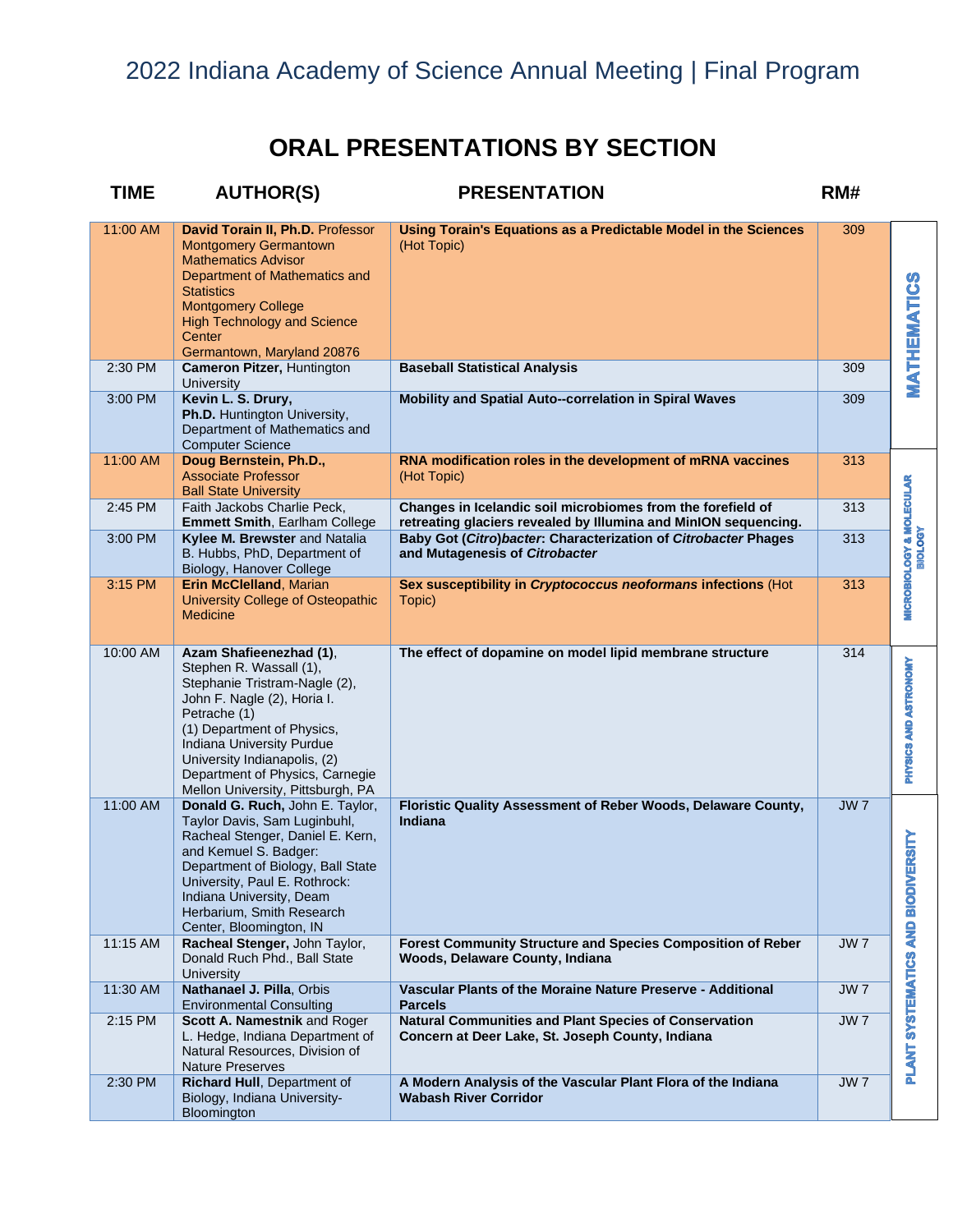|                                               | <b>TIME</b>                    | <b>AUTHOR(S)</b>                                                                                                                            | <b>PRESENTATION</b>                                                                                                                                                             | RM#             |
|-----------------------------------------------|--------------------------------|---------------------------------------------------------------------------------------------------------------------------------------------|---------------------------------------------------------------------------------------------------------------------------------------------------------------------------------|-----------------|
|                                               | 2:45 PM                        | John Taylor, Samantha Luginbuhl, Eli<br>Nelson, Don Ruch<br><b>Ball State University Biology</b><br>Department                              | Growing-season vs Dormant-season prescribed fire:<br>implications for prairie management                                                                                        | <b>JW7</b>      |
| <b>PLANT SYSTEMATICS<br/>AND BIODIVERSITY</b> | 3:00 PM                        | Michael Homoya*, Wesley Homoya,<br>Barbara Homoya,<br>*Indiana Department of Natural<br>Resources, Division of Nature<br><b>Preserves</b>   | A Status Survey of Indiana Orchidaceae                                                                                                                                          | JW <sub>7</sub> |
|                                               | 11:15<br>AM-12:15<br><b>PM</b> | Erin Gerecke, Ph.D.<br>Department of Pediatrics, Herman B.<br>Wells Center for Pediatric Research,<br>Indiana University School of Medicine | <b>Science Communication Roundtable (Workshop)</b>                                                                                                                              | JW8             |
|                                               | 11:30 AM                       | <b>Megan Moss</b><br><b>Howard County Stormwater District</b>                                                                               | <b>Providing Science Education to the Public</b><br>(When you just graduated and have no idea how to go about<br>teaching anyone anything scientific.)                          | 314             |
| SCIENCE EDUCATION                             | 11:45 AM                       | Kristi Bugajski, Mike Watters, Bonnie<br>Dahlke-Goebbert and Mindy Capaldi,<br>Valparaiso University                                        | Being EPIC in a pandemic: How we continued social<br>activities and mentoring with COVID restrictions                                                                           | 312             |
|                                               | 2:15 PM-<br>3:00 PM            | <b>Bill Sullivan, Ph.D.</b><br>Professor<br><b>Indiana University School of Medicine</b>                                                    | How Do We Confront Antiscience? (Hot Topic)                                                                                                                                     | <b>JW8</b>      |
|                                               | 2:15 PM-<br>3:30 PM            | Maresa Murray, Ph.D., Indiana<br>University, Assistant Dean of Diversity,<br>Inclusion, and Organizational Climate                          | "Challenges Faced by Student and Professional Scientists<br>of Color in the U.S.: Actionable Strategies We Can All Use<br>for Reconstructing New Inclusive Contexts" (Workshop) | <b>JW 10</b>    |
|                                               | 10:00 AM                       | Kelsey Hughes, Cassie Froedge, and<br>Glené Mynhardt, Hanover College                                                                       | Population Structure of Merope tuber (Insecta: Meropeidae)<br>collected in Hanover, Indiana                                                                                     | <b>JW9</b>      |
|                                               | 10:15 AM                       | Caylie Wimmersberger, James<br>Bertaux, Dr. Marc Milne, University of<br>Indianapolis                                                       | <b>Revision of Neodietrichia</b>                                                                                                                                                | <b>JW9</b>      |
|                                               | 10:30 AM                       | Randy E. Hunt, Indiana University<br>Southeast                                                                                              | Vibrational signals associated with courtship in the<br>treehopper Enchenopa binotata                                                                                           | <b>JW9</b>      |
| AND ENTOMOLOGY                                | 10:45 AM                       | Gene Kritsky (Mount St. Joseph<br>University), Jessee Smith, and Carl<br>Strang                                                             | Observations of periodical cicadas (Brood X) in Indiana and<br>Ohio in 2021 (Hemiptera: Cicadidae: Magicicada spp.)                                                             | <b>JW9</b>      |
|                                               | 2:30 PM                        | Lindee Mason and Ahmed Mustafa<br>Department of Biological Sciences,<br><b>Purdue University Fort Wayne</b>                                 | Benefits of an Astaxanthin Supplemented Diet on Stressed<br><b>Nile Tilapia</b>                                                                                                 | <b>JW9</b>      |
| <b>ZOOLOGY</b>                                | 2:45 PM                        | Mary J Woodruff1; Susanna N<br>Tsueda1; Kimberly A Rosvall1<br>1Biology, Indiana University,<br>Bloomington                                 | Coping with climate change during early development:<br>responses to experimental heat in wild nestlings                                                                        | <b>JW9</b>      |
|                                               | 3:00 PM                        | Kent Edmonds, Department of<br>Biology, Indiana University Southeast                                                                        | <b>Estradiol and Progesterone Regulation of Gastrointestinal</b><br>(GI) Development and Reproduction in the Marsh Rice Rat<br>(Oryzomys palustris)                             | <b>JW9</b>      |
|                                               | 3:15 PM                        | Mark A. Jordan, Daniel Guinto, Tyler<br>Scoville, Jessica Hinson, and Bruce A.<br>Kingsbury, Purdue University Fort<br>Wayne                | <b>Conservation Genetics of Blanding's Turtle and Spotted</b><br><b>Turtle in Indiana</b>                                                                                       | <b>JW9</b>      |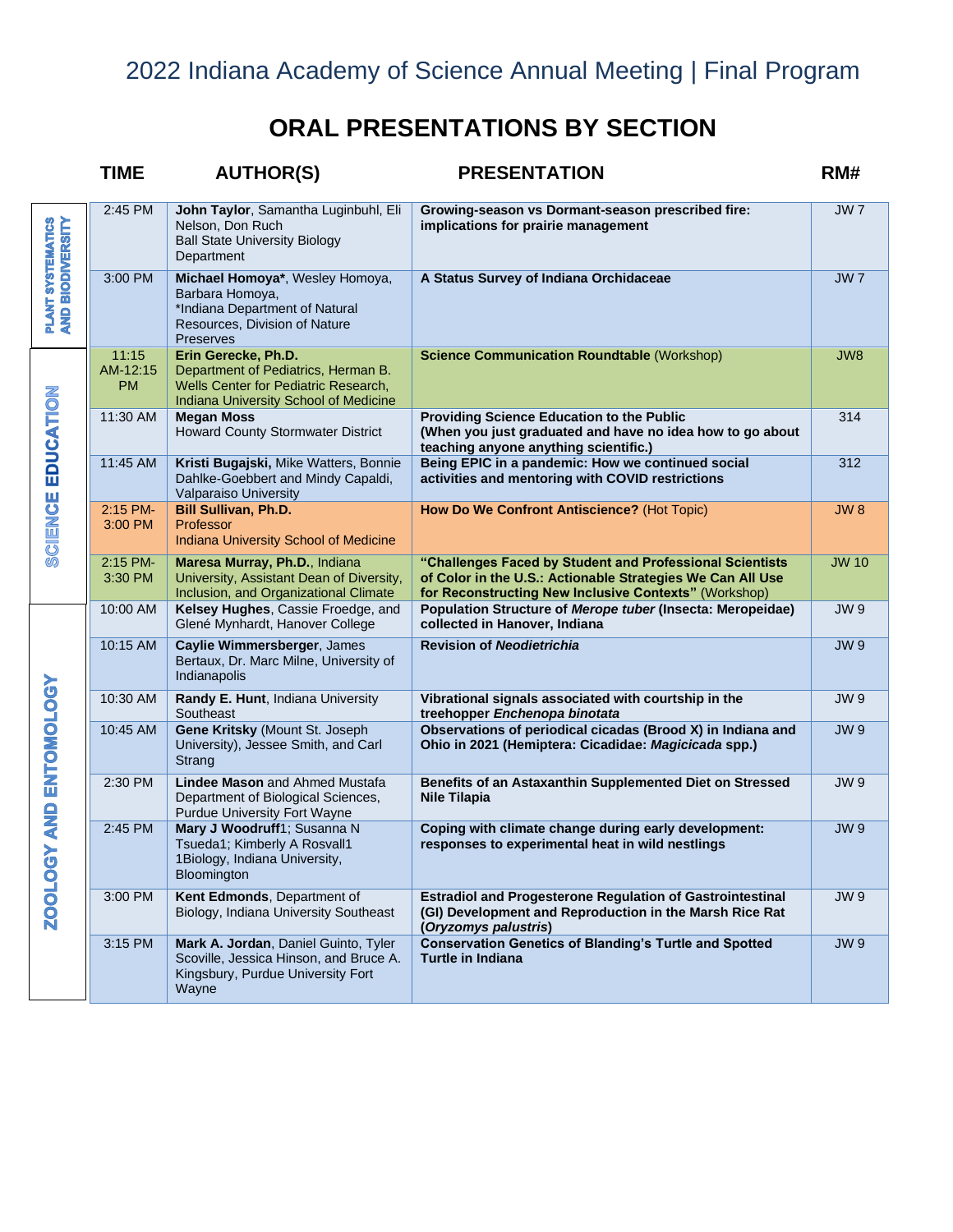# **POSTER PRESENTATIONS- 4:15 PM TO 5:55 PM**

### **(NOTE: ODD NUMBERS PRESENT AT 4:15 PM- 5:00 PM; EVEN NUMBERS PRESENT 5:05 PM -5:55 PM)**

| $\mathbf{1}$    | AN              | Miranda Mueller, Paige Pressler,                              | Variation in the Latissimus Dorsi Muscle and its Clinical            |
|-----------------|-----------------|---------------------------------------------------------------|----------------------------------------------------------------------|
|                 |                 | Arianna Method, Dr. Amandine Eriksen,                         | <b>Implications</b>                                                  |
|                 |                 | University of Indianapolis                                    |                                                                      |
| $\overline{2}$  | <b>AN</b>       | Kaitlyn Glavee, Austin Lorynski,                              | Variation in the Axillary Artery: Clinical Implications and How it   |
|                 |                 | University of Indianapolis                                    | <b>Develops</b>                                                      |
| $\overline{3}$  | <b>BO</b>       | Russell Baas, Ball State University, Sarah                    | Tree-ring dating of an agritourism English barn located in           |
|                 |                 | Malone, Hanover College, Darrin L.                            | Jefferson County, Indiana                                            |
|                 |                 | Rubino, Hanover College                                       |                                                                      |
|                 |                 | J.P. Hall, Ball State University                              |                                                                      |
| $\overline{4}$  | <b>BO</b>       | Caitlyn Foye - Noblesville High School,                       | Identification and Sequencing of the Glyceraldhyde 3-Phosphate       |
|                 |                 | Sachin Gupta- Noblesville High School,                        | Dehydrogenase Gene in Fern, Fern Ally, and Moss Species              |
| 5               | <b>BO</b>       | Nathanael Hauck - Butler University<br>Helene Bee (Valparaiso | Characterizing the cytotoxic effects and several antimicrobial       |
|                 |                 | University), Lanna Sirhan* (Valparaiso                        | phytocompounds of Argemone mexicana                                  |
|                 |                 | University), Emily Gonzalez (Ivy Tech                         |                                                                      |
|                 |                 | Community College), Ashley Wasserman                          |                                                                      |
|                 |                 | (Ivy Tech Community College), Katelyn                         |                                                                      |
|                 |                 | Shouse (Valparaiso University), Alexis                        |                                                                      |
|                 |                 | Dres (Valparaiso University), Caleb                           |                                                                      |
|                 |                 | VanArragon (Valparaiso University),                           |                                                                      |
|                 |                 | Jeffrey Pruet (Valparaiso University) and                     |                                                                      |
|                 |                 | Danielle Orozco-Nunnelly (Valparaiso                          |                                                                      |
|                 |                 | University)                                                   |                                                                      |
| $6\phantom{1}6$ | CB              | Idalia Zachara, George Gundelach,                             | Candida albicans induces internalization of the Na $+$ -K $+$ -2Cl - |
|                 |                 | Patrice G. Bouyer, Valparaiso University                      | cotransporter 1 expressed in Madin-Darby Canine Cells                |
| $\overline{7}$  | $\overline{CB}$ | George Gundelach*, Paige Camp*, Idalia                        | Effect of estrogen on Candida albicans growth cultured on YEPD       |
|                 |                 | Zachara, Caleb VanArragon, Tiffany                            | solid media                                                          |
|                 |                 |                                                               |                                                                      |
|                 |                 | Kolba Michael Watters and Patrice G.                          |                                                                      |
|                 |                 | Bouyer. (* equally contributed author)                        |                                                                      |
|                 |                 | Valparaiso University                                         |                                                                      |
| 8               | CB              | Mahmoud M. Daraghmi, Samantha M.                              | The Role of Set2 and Kar3 in Protein Degradation                     |
|                 |                 | Turk, Ellen M. Doss, Christopher J.                           |                                                                      |
|                 |                 | Indovina, Eric M. Rubenstein                                  |                                                                      |
|                 |                 | Department of Biology, Ball State                             |                                                                      |
|                 |                 | <b>University</b>                                             |                                                                      |
| $\overline{9}$  | CB              | Sky Kaur, Idalia Zachara, Anita Coleman,                      | Effects of environmental factors on Candida albicans morphology:     |
|                 |                 | Caleb VanArragon, Tiffany Kolba, Michael                      | A focus on estrogen and microgravity                                 |
|                 |                 | Watters and Patrice G. Bouyer. Valparaiso<br>University       |                                                                      |
| 10              | CB              | Audrey H. Marjamaa, and Chioniso P.                           | Overexpression of the ABCC1 Drug Transporter in Ovarian Cancer       |
|                 |                 | Masamha, Butler University                                    | as a Result of Alternative Polyadenylation                           |
| 11              | <b>CB</b>       | Kelsey Woodruff, Kamryn Kennedy, Brian                        | Investigating roles of metalloprotease Ste24 in protein              |
|                 |                 | Voas, Eric Rubenstein                                         | degradation at the ER                                                |
| 12              | $\overline{CB}$ | Jakob Faber, Michael Bertram, Adam                            | Developing De Novo Designed Protein Keys (LOCKR) in C.               |
|                 |                 | Berg, Walter Novak, Erika Sorensen-<br>Kamakian               | elegans                                                              |

|           | <b>SECTION ABBREVIATION KEY</b> |           |                              |           |                                             |  |
|-----------|---------------------------------|-----------|------------------------------|-----------|---------------------------------------------|--|
| GI        | <b>General Interest</b>         | EC.       | Ecology                      | <b>PA</b> | Physics/Astronomy                           |  |
| AN        | Anthropology                    | EN        | Engineering                  | <b>PB</b> | <b>Plant Systematics &amp; Biodiversity</b> |  |
| <b>BO</b> | Botany                          | EQ        | <b>Environmental Quality</b> | <b>SE</b> | Science Education                           |  |
| CВ        | Cell Biology                    | ES        | <b>Earth Science</b>         | ZΕ        | Zoology/Entomology                          |  |
| <b>CH</b> | Chemistry                       | <b>MB</b> | Micro/Molecular Biology      | MA        | Mathematics                                 |  |
| <b>PS</b> | Psychology                      |           |                              |           |                                             |  |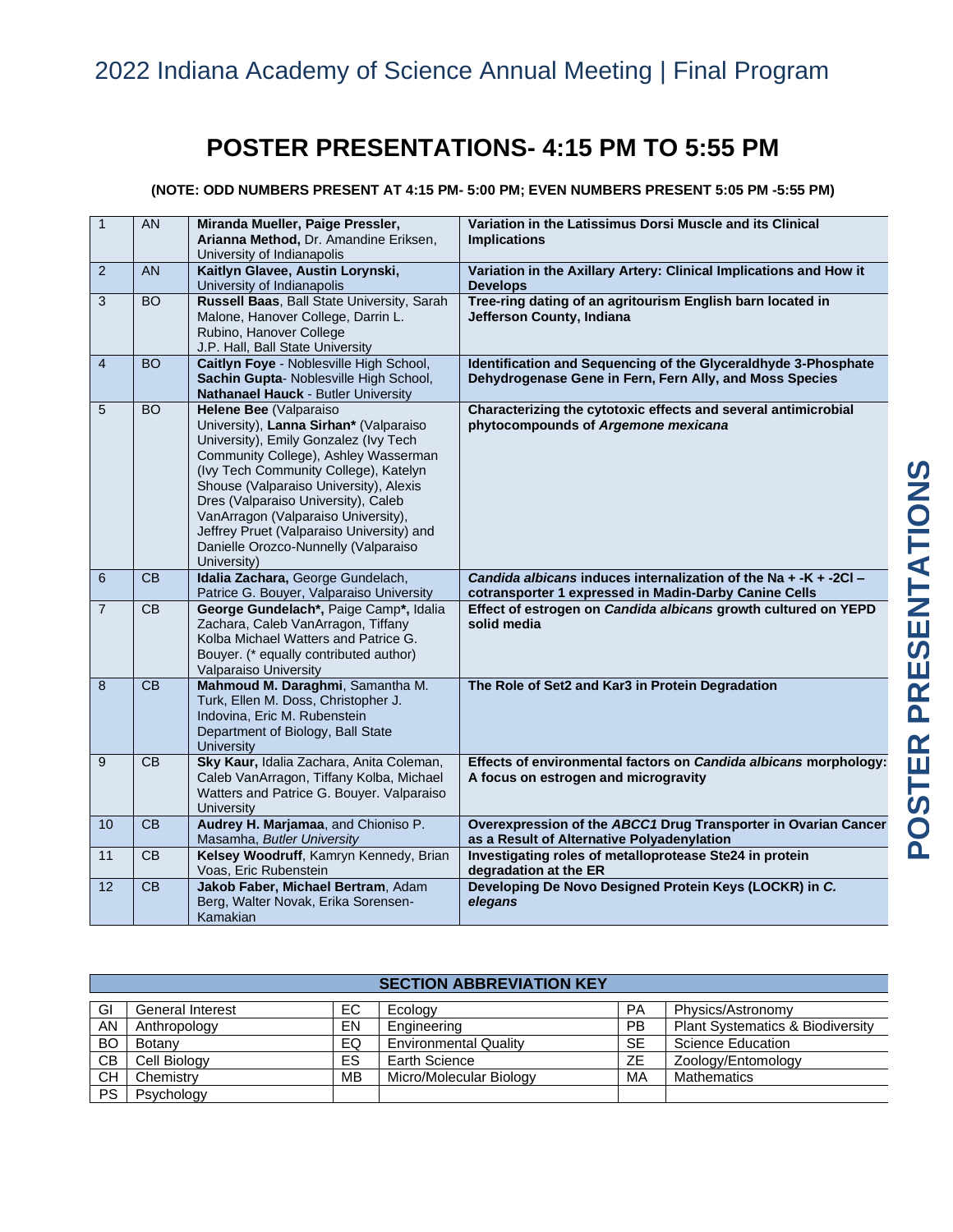# **POSTER PRESENTATIONS- 4:15 PM TO 5:55 PM**

**(NOTE: ODD NUMBERS PRESENT AT 4:15 PM- 5:00 PM; EVEN NUMBERS PRESENT 5:05 PM -5:55 PM)**

| 13 | $\overline{CB}$ | Rajnandani Katariya1,2, M. Rezaul<br>Hasan1,2,3, Melisa Spognardi2,4,<br>Abbigayle J. Gamble1,2, Amy A. Kaur1,2,<br>Alishba Rizwan2,5, Manoj Panta1,2,<br>Andrew J. Kump1,2,3, and Shaad M.<br>Ahmad1,2,3<br>1Department of Biology, Indiana State<br>University, 2The Center for Genomic<br>Advocacy, Indiana State University, 3Rich<br>and Robin Porter Cancer Research Center,<br>Terre Haute, IN. 4Saint Mary-of-the-Woods<br>College, 5Department of Psychology,<br>Indiana State University                          | Twin roles of the zinc-finger transcription factor Castor:<br>specification of cardiac cell subtypes and regulation of cardiac<br>progenitor cell division                            |
|----|-----------------|-----------------------------------------------------------------------------------------------------------------------------------------------------------------------------------------------------------------------------------------------------------------------------------------------------------------------------------------------------------------------------------------------------------------------------------------------------------------------------------------------------------------------------|---------------------------------------------------------------------------------------------------------------------------------------------------------------------------------------|
| 14 | <b>CB</b>       | M. Rezaul Hasan1,2,3, Rajnandani<br>Katariya1,2, Andrew J. Kump1,2,3, Manoj<br>Panta1,2, Kristopher R. Schwab1,2,3, Mark<br>H. Inlow2,4, Shaad M. Ahmad1,2,3<br>1Department of Biology, Indiana State<br>University; 2The Center for Genomic<br>Advocacy, Indiana State University; 3Rich<br>and Robin Porter Cancer Research Center,<br>Indiana State University,; 4Department of<br>Mathematics and Computer Science,<br>Indiana State University.                                                                        | Scraps, an anilin, and Nebbish, a kinesin, are integral components<br>of a Fox transcription factor-regulated subnetwork that mediates<br>specific cardiac progenitor cell divisions. |
| 15 | $\overline{CB}$ | Evelyn C. McGuire1,2,3, Andrew J.<br>Kump1,3,4, Mark H. Inlow3,5, and Shaad<br>M. Ahmad Kump1,3,4<br>1Department of Biology, Indiana State<br>University, 2Department of Chemistry and<br>Physics, Indiana State University. 3The<br>Center for Genomic Advocacy, Indiana<br>State University. 4Rich and Robin Porter<br>Cancer Research Center, Terre Haute, IN.<br>5Department of Mathematics and<br>Computer Science, Indiana State University                                                                           | A prioritized screen to identify downstream targets of the<br>Forkhead/Fox transcription factor Jumu that mediate cardiac<br>progenitor cell divisions.                               |
| 16 | CB              | Abbigayle J. Gamble1,2* Amy A.<br>Kaur1,2*, Alishba Rizwan2,3*, Melisa<br>Spognardi2,4, Rajnandani Katariya1,2, M.<br>Rezaul Hasan1, 2, 5, Manoj Panta1, 2,<br>Andrew J. Kump1,2,5, and Shaad M.<br>Ahmad1,2,5<br>1Department of Biology, Indiana State<br>University, 2The Center for Genomic<br>Advocacy, Indiana State University<br>3Department of Psychology, Indiana State<br>University4Saint Mary-of-the-Woods<br>College 5Rich and Robin Porter Cancer<br>Research Center, Terre Haute, IN. *Equal<br>contributors | Analysis of the cardiogenic roles of the zinc-finger transcription<br>factor-encoding genes spalt major, spalt-related, and no ocelli.                                                |

### **SECTION ABBREVIATION KEY**

| GI        | General Interest | ЕC | Ecology                      | <b>PA</b> | Physics/Astronomy                           |
|-----------|------------------|----|------------------------------|-----------|---------------------------------------------|
| AN        | Anthropology     | EN | Engineering                  | PB        | <b>Plant Systematics &amp; Biodiversity</b> |
| <b>BO</b> | Botany           | EQ | <b>Environmental Quality</b> | <b>SE</b> | Science Education                           |
| <b>CB</b> | Cell Biology     | ES | Earth Science                | ΖE        | Zoology/Entomology                          |
| СH        | Chemistry        | МB | Micro/Molecular Biology      | МA        | <b>Mathematics</b>                          |
| <b>PS</b> | Psychology       |    |                              |           |                                             |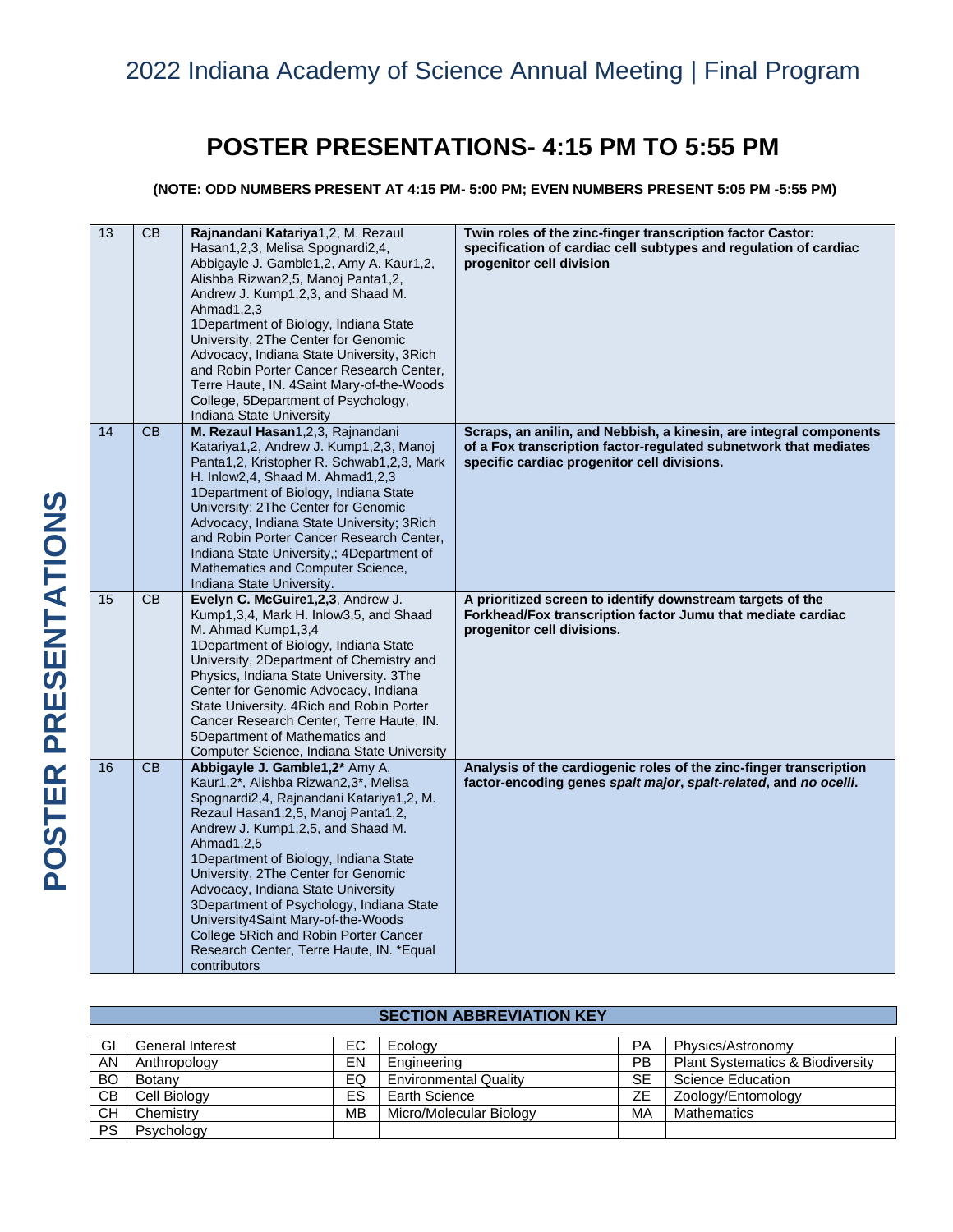# **POSTER PRESENTATIONS- 4:15 PM TO 5:55 PM**

### **(NOTE: ODD NUMBERS PRESENT AT 4:15 PM- 5:00 PM; EVEN NUMBERS PRESENT 5:05 PM -5:55 PM)**

| 17              | $\overline{CB}$ | Rachel E. Williamson1, Maxx Martinez2,<br>and Ashley L. Kalinski1, 1Ball State<br>University; 2Delta High School                                                                                                                                                                                                                                                                                                                                                                                                      | Establishing a Macrophage-Neuron co-culture system to assess<br>neuronal and macrophage dynamics                                     |
|-----------------|-----------------|-----------------------------------------------------------------------------------------------------------------------------------------------------------------------------------------------------------------------------------------------------------------------------------------------------------------------------------------------------------------------------------------------------------------------------------------------------------------------------------------------------------------------|--------------------------------------------------------------------------------------------------------------------------------------|
| 18              | CB              | Joe Kaefer, Adam Berg, Connor Wakefield,<br>Walter Novak, Erika Sorensen-Kamakian,<br>Wabash College                                                                                                                                                                                                                                                                                                                                                                                                                  | Development of De Novo Protein Switches (LOCKR) using Dynein<br>and Synaptotagmin                                                    |
| 19              | CB              | Connor Wakefield, Mitchell Keeling, Adam<br>Berg, Joseph Kaefer, Walter Novak, Erika<br>Sorensen-Kamakian; Wabash College                                                                                                                                                                                                                                                                                                                                                                                             | Designing LOCKR Protein Switch C in C. elegans                                                                                       |
| 20              | CB              | Grant Johnson, Felix Valero-Davila, Nhan<br>Hyunh, Erika Sorensen-Kamakian, Walter<br>Novak; Wabash College                                                                                                                                                                                                                                                                                                                                                                                                           | Expression and Purification of degronLOCKR Constructs for<br><b>Protein Degradation in Nematode Worms</b>                            |
| 21              | CB              | Nhan Huynh, Erika Sorensen-Kamakian,<br><b>Walter Novak</b>                                                                                                                                                                                                                                                                                                                                                                                                                                                           | cODC degron Optimization to Control Protein Levels in C.<br>elegans using LOCKR                                                      |
| 22              | CB              | Emily Desai, Rachel Williamson, and<br>Ashley L. Kalinski; Ball State University                                                                                                                                                                                                                                                                                                                                                                                                                                      | Sarm1-/- mice show functional deficits after sciatic nerve injury                                                                    |
| 23              | CB              | Letiita Bortey and Dr. Jennifer Kowalski-<br><b>Butler University</b>                                                                                                                                                                                                                                                                                                                                                                                                                                                 | FSHR-1 and its candidate ligands FLR-2 and T23B12.8 regulate<br>neuromuscular signaling balance.                                     |
| 24              | $\overline{CB}$ | Brendan W. Jones and Bikram Sharma;<br>Department of Biology, Ball State University                                                                                                                                                                                                                                                                                                                                                                                                                                   | Determining the Role of Hypoxia and SOX17 in Coronary Vessel<br><b>Development</b>                                                   |
| 25              | $\overline{CB}$ | Sarah Maarouf and Jennifer R. Kowalski<br>Butler University, Department of Biological<br>Sciences                                                                                                                                                                                                                                                                                                                                                                                                                     | Investigation of potential proteasomal regulation of the synaptic<br>protein, SYD-2 Liprin-α in C. elegans                           |
| 26              | $\overline{CB}$ | Frank Bogan, Evan Rogers, Brendan<br>William Jones, Kamal Baral, Michael<br>Reisinger, Philip J. Smaldino, and Bikram<br>Sharma; Ball State University                                                                                                                                                                                                                                                                                                                                                                | Role of Dhx36/G4R1 in coronary angiogenesis and heart<br>development                                                                 |
| 27              | <b>CB</b>       | Hamayl Afzal, Jeff Hansen, and Sarah<br>Mordan-McCombs, DePauw University                                                                                                                                                                                                                                                                                                                                                                                                                                             | Anti-tumor Properties of a Novel Amino Alcohol Against Breast<br><b>Cancer Cell Lines</b>                                            |
| 28              | $\overline{CB}$ | Rachael Hinshaw, Jeff Hansen and Sarah<br>Mordan-McCombs, DePauw University                                                                                                                                                                                                                                                                                                                                                                                                                                           | Investigating the effect of the benzylamine and epoxide product on<br>the cell viability of MCF7 and SUM159 breast cancer cell lines |
| 29              | CB              | Brittney Clark, Kaleeb Whitinger, and<br>Kimberly M. Baker, University of<br>Indianapolis                                                                                                                                                                                                                                                                                                                                                                                                                             | Assessing the Combinatory Effects of Resveratrol, Luteolin, and<br><b>Chrysin on Breast Cancer Cell Proliferation</b>                |
| $\overline{30}$ | $\overline{CB}$ | Samantha G. Legeza, Department of<br>Biology, Hanover College, Stephanie L.<br>Lerach, Department of Pediatrics,<br>University of Minnesota, Minneapolis, MN,<br>Stacy L. Solin, Genetics, Development, and<br>Cell Biology, Iowa State University, Ames,<br>IA, Maura McGrail, Genetics, Development,<br>and Cell Biology, Iowa State University,<br>Ames, IA, Lisa A. Schimmenti, Department<br>of Clinical Genomics, Mayo Clinic,<br>Rochester, MN, Pamela R. Pretorius,<br>Department of Biology, Hanover College | Characterization of pax2a TALEN mutations via engrailed<br>expression                                                                |

### **SECTION ABBREVIATION KEY**

| AN        | Anthropology | EN | Engineering                  | <b>PB</b> | <b>Plant Systematics &amp; Biodiversity</b> |
|-----------|--------------|----|------------------------------|-----------|---------------------------------------------|
| <b>BO</b> | Botany       | EQ | <b>Environmental Quality</b> | <b>SE</b> | Science Education                           |
| CB.       | Cell Biology | ES | Earth Science                | ZΕ        | Zoology/Entomology                          |
| CН        | Chemistry    | МB | Micro/Molecular Biology      | MA        | <b>Mathematics</b>                          |
| PS.       | Psychology   |    |                              |           |                                             |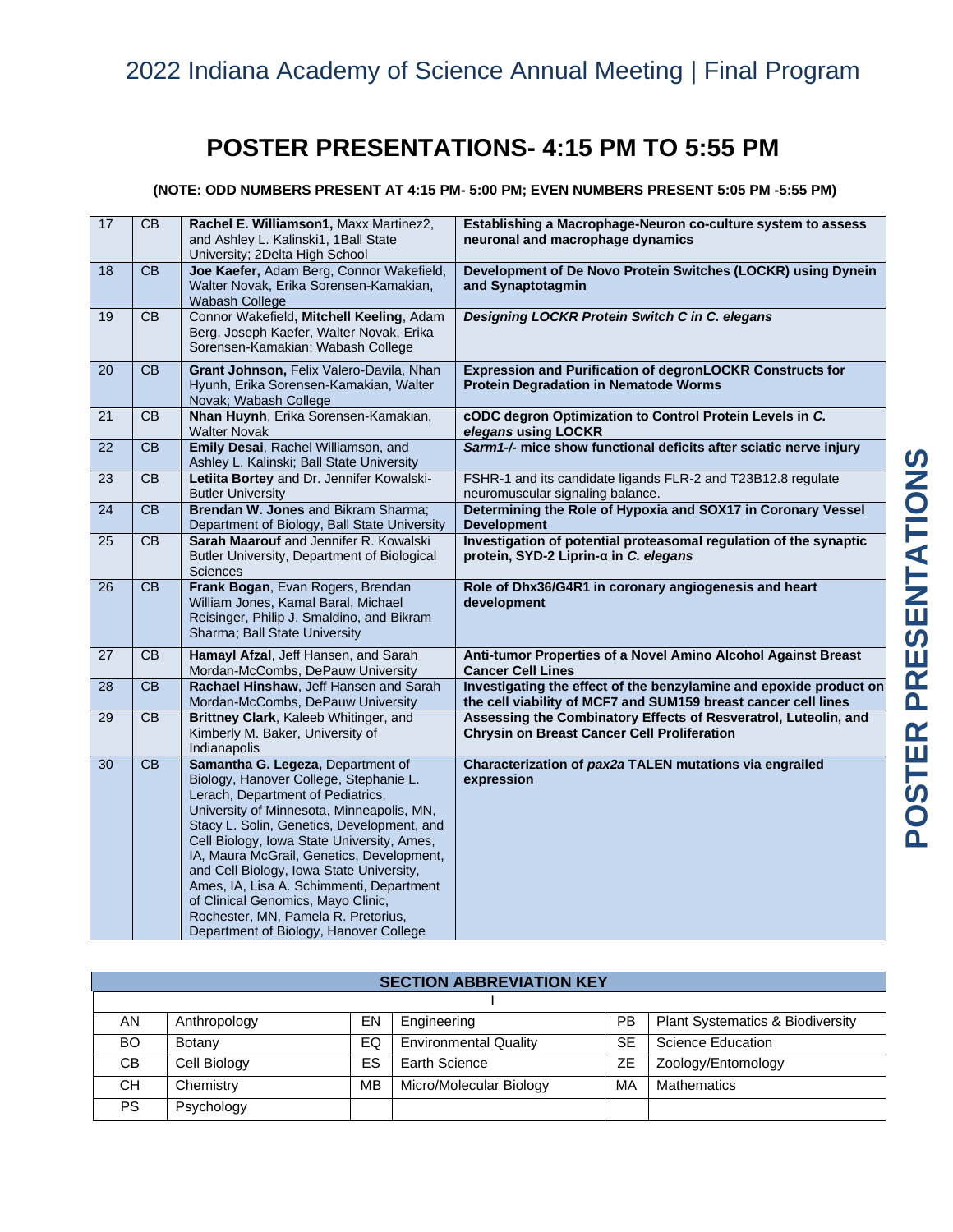# **POSTER PRESENTATIONS- 4:15 PM TO 5:55 PM**

**(NOTE: ODD NUMBERS PRESENT AT 4:15 PM- 5:00 PM; EVEN NUMBERS PRESENT 5:05 PM -5:55 PM)**

| 31              | CB              | Bryce Kuschel and Bikram Sharma, Ph.D                                                                                                                                                                                                                                       | Determining the role of Apj signaling in coronary angiogenesis:<br>an in vitro study using isolated primary coronary endothelial cells                 |
|-----------------|-----------------|-----------------------------------------------------------------------------------------------------------------------------------------------------------------------------------------------------------------------------------------------------------------------------|--------------------------------------------------------------------------------------------------------------------------------------------------------|
| 32              | CB              | Josh Love and Gregory F. Weber,<br>University of Indianapolis                                                                                                                                                                                                               | Formation and maturation of desmosomal cell-cell adhesions<br>during early vertebrate embryo development                                               |
| 33              | CB              | Landon Tak [1], Erin Bradley [1], Lexi Short<br>[1], Hannah Allen [1], Sanjay Shrestha [2],<br>Claire Walczak [2], and Amber Yount [1]<br>[1] Department of Biology, Franklin College<br>[2] Medical Sciences Program, Indiana<br>University School of Medicine-Bloomington | Detecting a Protein-Microtubule Interaction                                                                                                            |
| 34              | CB              | Rodrigo Mohallem1,2 & Uma K Aryal1,2<br>Department of Comparative Pathobiology,<br><b>Purdue University Bindley Bioscience</b><br>Center, Purdue University                                                                                                                 | Phosphoproteomic analysis reveals dynamic regulation of PML-<br><b>Nuclear Body proteins during senescence</b>                                         |
| 35              | $\overline{CB}$ | Jakob Faber, Michael Bertram, Adam<br>Berg, Walter Novak, Erika Sorensen-<br>Kamakian                                                                                                                                                                                       | Developing De Novo Designed Protein Keys (LOCKR) in C. elegans                                                                                         |
| 36              | <b>CH</b>       | Bailey Walker, Angel Kiggundu Nkosi, Levi<br>Dumpert and Zhihai Li, Department of<br>Chemistry, Ball State University                                                                                                                                                       | The Characterization of Nickel Tungstate Nanomaterials and Solar<br><b>Cell Electrodes by Atomic Force Microscopy</b>                                  |
| $\overline{37}$ | CH              | <b>Justin McEntire and Alexis</b><br>Mann and Mary Konkle, Department of<br>Chemistry, Ball State Univeristy                                                                                                                                                                | <b>Reactivity of MitoNEET towards Sulfur Containing Biologicial</b><br><b>Molecules</b>                                                                |
| 38              | <b>CH</b>       | Jessica Villegas, Bryce Ball, Hannah<br>Bhakta, Ashley Wasserman, Emily<br>Gonzalez, Helene Bee, Dr. Danielle<br>Orozco-Nunnelly, Dr. Jeffrey Pruet                                                                                                                         | Synthesis of Argemone mexicana Inspired Antimicrobial Agents                                                                                           |
| 39              | <b>CH</b>       | Sydney Oliver, Dr. Eric Rubenstein2, Dr.<br>Mary Konkle                                                                                                                                                                                                                     | <b>Understanding How MitoNEET Contributes to Oxidative Stress</b>                                                                                      |
| 40              | <b>EC</b>       | Mary Margaret Moffett, Indiana University-<br>Purdue University Indianapolis<br>Donald E. Winslow, Ivy Tech Community<br>College Central Indiana<br>Andrew J. Baker, Indiana University-Purdue<br>University Indianapolis                                                   | Assessing Geographic Distribution of Invasive Plant Species in<br><b>Metropolitan Indianapolis</b>                                                     |
| 41              | <b>EC</b>       | Summer Brown, Shelby Royal, Rod<br>Williams, Nick Burgmeier; Department of<br>Forestry and Natural Resources, Purdue<br>University                                                                                                                                          | Density effects on growth rates of juvenile captive Eastern<br>Hellbenders (Cryptobranchus alleganiensis alleganiensis).                               |
| 42              | EC              | Corey Dea, Julia Angstmann, Carmen<br>Salsbury, Travis Ryan- Butler University                                                                                                                                                                                              | Categorizing urban greenspaces by vegetation complexity:<br>implications for managing biodiversity                                                     |
| 43              | EC              | Rose Adilene Inchauregui, Marcus Bailey,<br>Brooke Shoop, Deborah Marr, Indiana<br>University South Bend                                                                                                                                                                    | Analysis of Forest Composition and Changes in Abundance of the<br>Understory Shrub Asimina triloba (Paw paw) in an Old Growth<br><b>Indiana Forest</b> |
| 44              | <b>EC</b>       | Trevor L. Proctor, Scott M. Bergeson, and<br>Mark A. Jordan, Purdue Fort Wayne<br>University, Department of Biology                                                                                                                                                         | AHDriFT Systems Provide Greater Effectiveness than Coverboards<br>in a Snake Survey at an Indiana Marsh                                                |

| <b>SECTION ABBREVIATION KEY</b> |                         |    |                              |           |                                             |
|---------------------------------|-------------------------|----|------------------------------|-----------|---------------------------------------------|
| GI                              | <b>General Interest</b> | ЕC | Ecology                      | PA        | Physics/Astronomy                           |
| AN                              | Anthropology            | EN | Engineering                  | PB        | <b>Plant Systematics &amp; Biodiversity</b> |
| <b>BO</b>                       | Botany                  | EQ | <b>Environmental Quality</b> | <b>SE</b> | Science Education                           |
| CВ                              | Cell Biology            | ES | Earth Science                | ΖE        | Zoology/Entomology                          |
| CН                              | Chemistry               | МB | Micro/Molecular Biology      | MA        | <b>Mathematics</b>                          |
| PS                              | Psychology              |    |                              |           |                                             |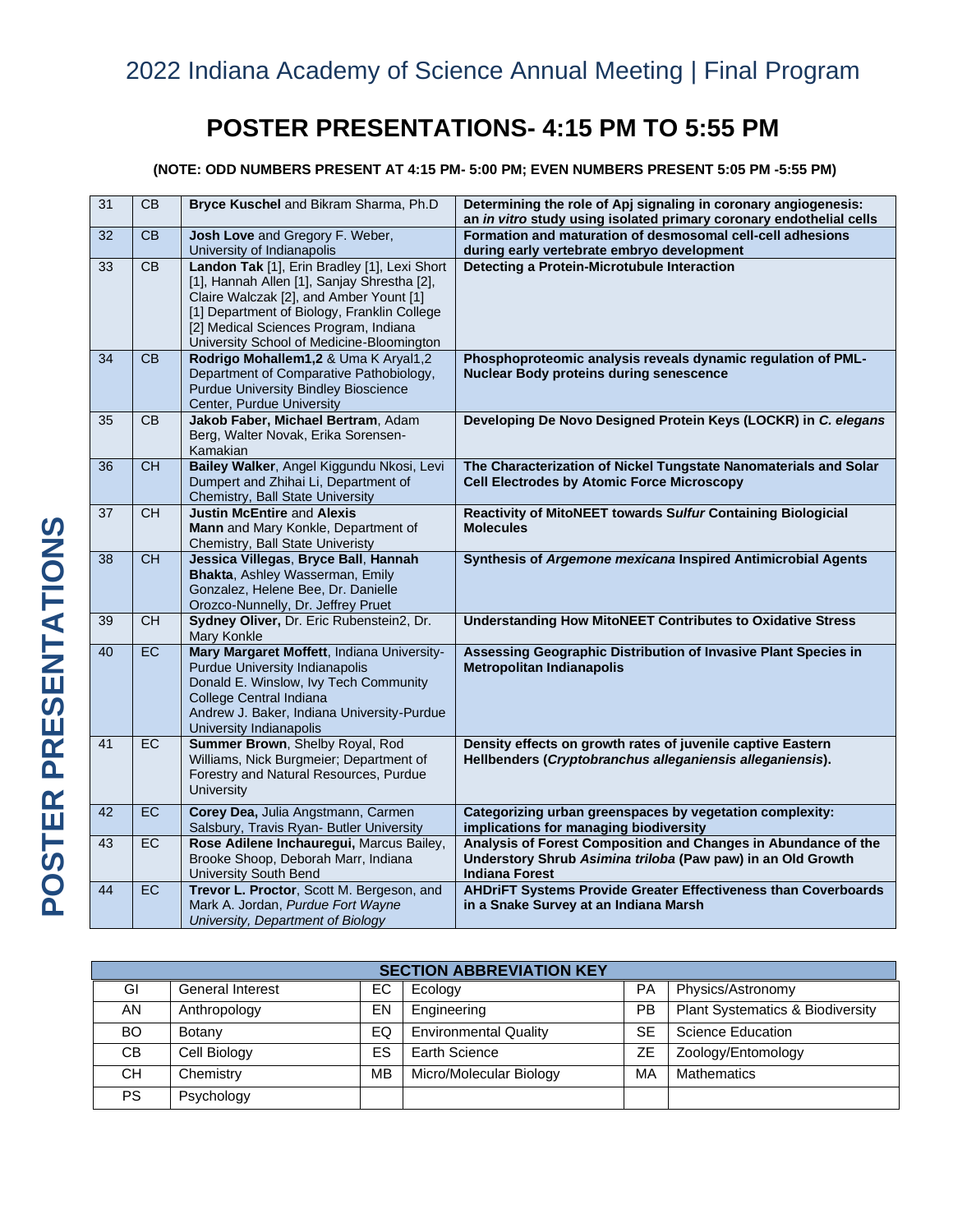# **POSTER PRESENTATIONS- 4:15 PM TO 5:55 PM**

### **(NOTE: ODD NUMBERS PRESENT AT 4:15 PM- 5:00 PM; EVEN NUMBERS PRESENT 5:05 PM – 5:55 PM)**

| 45 | EC        | Emily Gonzalez (Ivy Tech Community<br>College at Valparaiso, IN) Kelsey Koch<br>(Parkland Community College at<br>Champaign, IL) Mary Moffett (Ivy Tech<br>Community College at Indianapolis, IN, &<br>Indiana University - Purdue University<br>Indianapolis) Teresa Muñoz (Ivy Tech<br><b>Community College at Indianapolis,</b><br>IN) Nathaniel Betteridge (Ivy Tech<br>Community College at Anderson, IN) Alex<br>Riley (University of Illinois at Urbana-<br>Champaign) Lana Bolin (Indiana University<br>at Bloomington) | Seed predation rates in native and exotic plant species across an<br>environmental gradient                                                   |
|----|-----------|---------------------------------------------------------------------------------------------------------------------------------------------------------------------------------------------------------------------------------------------------------------------------------------------------------------------------------------------------------------------------------------------------------------------------------------------------------------------------------------------------------------------------------|-----------------------------------------------------------------------------------------------------------------------------------------------|
| 46 | EC        | Katherine Brandewie and Mark A. Jordan,<br>Purdue University Fort Wayne Biology<br>Department                                                                                                                                                                                                                                                                                                                                                                                                                                   | Correlation of Road Proximity with Sex Ratio and Body Size in<br>Freshwater Turtle Populations within a Large Urban Wetland<br><b>Complex</b> |
| 47 | $E$ C     | David Ice, Indiana University Purdue<br>University Indianapolis                                                                                                                                                                                                                                                                                                                                                                                                                                                                 | Effect of Common Herbicides on Houttuynia cordata (thunb.), a<br><b>Highly Invasive Species</b>                                               |
| 48 | EC        | Jasmina Davis, Hector Zumbado-Ulate,<br>Catherine Searle, Purdue University                                                                                                                                                                                                                                                                                                                                                                                                                                                     | Assessing the Effect of Bd Reservoir Species on the Geographic<br>Range and Climatic Niche of Robber Frogs in Costa Rica                      |
| 49 | <b>EC</b> | Nicole Castañeda, Clarissa A. Starbuck,<br>Joy M. O'Keefe, Diana K. Hews, Dept.<br>Biology, Indiana State University, (NC,<br>DKH); Dept. Natural Resources and<br>Environmental Sciences, University of<br>Illinois at Urbana-Champaign, Urbana, IL<br>61801 (CAS, JMO)                                                                                                                                                                                                                                                        | Ectoparasites and Hematological Values in Midwestern Bats                                                                                     |
| 50 | EC        | Marcus A. Jorgensen, Clarissa A.<br>Starbuck, Joy M. O'Keefe, and Diana K.<br>Hews. Department of Biology, Indiana State<br>University, (MAJ, DKH); College of<br>Agricultural, Consumer & Environmental<br>Sciences, University of Illinois Urbana-<br>Champaign, Urbana 61801 (JMO, CAS)                                                                                                                                                                                                                                      | Hair Cortisol for Non-Invasive Health Evaluation in the Big Brown<br><b>Bat, Eptesicus Fuscus</b>                                             |
| 51 | <b>EN</b> | Tyler Pessler, Sean Childers, Michelle<br>Marincel Payne, Namita Shrestha                                                                                                                                                                                                                                                                                                                                                                                                                                                       | Assessment of stormwater pollutant loads in Terre Haute with<br>storm water management computer model                                         |
| 52 | EN        | Christina Gray, Dr. Irene Reizman,<br>Affiliation: Rose-Hulman Institute of<br>Technology                                                                                                                                                                                                                                                                                                                                                                                                                                       | Construction of a Plasmid for use in Whole-Cell Biosensors to<br><b>Detect Oxygen Levels</b>                                                  |
| 53 | <b>EN</b> | Keegan Parkhurst, Marissa Tousley,<br>Rose-Hulman Institute of Technology                                                                                                                                                                                                                                                                                                                                                                                                                                                       | Effects of confinement on the stiffness of cellulose acetate thin<br>films                                                                    |
| 54 | <b>EN</b> | Sean Childers, Dr. Michelle Marincel<br>Paynce, Dr. Namita Shrestha, Rose-<br>Hulman Institute of Technology                                                                                                                                                                                                                                                                                                                                                                                                                    | Investigating the Use of Small-Scale, Constructed Wetlands for<br><b>Stormwater Treatment</b>                                                 |

| <b>SECTION ABBREVIATION KEY</b> |                         |    |                              |           |                                  |  |  |  |
|---------------------------------|-------------------------|----|------------------------------|-----------|----------------------------------|--|--|--|
| GI                              | <b>General Interest</b> | EC | Ecology                      | <b>PA</b> | Physics/Astronomy                |  |  |  |
| AN.                             | Anthropology            | EN | Engineering                  | PB        | Plant Systematics & Biodiversity |  |  |  |
| BO.                             | Botany                  | EQ | <b>Environmental Quality</b> | <b>SE</b> | Science Education                |  |  |  |
| CB.                             | Cell Biology            | ES | Earth Science                | ZE        | Zoology/Entomology               |  |  |  |
| <b>CH</b>                       | Chemistry               | MB | Micro/Molecular Biology      | МA        | <b>Mathematics</b>               |  |  |  |
| <b>PS</b>                       | Psychology              |    |                              |           |                                  |  |  |  |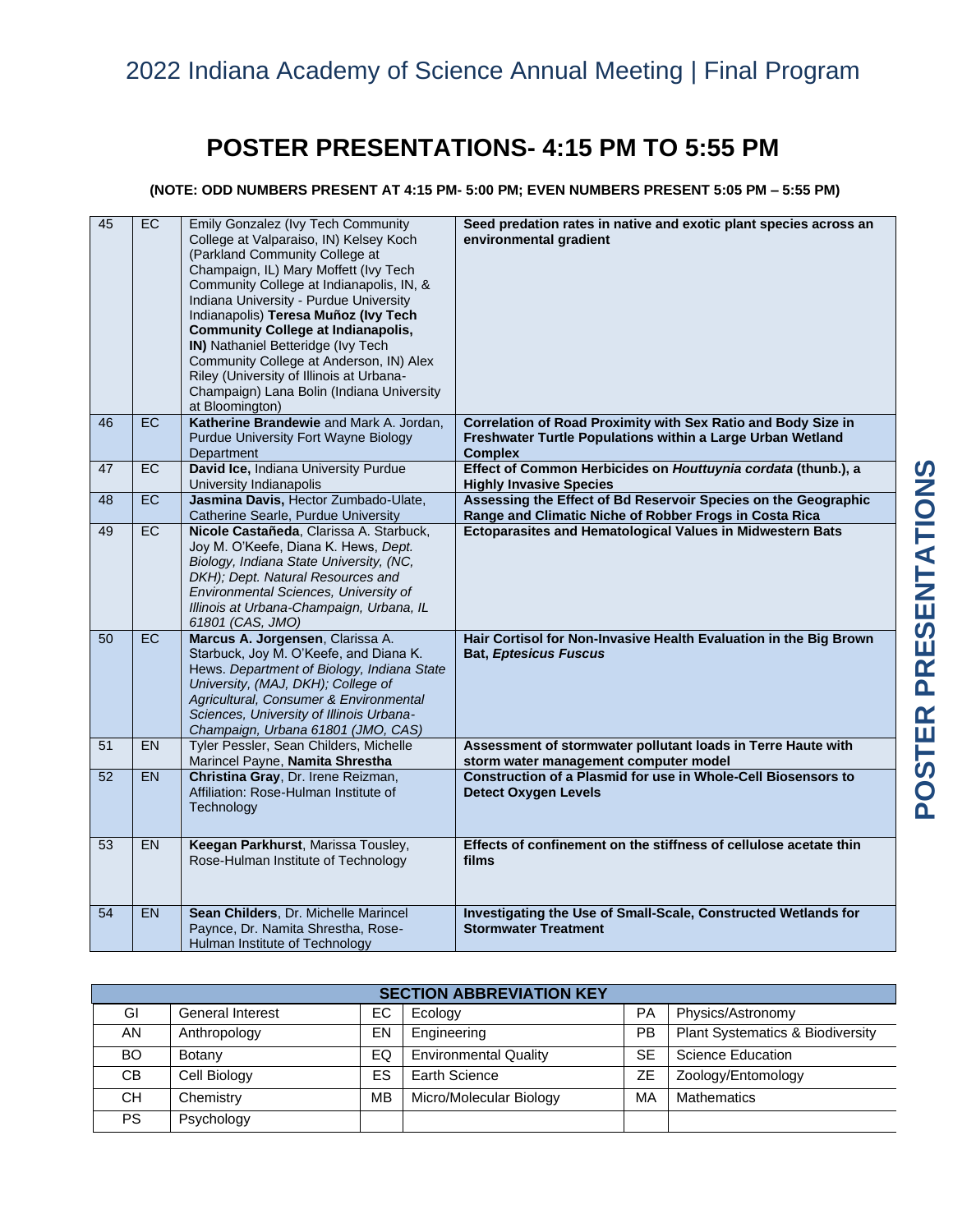# **POSTER PRESENTATIONS- 4:15 PM TO 5:55 PM**

**(NOTE: ODD NUMBERS PRESENT AT 4:15 PM- 5:00 PM; EVEN NUMBERS PRESENT 5:05 PM -5:55 PM)**

| 55 | ES        | Carson Wright, Dr. J.L. Ghezzi-Haeft, Ball<br>State University, Department of                                                                                                                                                                                                       | The Effect of Biochar on Soil Fertility, Soybean yield, and Leachate<br>Quality                                                                  |
|----|-----------|-------------------------------------------------------------------------------------------------------------------------------------------------------------------------------------------------------------------------------------------------------------------------------------|--------------------------------------------------------------------------------------------------------------------------------------------------|
|    |           | Environment, Geology, and Natural<br><b>Resources</b>                                                                                                                                                                                                                               |                                                                                                                                                  |
| 56 | <b>ES</b> | Tyler Dennis, Indiana State University                                                                                                                                                                                                                                              | Analysis of Soil Micro-Arthropod to Compare Reclaimed Mining<br><b>Sites</b>                                                                     |
| 57 | <b>ES</b> | Emily N. Spicuzza and Darrell G. Schulze,<br>Agronomy Department, Purdue University                                                                                                                                                                                                 | Thomas M. Bushnell's Contributions to the Development of Soil<br><b>Survey</b>                                                                   |
| 58 | EQ        | Parisa Ebrahimbabaie<br>Kathleen Welch, Ball State University;<br>Environment, Geology and Natural<br><b>Resources</b>                                                                                                                                                              | <b>TCE Decomposition by Cu2O Nanoparticles</b>                                                                                                   |
| 59 | EQ        | Abdulgadir Elnajdi, Carolyn<br>Dowling, Jessi Haeft, Adam Berland.<br>Department of Environment, Geology and<br>Natural Resources, Ball State University                                                                                                                            | Evaluating the factors controlling the environmental availability of<br>lead (Pb) in the soils of Muncie, Indiana.                               |
| 60 | EQ        | Katya Drake, Brandie Bollard, Jennifer<br>Latimer. Indiana State University                                                                                                                                                                                                         | Bioavailable Lead in Soils from Two West Central Indiana Counties                                                                                |
| 61 | <b>MM</b> | <b>Luis Miguel Mestre,</b><br>Nianjun Liu, David B. Allison, Keisuke<br>Ejima Department of Epidemiology and<br>Biostatistics at Indiana University School of<br>Public Health-Bloomington, Greg Pavela<br>Department of Health Behavior at<br>University of Alabama at Birmingham  | Determining an Appropiate Statistical Model When Assessing the<br>Association Between Obesity and Mortality Using Epidemiological<br><b>Data</b> |
| 62 | <b>MB</b> | Taylor P. Stewart and Natalia B. Hubbs,<br>PhD, Department of Biology, Hanover<br>College                                                                                                                                                                                           | <b>BAD-E: One Phage, Two Hosts</b>                                                                                                               |
| 63 | <b>MB</b> | <b>Emeline Scott, Ball State University</b>                                                                                                                                                                                                                                         | Generation of pug1∆ pug1∆cha1∆ & pug1∆met2∆ in C. albicans to<br>assess pseudouridine degradation                                                |
| 64 | <b>MB</b> | Elizabeth Rueschhoff, Indiana University<br>Southeast                                                                                                                                                                                                                               | Isolation of the bacteriophage GoldHunter, a bacteriophage of the<br>bacterium Gordonia rubripertincta                                           |
| 65 | <b>MB</b> | Anu Kumal, Douglas Bernstein, Ph.D.,<br>Department of Biology, Ball State University                                                                                                                                                                                                | Determining the location of Pus7 in yeast and filamentous C.<br>albicans                                                                         |
| 66 | <b>MB</b> | Alejandro Carrasco, MPH, Brooklynne<br>Johnson, Kevin Medernach, Nicole<br>Lisek, Samina Akbar, PhD, Azeem Ahmad,<br>PhD                                                                                                                                                            | Evaluation of Antibiotic Resistance in Bacteria of the White River<br><b>Waterways: Sampling and Kirby-Bauer Assays</b>                          |
| 67 | <b>MB</b> | Owen Bevis, Natalia B. Hubbs, Hanover<br>College                                                                                                                                                                                                                                    | A tail of Two Phages                                                                                                                             |
| 68 | <b>MB</b> | Katelyn Shouse (Valparaiso<br>University), Ashley Wasserman* (Ivy Tech<br>Community College), Emily Gonzalez* (Ivy<br>Tech Community College), Helene Bee,<br>Lanna Sirhan, Alexis Dres, Caleb<br>VanArragon, Jeffrey Pruet and Danielle<br>Orozco-Nunnelly (Valparaiso University) | <b>Identifying and Developing Novel Compounds to Combat</b><br><b>Superbugs Related to NASA Space Travel</b>                                     |

| <b>SECTION ABBREVIATION KEY</b> |                         |     |                              |           |                                             |  |  |  |  |
|---------------------------------|-------------------------|-----|------------------------------|-----------|---------------------------------------------|--|--|--|--|
| GI                              | <b>General Interest</b> | EC. | Ecology                      | PA        | Physics/Astronomy                           |  |  |  |  |
| AN                              | Anthropology            | EN  | Engineering                  | PB        | <b>Plant Systematics &amp; Biodiversity</b> |  |  |  |  |
| BO.                             | Botany                  | EQ  | <b>Environmental Quality</b> | <b>SE</b> | Science Education                           |  |  |  |  |
| CВ                              | Cell Biology            | ES  | Earth Science                | ΖE        | Zoology/Entomology                          |  |  |  |  |
| CН                              | Chemistry               | MB  | Micro/Molecular Biology      | MA        | <b>Mathematics</b>                          |  |  |  |  |
| <b>PS</b>                       | Psychology              |     |                              |           |                                             |  |  |  |  |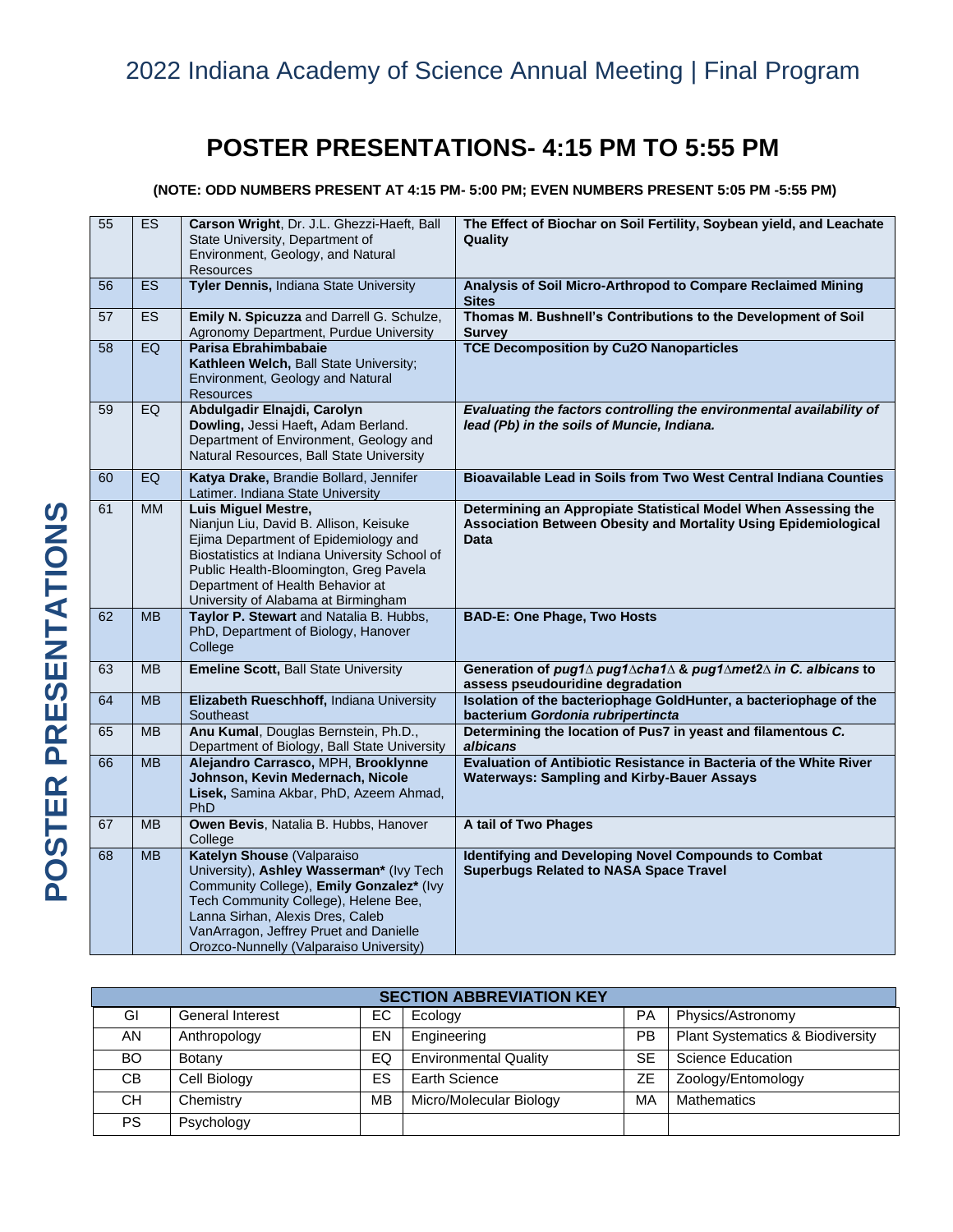# **POSTER PRESENTATIONS- 4:15 PM TO 5:55 PM**

### **(NOTE: ODD NUMBERS PRESENT AT 4:15 PM- 5:00 PM; EVEN NUMBERS PRESENT 5:05 PM – 5:55 PM)**

| 69 | <b>MB</b>       | Logan Smith, Jocelyn Gatz-Schrupp, and<br>Hisako Masuda, School of Sciences,<br>Indiana University Kokomo                                                         | Development of assay to study nylon 11 biodegradation pathway<br>by soil bacteria                                                                             |
|----|-----------------|-------------------------------------------------------------------------------------------------------------------------------------------------------------------|---------------------------------------------------------------------------------------------------------------------------------------------------------------|
| 70 | <b>MB</b>       | Olivia Terry, Sanya Hatimi, and Hisako<br>Masuda, School of Sciences, Indiana<br>University Kokomo                                                                | Effects of Past Growth Conditions on the Length of Growth Arrest<br>Induced by HipA toxin of hipBA Toxin-Antitoxin system<br>in Escherichia coli              |
| 71 | <b>MB</b>       | Evan Spell and Douglas A Bernstein, Ball<br><b>State University</b>                                                                                               | Characterization of pug1/gap2 double knockout in the human<br>fungal pathogen C. albicans                                                                     |
| 72 | <b>MB</b>       | Laura Krause, Emma Kyei, Charles<br>Samuel, Dr. Samina Akbar, Dr. Ahmed<br>Azeem, Marian University-College of<br><b>Osteopathic Medicine</b>                     | Evaluation of Antibiotic Resistance in Bacteria of the White River<br><b>Waterways: PCR Evaluation of Antibiotic Resistance Genes</b>                         |
| 73 | <b>MB</b>       | Veronica A. Hamilton, Allison R. Rober,<br>Kevin H. Wyatt, Department of Biology, Ball<br><b>State University</b>                                                 | A Floristic Study Revealing the Biodiversity of Alaskan Peatland<br><b>Diatoms</b>                                                                            |
| 74 | PS              | German Posada and Shreya Desai,<br><b>Purdue University</b>                                                                                                       | <b>Secure Base Relationships Across Two Cultures</b>                                                                                                          |
| 75 | <b>PB</b>       | T.J. Cox, Taylor Tatlock, and Alice Long<br>Heikens, Franklin College, Department of<br><b>Biology</b>                                                            | Changes in Population Ecology of Beechdrops at Hougham<br><b>Woods Biological Field Station</b>                                                               |
| 76 | <b>SE</b>       | Dr. Sridhar Ramachandran and Mr.<br>Michael Popplewell Department of<br>Informatics, School of Natural Sciences,<br>Indiana University Southeast                  | Using AlphaFold DB for STEM in K-12+ contexts                                                                                                                 |
| 77 | <b>ZE</b>       | Emily Archibald, Kendall Larson,<br>Maranda Powell, Isabella Schoolcraft,<br>Jhanelle Spence, Heather Wendland,<br>Ashlynn Williamson and Kristi Bugajski,<br>PhD | The Effect of Plastic Bags on Decomposition and Necrophagous<br><b>Fly Composition</b>                                                                        |
| 78 | $\overline{ZE}$ | Cassie Froedge, Kelsey Hughes, and Dr.<br>Glené Mynhardt                                                                                                          | New County Record for Merope tuber (Insecta: Meropeidae) in<br>Hanover, Indiana                                                                               |
| 79 | ZE              | Casey Venable, Marc Milne, University of<br>Indianapolis                                                                                                          | Ghost hunting: The search for the rarest spider in<br>America, Myrmekiaphila flavipes                                                                         |
| 80 | <b>ZE</b>       | <b>Warren Pryor, University of Saint Francis</b>                                                                                                                  | <b>Changes in Shell Dimensions of Adult Lampsilis</b><br>siliquoidea (Bivalvia: Unionidae) in Crooked Lake (Whitley<br>County, Indiana): 2021 Progress Report |
| 81 | <b>ZE</b>       | Margaret Southern,<br>Dr. Kevin Gribbins, Emily Bauman - M.S.<br>University of Indianapolis, Justin Rheubert -<br>M.S. University of Findlay                      | Percursery Histology and Ultrastructure Account of the<br>Integument of the Two-lined Salamander, Eurycea bislineata                                          |
| 82 | <b>ZE</b>       | Hannah Flanagan, Bart Pederson, Bryce<br>Buchanon, Cody Bennette, Ball State<br><b>University</b>                                                                 | <b>Olfactory Recognition in Glycogen Synthase Deficient Mice</b>                                                                                              |
| 83 | <b>ZE</b>       | Bailey Pyle, J. Trevor Vannatta, Grace<br>Schumacher, Dennis Minchella                                                                                            | Stage fright? Sequence and timing of infection with different<br>parasite life stages impacts host-parasite life history                                      |

| <b>SECTION ABBREVIATION KEY</b> |                         |           |                              |           |                                  |  |  |  |
|---------------------------------|-------------------------|-----------|------------------------------|-----------|----------------------------------|--|--|--|
| GI                              | <b>General Interest</b> | ЕC        | Ecology                      | <b>PA</b> | Physics/Astronomy                |  |  |  |
| AN                              | Anthropology            | EN        | Engineering                  | PB        | Plant Systematics & Biodiversity |  |  |  |
| BO.                             | Botany                  | EQ        | <b>Environmental Quality</b> | <b>SE</b> | Science Education                |  |  |  |
| CB.                             | Cell Biology            | ES        | Earth Science                | ZΕ        | Zoology/Entomology               |  |  |  |
| CН                              | Chemistry               | <b>MB</b> | Micro/Molecular Biology      | MA        | <b>Mathematics</b>               |  |  |  |
| <b>PS</b>                       | Psychology              |           |                              |           |                                  |  |  |  |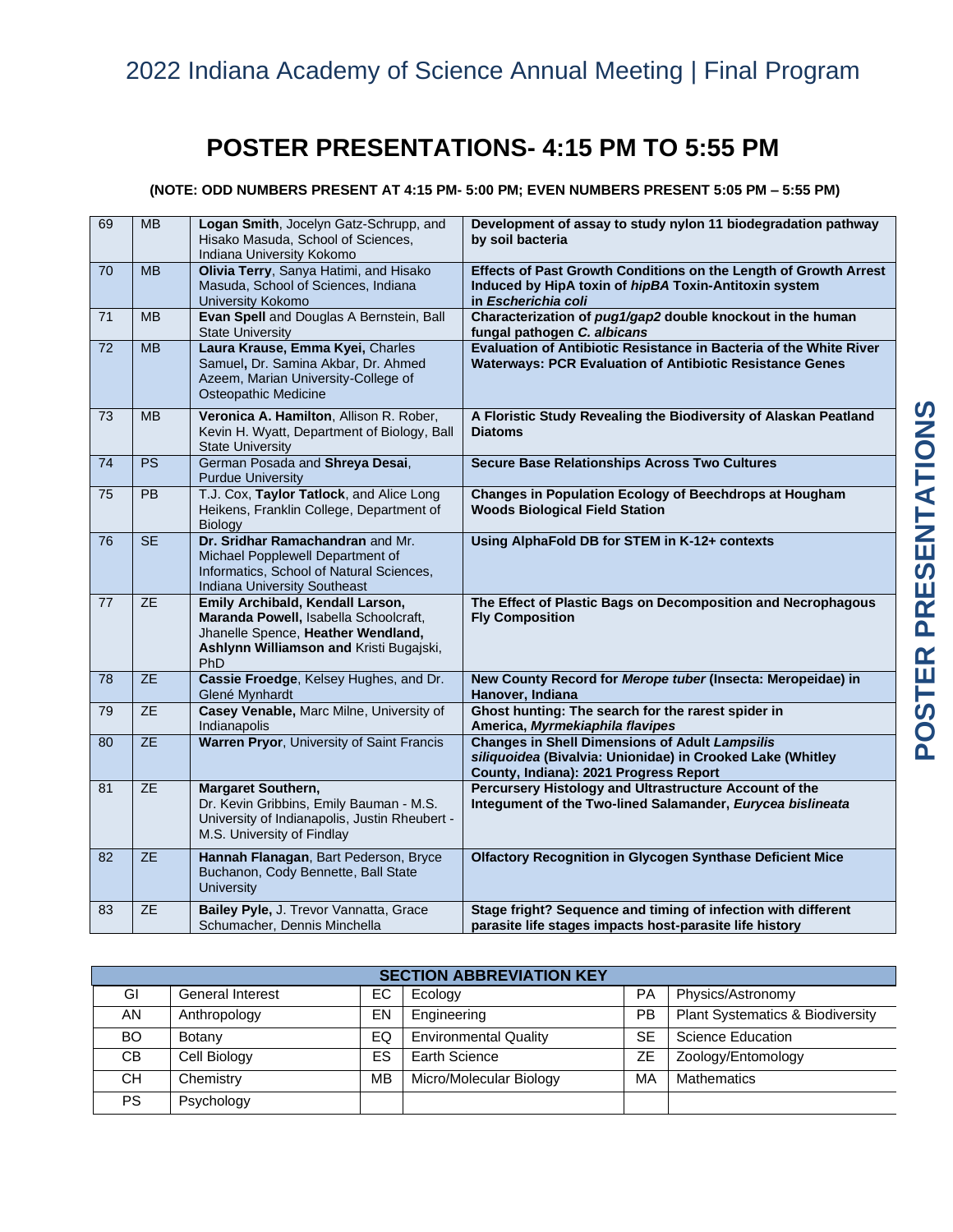| <b>TIME</b> | <b>AUTHOR(S)</b>                                                                                                                                                                                                                       | <b>PRESENTATION</b>                                                                                                | <b>SEC</b>     | RM# |
|-------------|----------------------------------------------------------------------------------------------------------------------------------------------------------------------------------------------------------------------------------------|--------------------------------------------------------------------------------------------------------------------|----------------|-----|
|             | Darrin L. Rubino, Biology Department,<br><b>Hanover College</b><br>Sarah A. Malone, Biology Department,<br><b>Hanover College</b><br>Christopher Baas, Department of<br>Landscape Architecture, Ball State<br><b>University</b>        | Tree-ring and timber species analysis of a<br>Jackson County, Indiana, Farmstead                                   | BO             | 309 |
|             | Nahian Fyrose Fahim, Kusum Parajuli,<br>Honey Win, Sinthia Kabir Mumu, Janeen<br>Dahouk, Soufanieh Pierre, Isaac Wendel,<br>and Ahmed Mustafa;<br><b>Purdue University Fort Wayne</b>                                                  | <b>Impact of Temperature and</b><br>Lipopolysaccharides (LPS) on Immune<br>cells in Sea Urchin, Arbacia Punctulate | CB             | 310 |
|             | Hongtao Li, Tricia Pierce, and Penny<br>Quinn; Department of Sciences and<br><b>Mathematics</b><br>St. Mary of the Woods College                                                                                                       | <b>Managing Daily Stress with Mind-body</b><br>Exercises: Ba Duan Jin (Workshop)                                   | C <sub>B</sub> | JW4 |
|             | Jordan T. Froese - Ball State University                                                                                                                                                                                               | Improving Rieske Dioxygenase Activity<br>Through Enzyme Engineering                                                | <b>CH</b>      | 311 |
| 9:45 AM     | Beth Hall, Ph.D., State Climatologist,<br><b>Purdue University</b>                                                                                                                                                                     | <b>Climate services for our data-driven</b><br>science, planning, and decision-making<br>needs (Hot Topic)         | <b>ES</b>      | 312 |
|             | Kathryn Mudica and Dr. Jen Latimer                                                                                                                                                                                                     | Bioaccumulation of mercury in Indiana river<br>otters                                                              | EQ             | JW3 |
|             | Timothy Beers, PhD., Grace-Rupley<br>Professor of Physics, University of<br><b>Notre Dame</b>                                                                                                                                          | The Astrophysical Origin of the Periodic<br>Table (Hot Topic)                                                      | GI             | 313 |
|             | Khachatur Manukyan, Ph.D.<br>Department of Physics, University of<br><b>Notre Dame</b>                                                                                                                                                 | No pressure, no diamonds: Extreme<br>processing to prepare precious materials<br>(Hot Topic)                       | GI             | JW7 |
|             | Virginia Caine, M.D., MPH. Director<br>and Chief Medical Officer, Marion<br>County Public Health Department, and<br>Associate Professor of Medicine,<br>Indiana University School of Medicine<br>Infectious Diseases Division.         | 'Lessons from A Pandemic: What's in<br><b>Our Future?' (Hot Topic)</b>                                             | GI             | JW8 |
|             | Sarah A. Malone, Biology Department,<br><b>Hanover College</b><br>Christopher Baas, Department of<br>Landscape Architecture, Ball State<br><b>University</b><br>Darrin L. Rubino, Biology Department,<br>Hanover College.              | Dendroarchaeological Analysis of a<br><b>Unique Jackson County Log and Timber</b><br><b>Barn</b>                   | <b>BO</b>      | 309 |
| 10:00       | Samantha Turk, Danielle Overton, Cade<br>Orchard, Christopher Indovina, Avery<br>Runnebohm, Sarah Engle, Sheldon Watts,<br>Julia Niekamp, Sam Gosser, Ellen Doss,<br>Mahmoud Daraghmi and Eric M.<br>Rubenstein. Ball State University | <b>Investigating Novel Connections between</b><br><b>Lipid Synthesis and Protein Degradation</b>                   | CB             | 310 |

|           | <b>SECTION ABBREVIATION KEY</b> |     |                              |           |                                             |  |  |  |
|-----------|---------------------------------|-----|------------------------------|-----------|---------------------------------------------|--|--|--|
| GI        | <b>General Interest</b>         | EC. | Ecology                      | <b>PA</b> | Physics/Astronomy                           |  |  |  |
| AN        | Anthropology                    | EN  | Engineering                  | <b>PB</b> | <b>Plant Systematics &amp; Biodiversity</b> |  |  |  |
| <b>BO</b> | Botany                          | EQ  | <b>Environmental Quality</b> | <b>SE</b> | Science Education                           |  |  |  |
| СB        | Cell Biology                    | ES  | <b>Earth Science</b>         | ZΕ        | Zoology/Entomology                          |  |  |  |
| CН        | Chemistry                       | MВ  | Micro/Molecular Biology      | MA        | <b>Mathematics</b>                          |  |  |  |
| <b>PS</b> | Psychology                      |     |                              |           |                                             |  |  |  |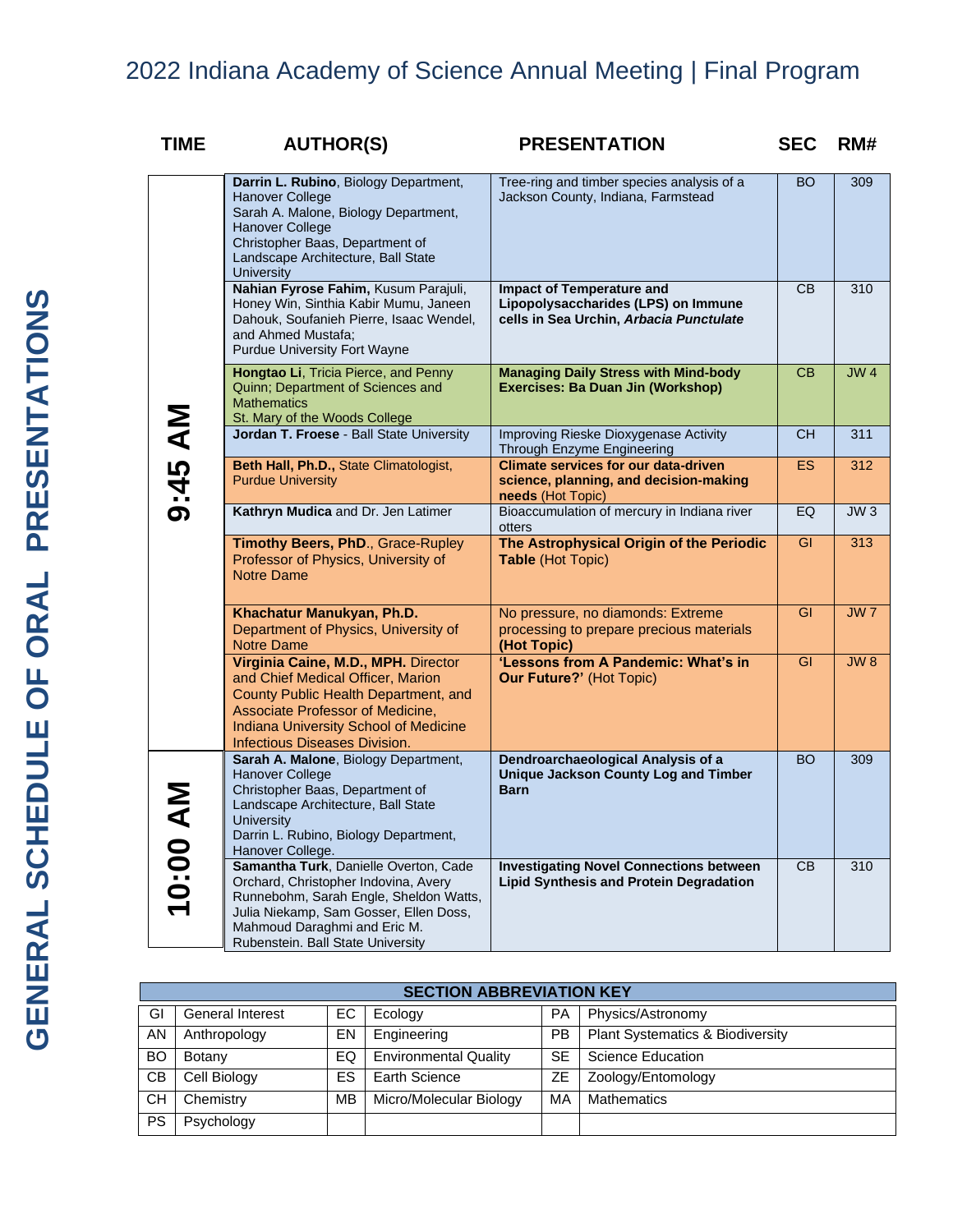| <b>AUTHOR(S)</b> |
|------------------|
|------------------|

## **PRESENTATION SEC RM# TIME**

| Richard D. Sample, Jarred Brooke,<br>Michael Jenkins - Purdue University,<br>Department of Forestry and Natural<br>Resources, Moriah Boggess - North<br>Carolina Wildlife Resource Commission                                                                                                | Examining species and regional differences in<br>white-tailed deer browsing selection and<br>nutrient accumulation within stump sprouts in<br>Indiana | EC        | 308             |                 |
|----------------------------------------------------------------------------------------------------------------------------------------------------------------------------------------------------------------------------------------------------------------------------------------------|-------------------------------------------------------------------------------------------------------------------------------------------------------|-----------|-----------------|-----------------|
| Jordan Kemp, Dr. Jennifer Latimer,<br>Indiana State University                                                                                                                                                                                                                               | The Spatial Distribution of Mercury in Urban<br>Soils, Terre Haute, Indiana                                                                           | EQ        | JW <sub>3</sub> |                 |
| Azam Shafieenezhad (1), Stephen R.<br>Wassall (1), Stephanie Tristram-Nagle (2),<br>John F. Nagle (2), Horia I. Petrache (1)<br>(1) Department of Physics, Indiana<br>University Purdue University Indianapolis,<br>(2) Department of Physics, Carnegie<br>Mellon University, Pittsburgh, PA | The effect of dopamine on model lipid<br>membrane structure                                                                                           | PA        | 314             | <b>NV 00:00</b> |
| Kelsey Hughes, Cassie Froedge, and<br>Glené Mynhardt, Hanover College                                                                                                                                                                                                                        | Population Structure of Merope tuber (Insecta:<br>Meropeidae) collected in Hanover, Indiana                                                           | <b>ZE</b> | <b>JW9</b>      |                 |
| Chloe Kotrba, Dr. C. Patience Masamha<br>- Butler University College of Pharmacy<br>and Health Sciences                                                                                                                                                                                      | Inducing Alternative Forms of Cell Death in<br>Multi-Drug Resistant Ovarian Cancer Cells                                                              | <b>CB</b> | 310             |                 |
| Hayden Schneider, Dr. Wei Shi,<br><b>Ball State University</b>                                                                                                                                                                                                                               | Synthesis of 4,6-isopropylidene glucose thio<br>toluene by using benzaldehyde dimethyl acetal<br>Instead of 2,2-dimethoxypropane (DMP)                | <b>CH</b> | 311             |                 |
| Rylee D. Tomey, Richard D. Sample,<br>Zackary J. Delisle, Alexis R. Trumbower,<br>Phoebe J. Habeck, Jarred M. Brooke,<br>Michael A. Jenkins - Purdue University                                                                                                                              | Comparing methods of estimating white-<br>tailed deer fecal pellet-group density in<br>Indiana woodlots                                               | EC        | 308             |                 |
| Stephanie Freeman-Day, Gretchen<br>Luchauer, Dr. Burnell C. Fischer, Rodoshi<br>Sinha, Anagha Gore, Indiana University<br><b>O'Neill School of Public Affairs</b>                                                                                                                            | Urban forest patches in Bloomington,<br>Indiana- Analyzing sustainability over time                                                                   | EQ        | JW <sub>3</sub> | 0:15 AM         |
| Caylie Wimmersberger, James Bertaux,<br>Dr. Marc Milne, University of Indianapolis                                                                                                                                                                                                           | <b>Revision of Neodietrichia</b>                                                                                                                      | <b>ZE</b> | <b>JW9</b>      |                 |
| Anupma Thakur, Ph.D.<br>Postdoctoral Researcher, Purdue<br>School of Engineering and Technology,<br><b>IUPUI, USA</b>                                                                                                                                                                        | The Rise of MXenes: The Novel Family of<br><b>Two-Dimensional Metal Carbides &amp;</b><br><b>Nitrides (Hot Topic)</b>                                 | GI        | 314             |                 |
| Sinthia Kabir Mumu, Honey Win, Isaac<br>Wendel, Nahian Fyrose Fahim, Kusum<br>Parajuli, and Ahmed Mustafa; Purdue<br><b>University Fort Wayne</b>                                                                                                                                            | <b>Inhibitory effect of Gynura</b><br>procumbens extracts on B16 Murine<br>Melanoma cell and proliferative effect on<br>Spleen cell In-vitro.         | CB        | 310             |                 |
| Jeffrey D. Holland and Laura Sutherland,<br>Department of Entomology, Purdue<br>University                                                                                                                                                                                                   | Invasion dynamics understood with<br>resistance surfaces                                                                                              | EC        | 308             | 10:30 AM        |
| Gretchen Luchauer, Stephanie Freeman-<br>Day, Dr. Burnell Fischer, Indiana<br>University O'Neill School of Public and<br><b>Environmental Affairs</b>                                                                                                                                        | <b>Urban Stream Corridors and Forest Patches</b><br>- The Connections: A Case Study of<br><b>Bloomington, IN</b>                                      | EQ        | $JW_3$          |                 |
| Randy E. Hunt, Indiana University<br>Southeast                                                                                                                                                                                                                                               | Vibrational signals associated with courtship in<br>the treehopper Enchenopa binotata                                                                 | <b>ZE</b> | <b>JW9</b>      |                 |

|           | <b>SECTION ABBREVIATION KEY</b> |     |                              |           |                                             |  |  |  |
|-----------|---------------------------------|-----|------------------------------|-----------|---------------------------------------------|--|--|--|
| GI        | <b>General Interest</b>         | EC. | Ecology                      | <b>PA</b> | Physics/Astronomy                           |  |  |  |
| AN        | Anthropology                    | EN  | Engineering                  | PB        | <b>Plant Systematics &amp; Biodiversity</b> |  |  |  |
| <b>BO</b> | Botany                          | EQ. | <b>Environmental Quality</b> | <b>SE</b> | <b>Science Education</b>                    |  |  |  |
| <b>CB</b> | Cell Biology                    | ES  | Earth Science                | ZΕ        | Zoology/Entomology                          |  |  |  |
| <b>CH</b> | Chemistry                       | MВ  | Micro/Molecular Biology      | MA        | Mathematics                                 |  |  |  |
| <b>PS</b> | Psychology                      |     |                              |           |                                             |  |  |  |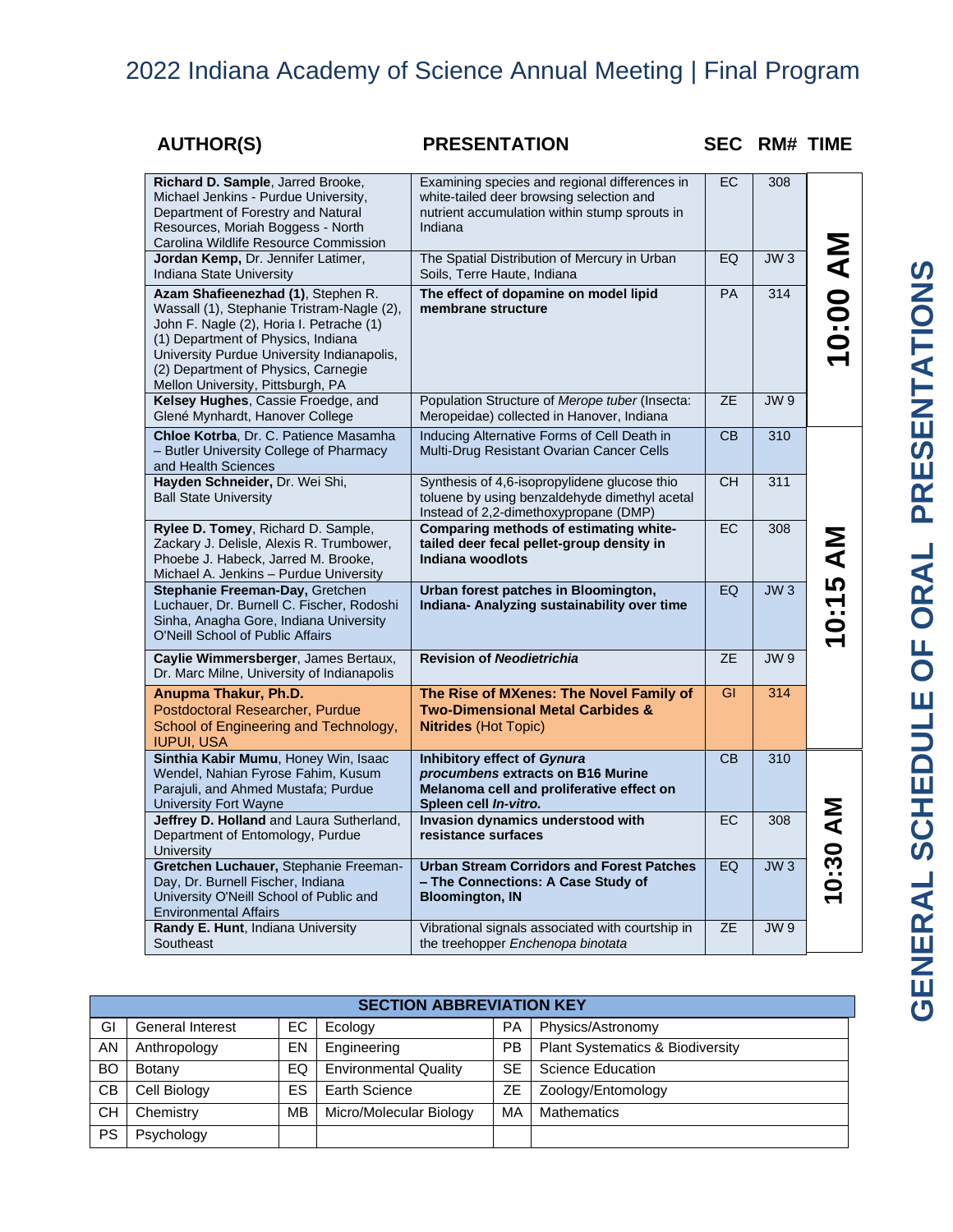| TIME     | <b>AUTHOR(S)</b>                                                                                                                                                                                                                                                                                                                                                                                                                                                                                        | <b>PRESENTATION</b>                                                                                                                              | <b>SEC</b> | RM#             |
|----------|---------------------------------------------------------------------------------------------------------------------------------------------------------------------------------------------------------------------------------------------------------------------------------------------------------------------------------------------------------------------------------------------------------------------------------------------------------------------------------------------------------|--------------------------------------------------------------------------------------------------------------------------------------------------|------------|-----------------|
|          | Patrick A. McVey, Noah Dierckman, Margaret<br>Sperry, Marie Meyer, Matthew Reuter, and Kelsey<br>Ramp, Marian University                                                                                                                                                                                                                                                                                                                                                                                | <b>Mass Spectrometry Imaging of</b><br><b>Pharmaceuticals for Detection of</b><br><b>Crystalline Active Pharmaceutical</b><br><b>Ingredients</b> | <b>CH</b>  | 311             |
|          | Bruce Rothschild, Carnegie Museum of Natural<br><b>History</b><br>Jingmai O'Connor, Field Museum of Natural History                                                                                                                                                                                                                                                                                                                                                                                     | <b>Tyrannosaur indignities: False</b><br>accusation of sexually transmitted<br>disease (STD) rebutted                                            | ES.        | 312             |
| 10:45 AM | Sam Gradle, Bureau of Water Quality, Muncie<br>Sanitary District; Laura A. Bowley, Bureau of Water<br>Quality, Muncie Sanitary District; Rick Conrad,<br>Bureau of Water Quality, Muncie Sanitary District;<br>Drew Holloway, Bureau of Water Quality, Muncie<br>Sanitary District; Brant E. Fisher, Indiana<br>Department of Natural Resources, Division of Fish<br>and Wildlife                                                                                                                       | <b>Lessons and Success in Propagating</b><br><b>Freshwater Mussels on a Limited</b><br><b>Budget in Muncie, Indiana</b>                          | EC.        | 308             |
|          | Gene Kritsky (Mount St. Joseph University),<br>Jessee Smith, and Carl Strang                                                                                                                                                                                                                                                                                                                                                                                                                            | <b>Observations of periodical cicadas</b><br>(Brood X) in Indiana and Ohio in 2021<br>(Hemiptera:<br>Cicadidae: Magicicada spp.)                 | <b>ZE</b>  | JW9             |
|          | Hongtao Li, Tricia Pierce, and Penny Quinn;<br>Department of Sciences and Mathematics<br>St. Mary of the Woods College                                                                                                                                                                                                                                                                                                                                                                                  | Managing Daily Stress with Mind-body<br>Exercises: Ba Duan Jin (Workshop)                                                                        | CB         | <b>JW4</b>      |
|          | James O. Farlow, Department of Biological<br>Sciences, Purdue University Fort Wayne, Jens N.<br>Lallensack, School of Biological and Environmental<br>Sciences, Liverpool, John Moores University,<br>Liverpool, United Kingdom, Rodrigo T. Mueller,<br>Centro de Apoio a Peqauisa Paleontologica de<br>Quarta Colonia, Universidade Federal de Santa<br>Maria, Brazil, James A. Hyatt, Department of<br>Environmental Earth Science, Eastern Connecticut<br>State University, Willimantic, Connecticut | <b>Pedal Skeletal Proportions of Bipedal</b><br>and Potentially Bipedal Dinosaurs                                                                | ES.        | 312             |
| 11:00 AM | Lara E. Jones and Kamal Islam, Ball State<br><b>University</b>                                                                                                                                                                                                                                                                                                                                                                                                                                          | Investigating long-distance dispersal<br>patterns of the Cerulean Warbler<br>(Setophaga cerulea) in southern<br>Indiana                          | EC         | 308             |
|          | David Torain II, Ph.D. Professor, Montgomery<br>Germantown Mathematics Advisor,<br>Department of Mathematics and Statistics,<br>Montgomery College High Technology and Science<br>Center, Germantown, Maryland 20876                                                                                                                                                                                                                                                                                    | <b>Using Torain's Equations as a</b><br><b>Predictable Model in the Sciences (Hot</b><br>Topic)                                                  | MМ         | 309             |
|          | Doug Bernstein, Ph.D., Associate Professor<br><b>Ball State University</b>                                                                                                                                                                                                                                                                                                                                                                                                                              | <b>RNA modification roles in the</b><br>development of mRNA vaccines (Hot<br>Topic)                                                              | <b>MB</b>  | 313             |
|          | Donald G. Ruch, John E. Taylor, Taylor Davis,<br>Sam Luginbuhl, Racheal Stenger, Daniel E. Kern,<br>and Kemuel S. Badger: Department of Biology,<br>Ball State University, Paul E. Rothrock: Indiana<br>University, Deam Herbarium, Smith Research<br>Center, Bloomington, IN                                                                                                                                                                                                                           | Floristic Quality Assessment of Reber<br>Woods, Delaware County, Indiana                                                                         | <b>PB</b>  | JW <sub>7</sub> |

|           | <b>SECTION ABBREVIATION KEY</b> |     |                              |           |                                             |  |  |
|-----------|---------------------------------|-----|------------------------------|-----------|---------------------------------------------|--|--|
| GI        | General Interest                | EC. | Ecology                      | PA        | Physics/Astronomy                           |  |  |
| AN        | Anthropology                    | EN  | Engineering                  | PB.       | <b>Plant Systematics &amp; Biodiversity</b> |  |  |
| <b>BO</b> | Botany                          | EQ  | <b>Environmental Quality</b> | <b>SE</b> | Science Education                           |  |  |
| <b>CB</b> | Cell Biology                    | ES  | Earth Science                | ZЕ        | Zoology/Entomology                          |  |  |
| CН        | Chemistry                       | MВ  | Micro/Molecular Biology      | МA        | Mathematics                                 |  |  |
| <b>PS</b> | Psychology                      |     |                              |           |                                             |  |  |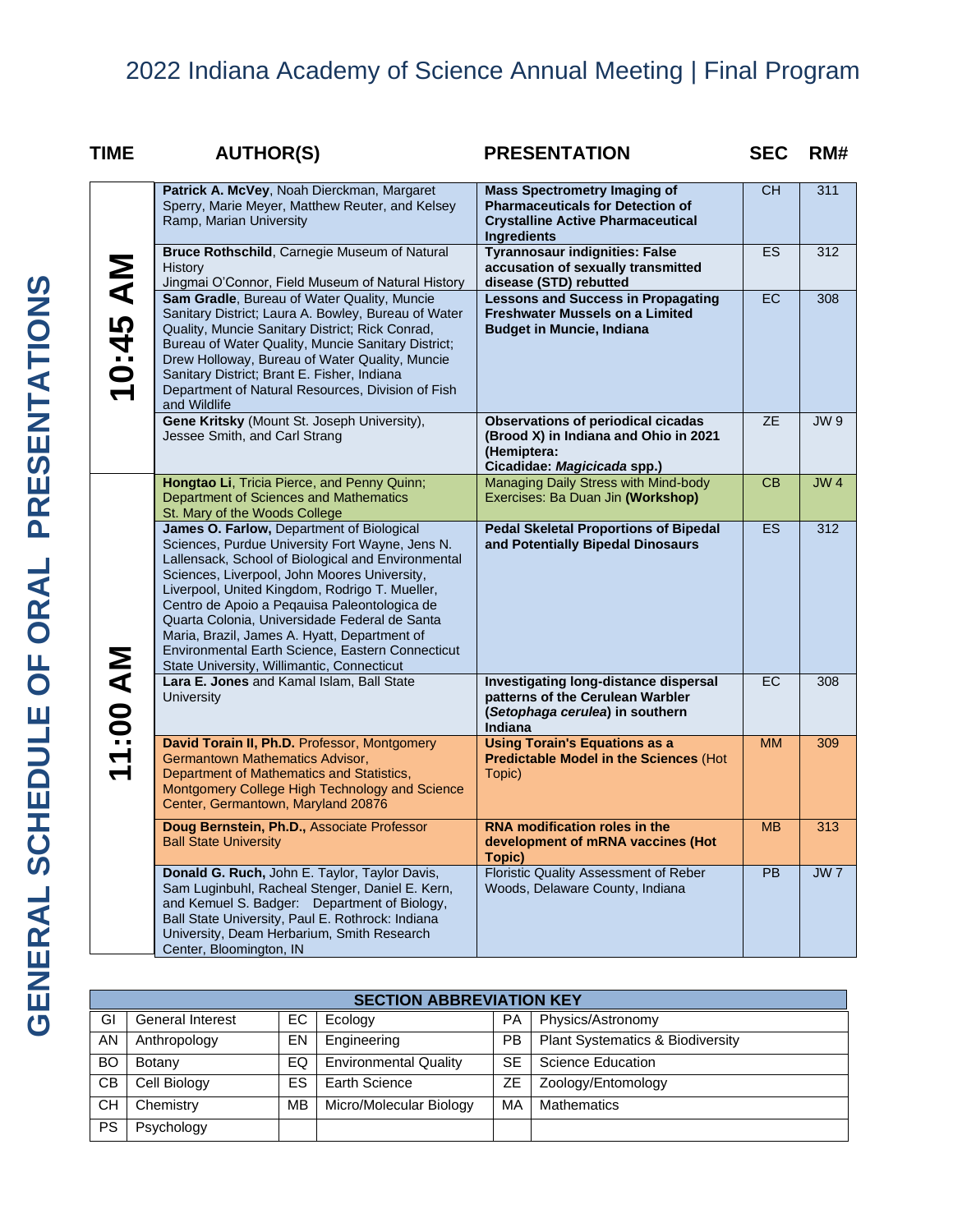| <b>AUTHOR(S)</b>                                                                                                                                                                                                       | <b>PRESENTATION</b>                                                                                                                                                                                               | <b>SEC</b>      | RM#             | <b>TIME</b>              |
|------------------------------------------------------------------------------------------------------------------------------------------------------------------------------------------------------------------------|-------------------------------------------------------------------------------------------------------------------------------------------------------------------------------------------------------------------|-----------------|-----------------|--------------------------|
| Jeffrey S Dukes, Ph.D.<br><b>Belcher Chair for Environmental Sustainability</b><br>Professor, Department of Forestry and Natural<br><b>Resources and Department of Biological Sciences</b><br><b>Purdue University</b> | <b>Impacts of Climate Change on</b><br><b>Indiana Ecosystems and</b><br><b>Communities (Hot Topic)</b>                                                                                                            | GI              | <b>JW 10</b>    | 11:00 AM                 |
| Dibyadyuti Datta, Ph.D., M.S., Assistant<br>Research Professor of Pediatrics, Indiana<br><b>University School of Medicine</b>                                                                                          | Global Health Training and my<br>experiences in the fieldmy 10-year<br>journey from graduate school to<br>becomiing an independent researcher<br>(Hot Topic)                                                      | GI              | <b>JW9</b>      |                          |
| Kuo-Hao Chen-Ball State University, Zhihai Li-Ball<br>State University, Cody Leasor-Indiana University<br>Bloomington                                                                                                  | <b>Electrochemical STM studies of</b><br>molecular adsorption and phase<br>transition at electrode-electrolyte<br>interfaces                                                                                      | $\overline{CH}$ | 311             |                          |
| <b>Mose Nasser</b>                                                                                                                                                                                                     | <b>Stratagraphic Columns of Posey,</b><br>Pike, Lawrence, Bartholomew &<br>Franklin Counties, Indiana                                                                                                             | <b>ES</b>       | 312             |                          |
| Racheal Stenger, John Taylor, Donald Ruch Phd.,<br><b>Ball State University</b>                                                                                                                                        | <b>Forest Community Structure and</b><br><b>Species Composition of Reber</b><br>Woods, Delaware County, Indiana                                                                                                   | <b>PB</b>       | <b>JW7</b>      | :15 AM                   |
| Erin Gerecke, Ph.D.<br>Department of Pediatrics, Herman B. Wells Center<br>for Pediatric Research, Indiana University School of<br><b>Medicine</b>                                                                     | <b>Science Communication Roundtable</b><br>(Workshop)                                                                                                                                                             | SE              | JW8             | $\blacktriangledown$     |
| Krista E. Latham, PhD, D-ABFA, Professor of<br>Biology & Anthropology, Director, University of<br>Indianapolis Human Identification Center                                                                             | <b>Ten Years of Humanitarian Forensic</b><br><b>Science in the Texas Borderlands:</b><br><b>Transformative Learning</b><br><b>Experiences through the Practice of</b><br><b>Forensic Anthropology (Hot Topic)</b> | $\overline{GI}$ | JW3             |                          |
| Katelyn Rusiniak, Kathryn Mudica, Jennifer Latimer<br>Indiana State University                                                                                                                                         | <b>Water Quality of the Wabash River</b><br>using Biogeochemical Analysis and<br><b>Biotic Indicators</b>                                                                                                         | <b>ES</b>       | 312             |                          |
| Nathanael J. Pilla, Orbis Environmental Consulting                                                                                                                                                                     | <b>Vascular Plants of the Moraine Nature</b><br><b>Preserve - Additional Parcels</b>                                                                                                                              | $\overline{PB}$ | JW <sub>7</sub> | Μ<br>1:30                |
| <b>Megan Moss</b><br><b>Howard County Stormwater District</b>                                                                                                                                                          | <b>Providing Science Education to the</b><br>Public (When you just graduated and<br>have no idea how to go about<br>teaching anyone anything scientific.)                                                         | <b>SE</b>       | 314             | $\overline{\phantom{0}}$ |

| <b>SECTION ABBREVIATION KEY</b> |                         |     |                              |           |                                  |  |  |
|---------------------------------|-------------------------|-----|------------------------------|-----------|----------------------------------|--|--|
| GI                              | <b>General Interest</b> | EC. | Ecology                      | PA        | Physics/Astronomy                |  |  |
| AN                              | Anthropology            | EN  | Engineering                  | <b>PB</b> | Plant Systematics & Biodiversity |  |  |
| BO                              | Botany                  | EQ  | <b>Environmental Quality</b> | <b>SE</b> | <b>Science Education</b>         |  |  |
| <b>CB</b>                       | Cell Biology            | ES  | Earth Science                | <b>ZE</b> | Zoology/Entomology               |  |  |
| <b>CH</b>                       | Chemistry               | MВ  | Micro/Molecular Biology      | MA        | Mathematics                      |  |  |
| <b>PS</b>                       | Psychology              |     |                              |           |                                  |  |  |

# GENERAL SCHEDULE OF ORAL PRESENTATIONS **GENERAL SCHEDULE OF ORAL PRESENTATIONS**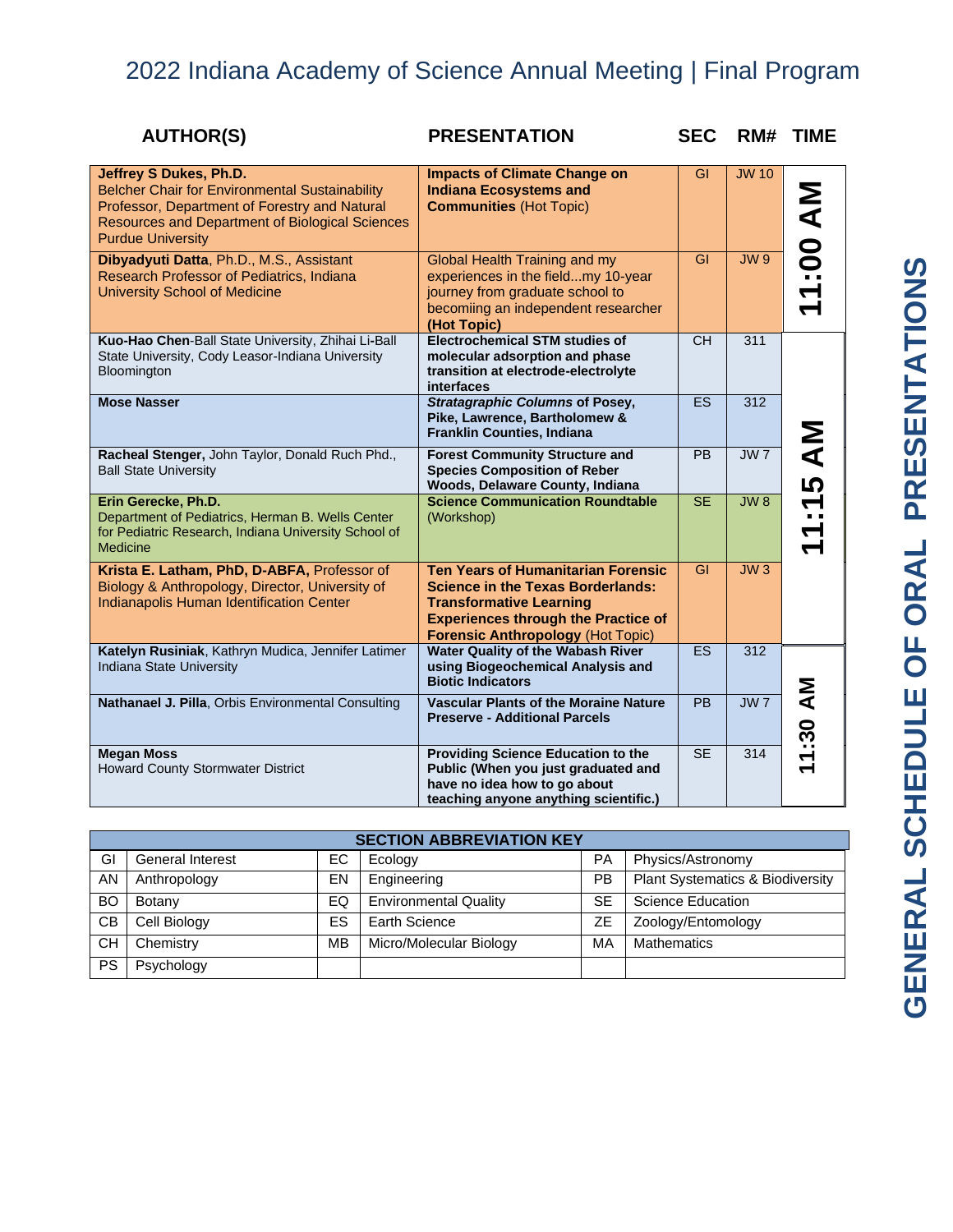| <b>TIME</b>                                                    | <b>AUTHOR(S)</b>                                                                                                                                                                                                                                                                                                                                                                                                                                                                                                                                                                                                                                                                                                                                                                                                                                                                                                                                                                                                                                                                                                                                                                                                                                     | <b>PRESENTATION</b>                                                                                                                                                                                               | <b>SEC</b> | RM#          |
|----------------------------------------------------------------|------------------------------------------------------------------------------------------------------------------------------------------------------------------------------------------------------------------------------------------------------------------------------------------------------------------------------------------------------------------------------------------------------------------------------------------------------------------------------------------------------------------------------------------------------------------------------------------------------------------------------------------------------------------------------------------------------------------------------------------------------------------------------------------------------------------------------------------------------------------------------------------------------------------------------------------------------------------------------------------------------------------------------------------------------------------------------------------------------------------------------------------------------------------------------------------------------------------------------------------------------|-------------------------------------------------------------------------------------------------------------------------------------------------------------------------------------------------------------------|------------|--------------|
| <b>INV 57:</b><br>$\blacktriangledown$<br>$\blacktriangledown$ | Alexandra D. Tameriusll†, Alison B. Altman†°,<br>Michael J. Waters‡, Eric A. Riesel°, Christos D.<br>Malliakas†, Matthew L. Whitaker+×, Tony Yu# $\Diamond$ ,<br>Gilberto Fabbris# $\Diamond$ , Yue Meng§ $\Diamond$ , Daniel Haskel $\Diamond$ ,<br>Yanbin Wang# $\Diamond$ , Arthur R. Ehingerll, Steven D.<br>Jacobsen±, James M. Rondinelli‡*, Danna E.<br>Freedman <sup>o*</sup> IIDepartment of Chemistry and<br>Physical Sciences, Marian University,<br>†Department of Chemistry, ‡Department of<br>Material Science and Engineering, and<br>±Department of Earth and Planetary Sciences,<br>Northwestern University, Evanston, Illinois 60208<br>°Department of Chemistry, Massachusetts Institute<br>of Technology, Cambridge, Massachusetts,<br>+Department of Geosciences, Stony Brook<br>University, Stony Brook, New York 11794,<br>xNational Synchrotron Light Source II, Brookhaven<br>National Laboratory, Upton, New York 11973,<br>#GeoSoilEnviroCARS, Center for Advanced<br>Radiation Sources, The University of Chicago,<br>Chicago, Illinois 606370Advanced Photon Source,<br>Argonne National Laboratory, Lemont, Illinois<br>60439, §HPCAT, X-ray Science Division, Argonne<br>National Laboratory, Argonne, Illinois 60439 | <b>Investigating Electronic Properties of</b><br>Solid-State Materials via Exploration<br><b>Structural Families</b>                                                                                              | <b>CH</b>  | 311          |
|                                                                | Kristi Bugajski, Mike Watters, Bonnie Dahlke-<br>Goebbert and Mindy Capaldi, Valparaiso<br><b>University</b>                                                                                                                                                                                                                                                                                                                                                                                                                                                                                                                                                                                                                                                                                                                                                                                                                                                                                                                                                                                                                                                                                                                                         | Being EPIC in a pandemic: How we<br>continued social activities and<br>mentoring with COVID restrictions                                                                                                          | <b>SE</b>  | 312          |
|                                                                | Kusum Parajuli, Nahian Fahim, Janeen Dahouk,<br>Soufanieh Pierre and Ahmed Mustafa<br><b>Purdue University Fort Wayne</b>                                                                                                                                                                                                                                                                                                                                                                                                                                                                                                                                                                                                                                                                                                                                                                                                                                                                                                                                                                                                                                                                                                                            | <b>Physiological Stress Responses in</b><br>Sea Stars Induced by Heat and Arm<br><b>Amputation</b>                                                                                                                | CB         | 310          |
|                                                                | Hongtao Li, Tricia Pierce, and Penny Quinn;<br>Department of Sciences and Mathematics<br>St. Mary of the Woods College                                                                                                                                                                                                                                                                                                                                                                                                                                                                                                                                                                                                                                                                                                                                                                                                                                                                                                                                                                                                                                                                                                                               | <b>Managing Daily Stress with Mind-body</b><br>Exercises: Ba Duan Jin (Workshop)                                                                                                                                  | CB         | <b>JW4</b>   |
|                                                                | Wei Shi, Ph.D., Assistant Professor, Ball State<br><b>University</b>                                                                                                                                                                                                                                                                                                                                                                                                                                                                                                                                                                                                                                                                                                                                                                                                                                                                                                                                                                                                                                                                                                                                                                                 | <b>Study Bioactive Natural Products in</b><br>Medicine and Biology (Hot Topic)                                                                                                                                    | <b>CH</b>  | 311          |
| Σ<br>Δ                                                         | Samira Safaee1, Eileen J. Kladivko1, Dharmendra<br>Saraswat2 Department of Agronomy, Purdue<br>University, USA Department of Agricultural &<br><b>Biological Engineering, Purdue University</b>                                                                                                                                                                                                                                                                                                                                                                                                                                                                                                                                                                                                                                                                                                                                                                                                                                                                                                                                                                                                                                                      | DSM_Toolkit _ A new open-source<br>toolbox for digital soil mapping                                                                                                                                               | ES         | 312          |
| 5<br>$\blacktriangledown$                                      | Scott A. Namestnik and Roger L. Hedge, Indiana<br>Department of Natural Resources, Division of<br><b>Nature Preserves</b>                                                                                                                                                                                                                                                                                                                                                                                                                                                                                                                                                                                                                                                                                                                                                                                                                                                                                                                                                                                                                                                                                                                            | <b>Natural Communities and Plant</b><br><b>Species of Conservation Concern at</b><br>Deer Lake, St. Joseph County, Indiana                                                                                        | PB         | JW7          |
| . .<br>N                                                       | <b>Bill Sullivan, Ph.D., Professor</b><br><b>Indiana University School of Medicine</b>                                                                                                                                                                                                                                                                                                                                                                                                                                                                                                                                                                                                                                                                                                                                                                                                                                                                                                                                                                                                                                                                                                                                                               | <b>How Do We Confront Antiscience?</b><br>(Hot Topic)                                                                                                                                                             | SE         | JW 8         |
|                                                                | Maresa Murray, Ph.D., Indiana University,<br>Assistant Dean of Diversity, Inclusion, and<br><b>Organizational Climate</b>                                                                                                                                                                                                                                                                                                                                                                                                                                                                                                                                                                                                                                                                                                                                                                                                                                                                                                                                                                                                                                                                                                                            | "Challenges Faced by Student and<br><b>Professional Scientists of Color in the</b><br><b>U.S.: Actionable Strategies We Can All</b><br><b>Use for Reconstructing New Inclusive</b><br><b>Contexts" (Workshop)</b> | <b>SE</b>  | <b>JW 10</b> |
|                                                                | Katherine Nicole Canfield, Ph.D. U.S.<br><b>Environmental Protection Agency,</b><br>Narragansett, RI                                                                                                                                                                                                                                                                                                                                                                                                                                                                                                                                                                                                                                                                                                                                                                                                                                                                                                                                                                                                                                                                                                                                                 | <b>VIRTUAL: Using Inclusive Science</b><br><b>Communication Practices to</b><br><b>Address Distrust in Science (Hot</b><br>Topic)                                                                                 | GI         | JW3          |

|    | <b>SECTION ABBREVIATION KEY</b> |    |                              |           |                                             |  |  |
|----|---------------------------------|----|------------------------------|-----------|---------------------------------------------|--|--|
| GI | <b>General Interest</b>         | ЕC | Ecology                      | PA        | Physics/Astronomy                           |  |  |
| AN | Anthropology                    | EN | Engineering                  | <b>PB</b> | <b>Plant Systematics &amp; Biodiversity</b> |  |  |
| BO | Botany                          | EQ | <b>Environmental Quality</b> | <b>SE</b> | Science Education                           |  |  |
| CВ | Cell Biology                    | ES | Earth Science                | ΖE        | Zoology/Entomology                          |  |  |
| CН | Chemistry                       | MB | Micro/Molecular Biology      | MA        | Mathematics                                 |  |  |
| PS | Psychology                      |    |                              |           |                                             |  |  |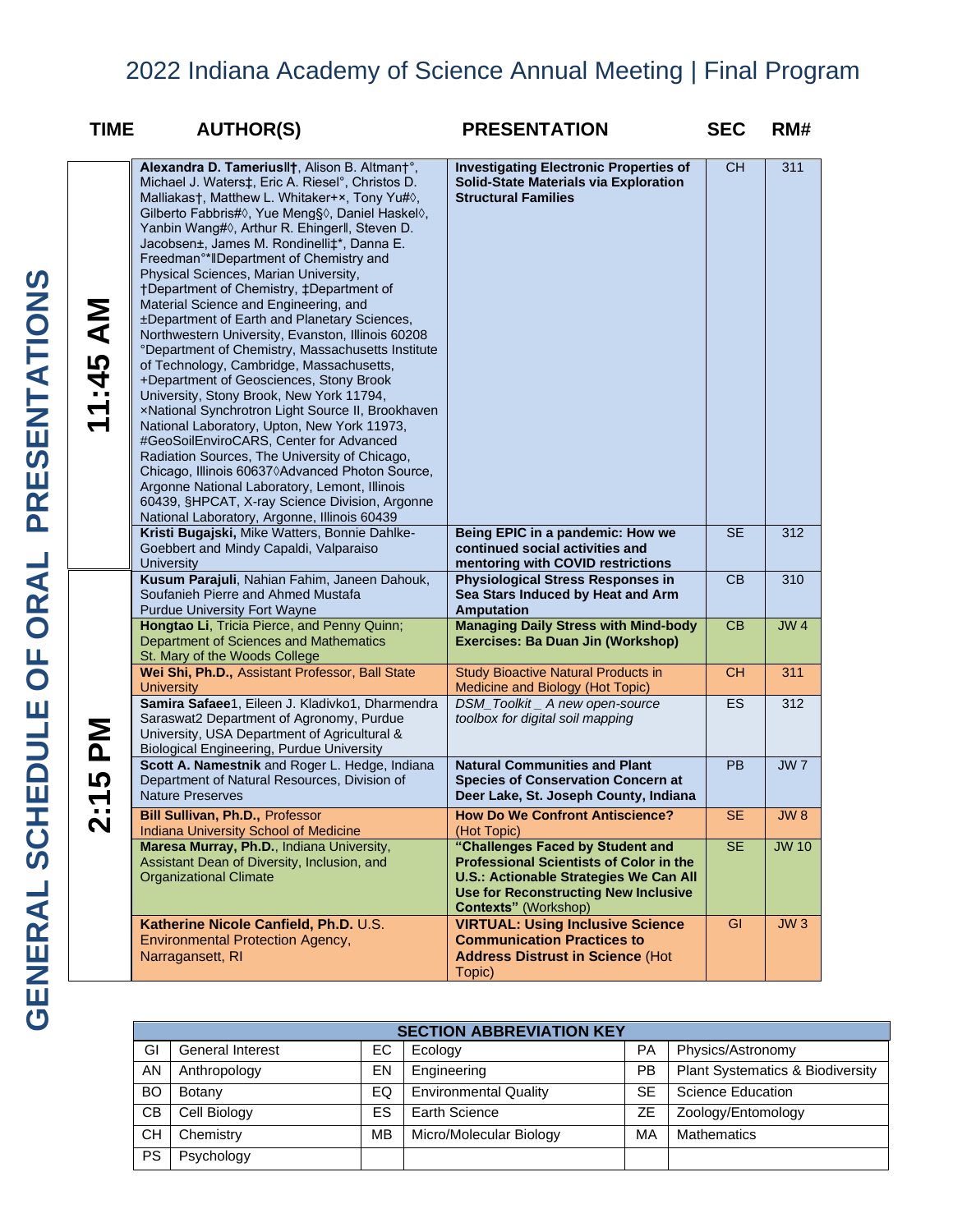# **AUTHOR(S) PRESENTATION SEC RM# TIME**

| Taylor Karns, Philip Smaldino, Ph.D., Siara<br>Sandwith, Michael Reisinger, Tyler Osborne, Evan<br>Rogers, Emma Eubank, Quinn Anderson, Ball State<br><b>University</b> | The role of the G-quadruplex helicase,<br>DHX36, in lymphoma utilizing novel<br>transgenic mice.                                     | CB        | 310             |                              |
|-------------------------------------------------------------------------------------------------------------------------------------------------------------------------|--------------------------------------------------------------------------------------------------------------------------------------|-----------|-----------------|------------------------------|
| Darrell G. Schulze, Agronomy Department, Purdue<br>University                                                                                                           | Spatial Distribution of Soils with Clay-<br><b>Enriched Subsoils</b>                                                                 | <b>ES</b> | 312             | Σ<br>Δ                       |
| Danny Heinz and Kamal Islam,<br>Department of Biology, Ball State University                                                                                            | Examing Abiotic Effects on Northern<br>Saw-whet Owl Migration in Delaware and<br>Henry counties, Indiana                             | <b>EC</b> | 308             |                              |
| <b>Cameron Pitzer, Huntington University</b>                                                                                                                            | <b>Baseball Statistical Analysis</b>                                                                                                 | <b>MM</b> | 309             |                              |
| Richard Hull, Department of Biology, Indiana<br>University-Bloomington                                                                                                  | A Modern Analysis of the Vascular Plant<br>Flora of the Indiana Wabash River<br>Corridor                                             | <b>PB</b> | JW <sub>7</sub> | 2:30                         |
| Lindee Mason and Ahmed Mustafa<br>Department of Biological Sciences, Purdue<br><b>University Fort Wayne</b>                                                             | Benefits of an Astaxanthin<br>Supplemented Diet on Stressed Nile<br>Tilapia                                                          | ZE        | <b>JW9</b>      |                              |
| <b>Todd A. Thompson, Matthew R. Johnson, Indiana</b><br>Geological and Water Survey                                                                                     | <b>Twenty-first Century Geological</b><br><b>Mapping of the State</b>                                                                | ES        | 312             |                              |
| Ashley Kovach-Hammons, Jordan Marshall,<br><b>Purdue University Fort Wayne</b>                                                                                          | Predicting Site Suitability for Kudzu<br>(Pueraria montana) in the Great Lakes<br>Basin                                              | <b>EC</b> | 308             |                              |
| Faith Jackobs Charlie Peck, Emmett Smith,<br><b>Earlham College</b>                                                                                                     | Changes in Icelandic soil microbiomes<br>from the forefield of retreating glaciers<br>revealed by Illumina and MinION<br>sequencing. | <b>MB</b> | 313             | Σ<br>Δ<br>5                  |
| John Taylor, Samantha Luginbuhl, Eli Nelson, Don<br><b>Ruch</b><br><b>Ball State University Biology Department</b>                                                      | Growing-season vs Dormant-season<br>prescribed fire: implications for<br>prairie management                                          | <b>PB</b> | <b>JW7</b>      | À<br>$\overline{\mathbf{N}}$ |
| Mary J Woodruff1; Susanna N Tsueda1; Kimberly<br>A Rosvall1<br>1 Biology, Indiana University, Bloomington                                                               | Coping with climate change during early<br>development: responses to experimental<br>heat in wild nestlings                          | <b>ZE</b> | <b>JW9</b>      |                              |

|           | <b>SECTION ABBREVIATION KEY</b> |     |                              |           |                                             |  |  |  |
|-----------|---------------------------------|-----|------------------------------|-----------|---------------------------------------------|--|--|--|
| GI        | <b>General Interest</b>         | EC. | Ecology                      | РA        | Physics/Astronomy                           |  |  |  |
| AN        | Anthropology                    | EN  | Engineering                  | PB        | <b>Plant Systematics &amp; Biodiversity</b> |  |  |  |
| <b>BO</b> | Botany                          | EQ  | <b>Environmental Quality</b> | <b>SE</b> | <b>Science Education</b>                    |  |  |  |
|           |                                 |     |                              |           |                                             |  |  |  |
| СB        | Cell Biology                    | ES  | Earth Science                | ZΕ        | Zoology/Entomology                          |  |  |  |
| CН        | Chemistry                       | МB  | Micro/Molecular Biology      | МA        | <b>Mathematics</b>                          |  |  |  |
| <b>PS</b> | Psychology                      |     |                              |           |                                             |  |  |  |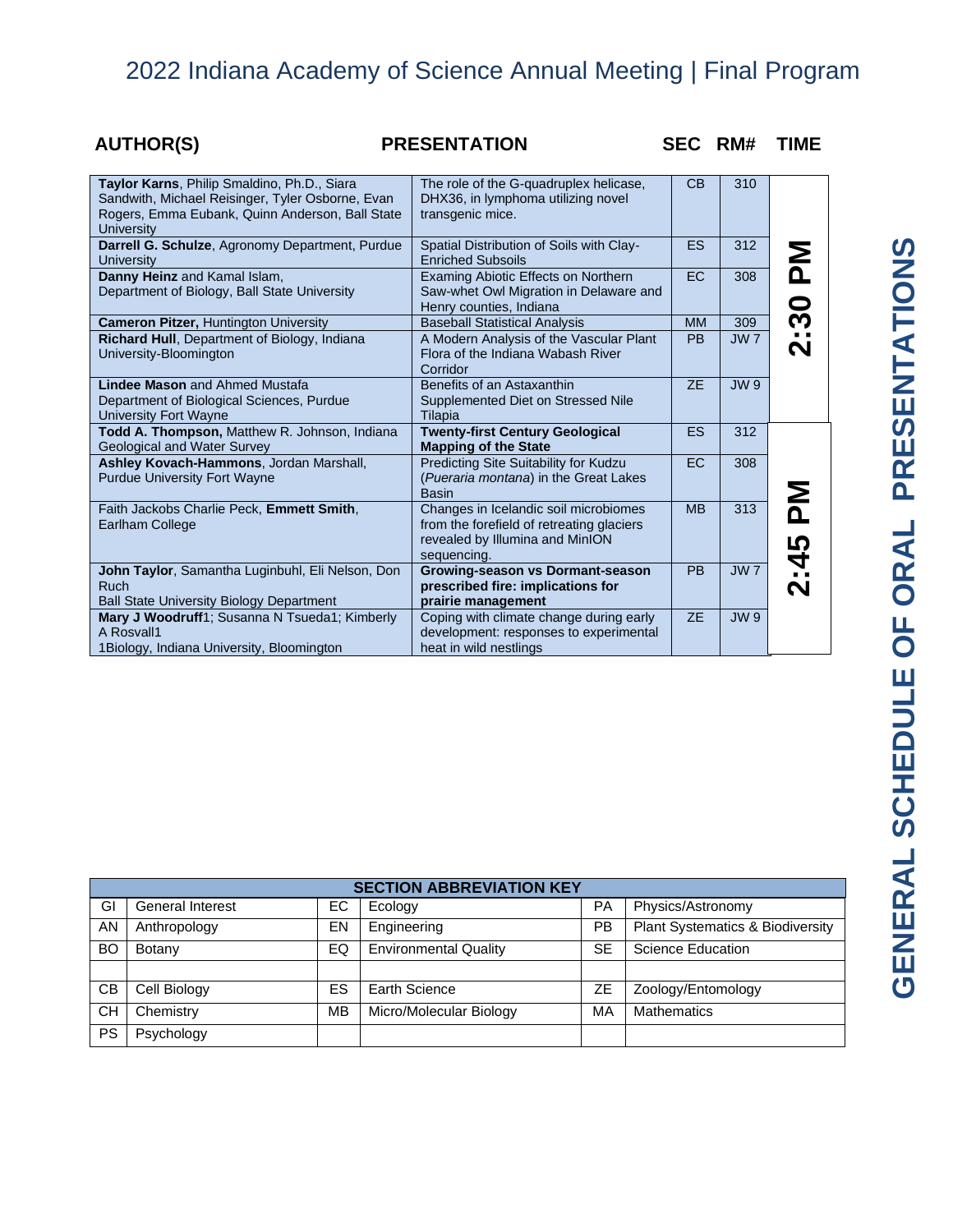| <b>TIME</b>           | <b>AUTHOR(S)</b>                                                                                                             |                                                                                                                                                                                                                                                                          |                                                                                                                                                        | <b>PRESENTATION</b>                                                                                                                                                 |                                                    |                                                                                                              | <b>SEC</b>      | RM#              |  |
|-----------------------|------------------------------------------------------------------------------------------------------------------------------|--------------------------------------------------------------------------------------------------------------------------------------------------------------------------------------------------------------------------------------------------------------------------|--------------------------------------------------------------------------------------------------------------------------------------------------------|---------------------------------------------------------------------------------------------------------------------------------------------------------------------|----------------------------------------------------|--------------------------------------------------------------------------------------------------------------|-----------------|------------------|--|
|                       | Ellen M. Doss, Douglas A. Bernstein, and Eric<br>(VJ) Rubenstein                                                             |                                                                                                                                                                                                                                                                          |                                                                                                                                                        | <b>Endoplasmic Reticulum Protein Quality</b><br>Control in Candida albicans                                                                                         |                                                    |                                                                                                              | CB              | 310              |  |
|                       | Davis Anum, Temitope Alonge and David<br><b>Bwambok, Institution: Ball State University</b>                                  |                                                                                                                                                                                                                                                                          |                                                                                                                                                        | Human serum<br>albumin nanoparticles encapsulated<br>with fluorophore and chemotherapeutic<br>agent for drug delivery and cancer<br>therapy                         |                                                    |                                                                                                              | <b>CH</b>       | 311              |  |
|                       | Lorraine Wright, LPG, GISP                                                                                                   |                                                                                                                                                                                                                                                                          |                                                                                                                                                        | <b>History of the Public Land Survey</b><br><b>System (PLSS): Mapping Survey Field</b><br><b>Notes to History</b>                                                   |                                                    |                                                                                                              | ES.             | 312              |  |
| 3:00 PM               | Bethany J. Darby and Kamal Islam, Department<br>of Biology, Ball State University                                            |                                                                                                                                                                                                                                                                          |                                                                                                                                                        | <b>Investigating Spatial Distribution Patterns</b><br>of Cerulean Warbler (Setophaga cerulea)<br>Nests and Landscape-Level Associations<br>in South-Central Indiana |                                                    |                                                                                                              | EC.             | 308              |  |
|                       | Kevin L. S. Drury, Ph.D. Huntington University,<br>Department of Mathematics and Computer<br>Science                         |                                                                                                                                                                                                                                                                          |                                                                                                                                                        | Mobility and Spatial Auto--correlation in<br><b>Spiral Waves</b>                                                                                                    |                                                    |                                                                                                              | <b>MM</b>       | 309              |  |
|                       | Kylee M. Brewster and Natalia B. Hubbs, PhD,<br>Department of Biology, Hanover College                                       |                                                                                                                                                                                                                                                                          |                                                                                                                                                        | <b>Baby Got (Citro)bacter: Characterization</b><br>of Citrobacter Phages and Mutagenesis<br>of Citrobacter                                                          |                                                    |                                                                                                              | <b>MB</b>       | $\overline{313}$ |  |
|                       | Michael Homoya*, Wesley Homoya, Barbara<br>Homoya, *Indiana Department of Natural<br>Resources, Division of Nature Preserves |                                                                                                                                                                                                                                                                          | A Status Survey of Indiana Orchidaceae                                                                                                                 |                                                                                                                                                                     |                                                    | <b>PB</b>                                                                                                    | JW <sub>7</sub> |                  |  |
|                       | Kent Edmonds, Department of Biology, Indiana<br><b>University Southeast</b>                                                  |                                                                                                                                                                                                                                                                          | <b>Estradiol and Progesterone Regulation</b><br>of Gastrointestinal (GI) Development<br>and Reproduction in the Marsh Rice Rat<br>(Oryzomys palustris) |                                                                                                                                                                     |                                                    | <b>ZE</b>                                                                                                    | JW9             |                  |  |
|                       | Delaney Long, Luke Brewer, Dayle Matheny,<br>Douglas Roossien - Ball State University                                        |                                                                                                                                                                                                                                                                          |                                                                                                                                                        | <b>Serotonin autoreceptors</b><br>regulate Drosophila serotonergic axon<br>morphology in vitro                                                                      |                                                    |                                                                                                              | CB              | 310              |  |
|                       | St. Mary of the Woods College                                                                                                | Hongtao Li, Tricia Pierce, and Penny Quinn;<br>Department of Sciences and Mathematics                                                                                                                                                                                    |                                                                                                                                                        |                                                                                                                                                                     |                                                    | Managing Daily Stress with Mind-body<br>Exercises: Ba Duan Jin (Workshop)                                    |                 |                  |  |
| MA                    | Zachary Kellogg,                                                                                                             | Dr. Mark A. Jordan, Dr. Bruce Kingsbury, Dr.<br>Jordan Marshall, Dr. Scott Bergeson, Darren<br>Shoemaker, Purdue Univeristy - Fort Wayne<br>Betsey Yankowiak - Little River Wetlands Project                                                                             |                                                                                                                                                        |                                                                                                                                                                     |                                                    | <b>Spatial Ecology of Snapping Turtle</b><br>(Chelydra serpentina) within an Urban<br><b>Wetland Complex</b> |                 |                  |  |
| 5                     | Erin McClelland, Marian University College of                                                                                |                                                                                                                                                                                                                                                                          |                                                                                                                                                        | Sex susceptibility in Cryptococcus<br>neoformans infections (Hot Topic)                                                                                             |                                                    |                                                                                                              |                 | 313              |  |
| $\sum_{i=1}^{n}$<br>S | <b>University Fort Wayne</b>                                                                                                 | <b>Osteopathic Medicine</b><br>Mark A. Jordan, Daniel Guinto, Tyler Scoville,<br>Jessica Hinson, and Bruce A. Kingsbury, Purdue                                                                                                                                          |                                                                                                                                                        |                                                                                                                                                                     |                                                    | <b>Conservation Genetics of Blanding's</b><br><b>Turtle and Spotted Turtle in Indiana</b>                    |                 |                  |  |
|                       | Lemont, IL                                                                                                                   | Seth Darling, Ph.D., Interim Chief Science &<br>Technology Officer, Energy and Global Security<br>Directorate; Director Center for Molecular<br>Engineering, Director Advanced Materials for<br><b>Energy-Water Systems Center</b><br><b>Argonne National Laboratory</b> |                                                                                                                                                        |                                                                                                                                                                     | <b>Systems (Hot Topic)</b>                         | <b>VIRTUAL: The Role of Interfaces in</b><br><b>Advanced Materials for Energy-Water</b>                      | GI              | JW3              |  |
|                       |                                                                                                                              |                                                                                                                                                                                                                                                                          |                                                                                                                                                        |                                                                                                                                                                     |                                                    |                                                                                                              |                 |                  |  |
|                       |                                                                                                                              |                                                                                                                                                                                                                                                                          |                                                                                                                                                        | <b>SECTION ABBREVIATION KEY</b>                                                                                                                                     |                                                    |                                                                                                              |                 |                  |  |
| GI                    | <b>General Interest</b>                                                                                                      | EC                                                                                                                                                                                                                                                                       | Ecology                                                                                                                                                |                                                                                                                                                                     | PA                                                 | Physics/Astronomy                                                                                            |                 |                  |  |
| AN                    | Anthropology                                                                                                                 | EN                                                                                                                                                                                                                                                                       | Engineering                                                                                                                                            |                                                                                                                                                                     | PB                                                 | Plant Systematics & Biodiversity                                                                             |                 |                  |  |
| BO                    | Botany                                                                                                                       | EQ                                                                                                                                                                                                                                                                       | <b>Environmental Quality</b>                                                                                                                           |                                                                                                                                                                     | $\overline{\text{SE}}$<br><b>Science Education</b> |                                                                                                              |                 |                  |  |
| CВ                    | Cell Biology                                                                                                                 | <b>ES</b>                                                                                                                                                                                                                                                                | <b>Earth Science</b>                                                                                                                                   |                                                                                                                                                                     | <b>ZE</b>                                          | Zoology/Entomology                                                                                           |                 |                  |  |
| <b>CH</b>             | Chemistry                                                                                                                    | <b>MB</b>                                                                                                                                                                                                                                                                | Micro/Molecular Biology                                                                                                                                |                                                                                                                                                                     | MA                                                 | <b>Mathematics</b>                                                                                           |                 |                  |  |
| <b>PS</b>             | Psychology                                                                                                                   |                                                                                                                                                                                                                                                                          |                                                                                                                                                        |                                                                                                                                                                     |                                                    |                                                                                                              |                 |                  |  |

| <b>SECTION ABBREVIATION KEY</b> |                         |    |                              |           |                                  |  |  |
|---------------------------------|-------------------------|----|------------------------------|-----------|----------------------------------|--|--|
| GI                              | <b>General Interest</b> | EС | Ecology                      | PA        | Physics/Astronomy                |  |  |
| AN                              | Anthropology            | EN | Engineering                  | PB        | Plant Systematics & Biodiversity |  |  |
| BO                              | Botany                  | EQ | <b>Environmental Quality</b> | <b>SE</b> | Science Education                |  |  |
| <b>CB</b>                       | Cell Biology            | ES | Earth Science                | ZЕ        | Zoology/Entomology               |  |  |
| <b>CH</b>                       | Chemistry               | ΜВ | Micro/Molecular Biology      | МA        | <b>Mathematics</b>               |  |  |
| <b>PS</b>                       | Psychology              |    |                              |           |                                  |  |  |